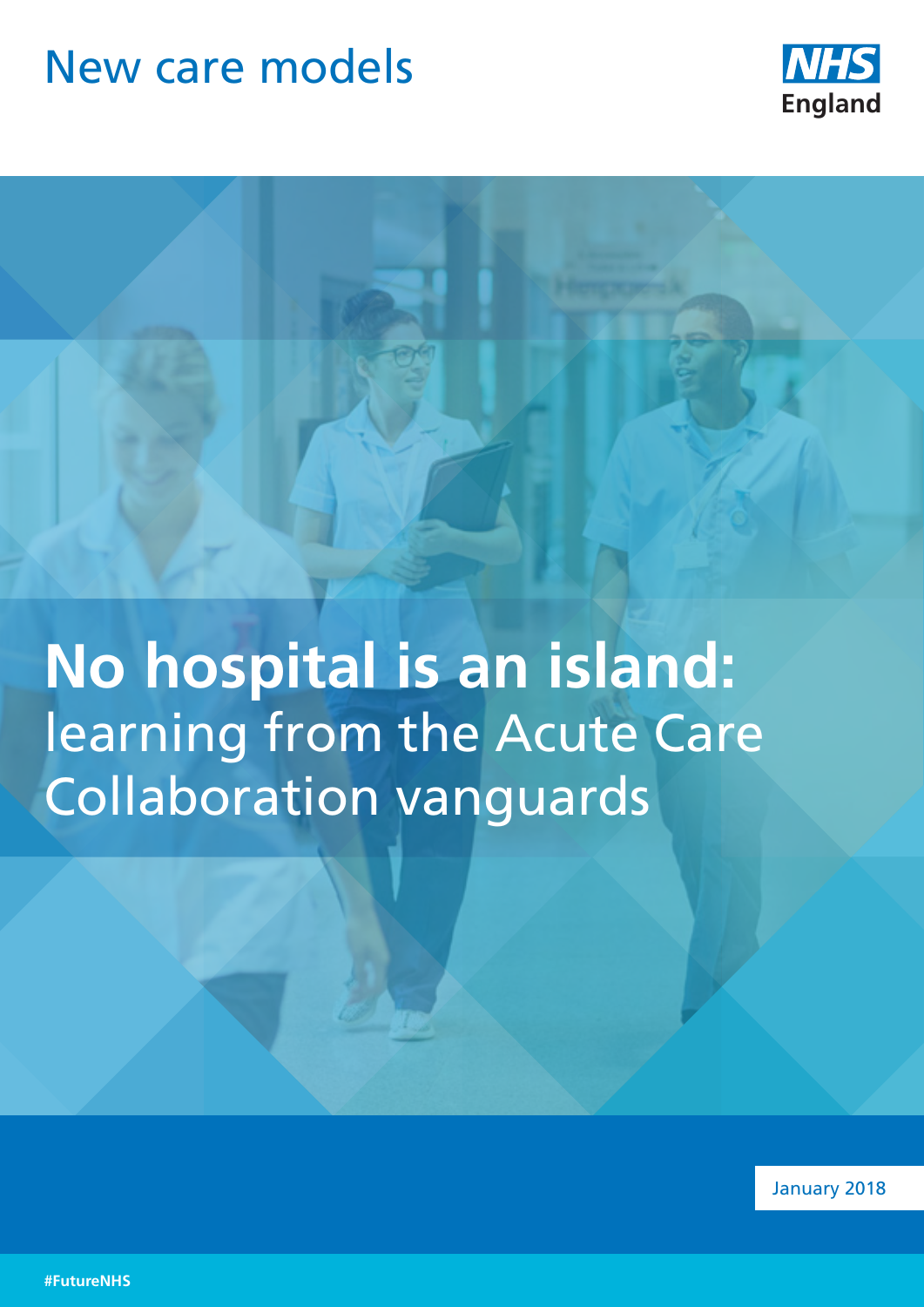# **Contents**

| <b>Executive Summary</b>                                        | 3  |
|-----------------------------------------------------------------|----|
| 1. Introduction and the case for collaboration                  | 5  |
| 2. Acute care collaborations: six common improvement strategies | 11 |
| 3. Implementing an acute care collaboration                     | 22 |
| 4. Measuring the benefits of acute care collaborations          | 35 |
| 5. Conclusion                                                   | 43 |
| Appendix A: The ACC Vanguards                                   | 45 |
| Appendix B: Useful resources                                    | 53 |

# **Equality and Health Inequalities Statement**

Promoting equality and addressing health inequalities are at the heart of NHS England's values. Throughout the development of the policies and processes cited in this document, we have:

- Given due regard to the need to eliminate discrimination, harassment and victimisation, to advance equality of opportunity, and to foster good relations between people who share a relevant protected characteristic (as cited under the Equality Act 2010) and those who do not share it; and
- Given regard to the need to reduce inequalities between patients in access to, and outcomes from healthcare services and to ensure services are provided in an integrated way where this might reduce health inequalities.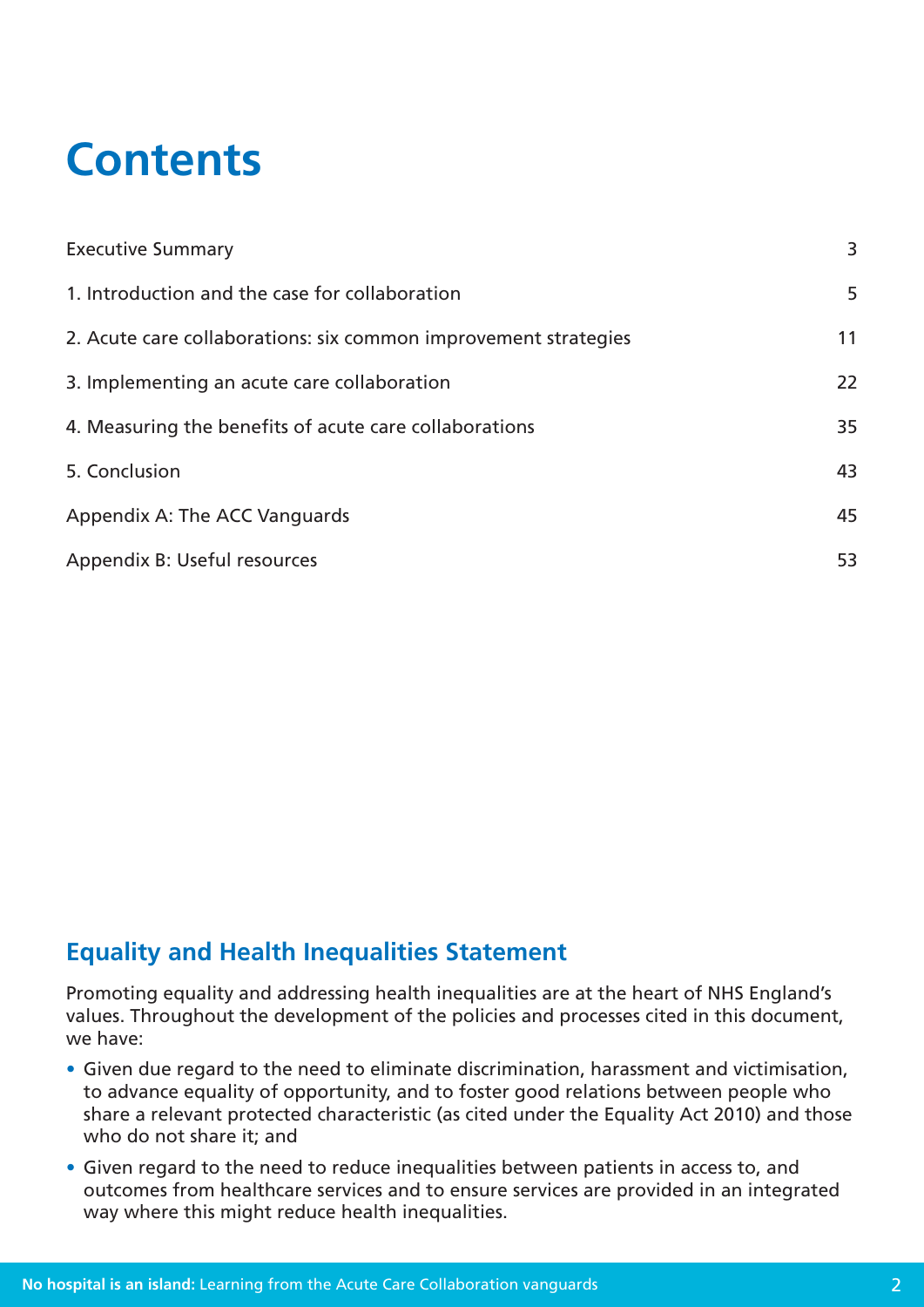# <span id="page-2-0"></span>**Executive Summary**

In 2015, 13 acute care collaboration (ACC) vanguards were chosen to test new ways for acute providers to work together to improve care quality, financial efficiency and workforce sustainability.

This document summarises the lessons learned so far from these vanguards, to support providers and systems considering similar models of collaboration. It outlines what they are doing to improve the quality and sustainability of services, and how their collaborations are managed and governed.

The vanguards are a diverse group, including hospital groups and networks. There are six common areas where they are making improvements by working collaboratively:

- **1) Standardising clinical practice:**  providing consistently high-quality care by pooling expertise, sharing data and analysing patient care across hospitals
- **2) Optimising clinical support services:**  standardising, coordinating and consolidating clinical support services, such as imaging and pathology, to improve patient flow and efficiency
- **3) Optimising corporate support services:**  standardising or consolidating corporate functions and exercising collective purchasing power to save money
- **4) Making the best use of workforce and developing talent:**  developing creative and flexible workforce approaches to reduce reliance on agency staff, improving continuity of care for patients, and generating new career opportunities to help attract and retain the best staff
- **5) Building innovative external partnerships:**  attracting investment and co-producing innovative solutions to clinical and management challenges

### **6) Supporting integrated health systems:**  championing person-centred, integrated approaches through better co-ordinated primary and community health and care, and by investing in prevention

There are three broad types of acute care collaborations: **single-service**, **multi-service** and **hospital group**. These models can use different types of organisational integration, broadly grouped into collaborative, contractual and consolidated models, building on the work of the Dalton Review (2014).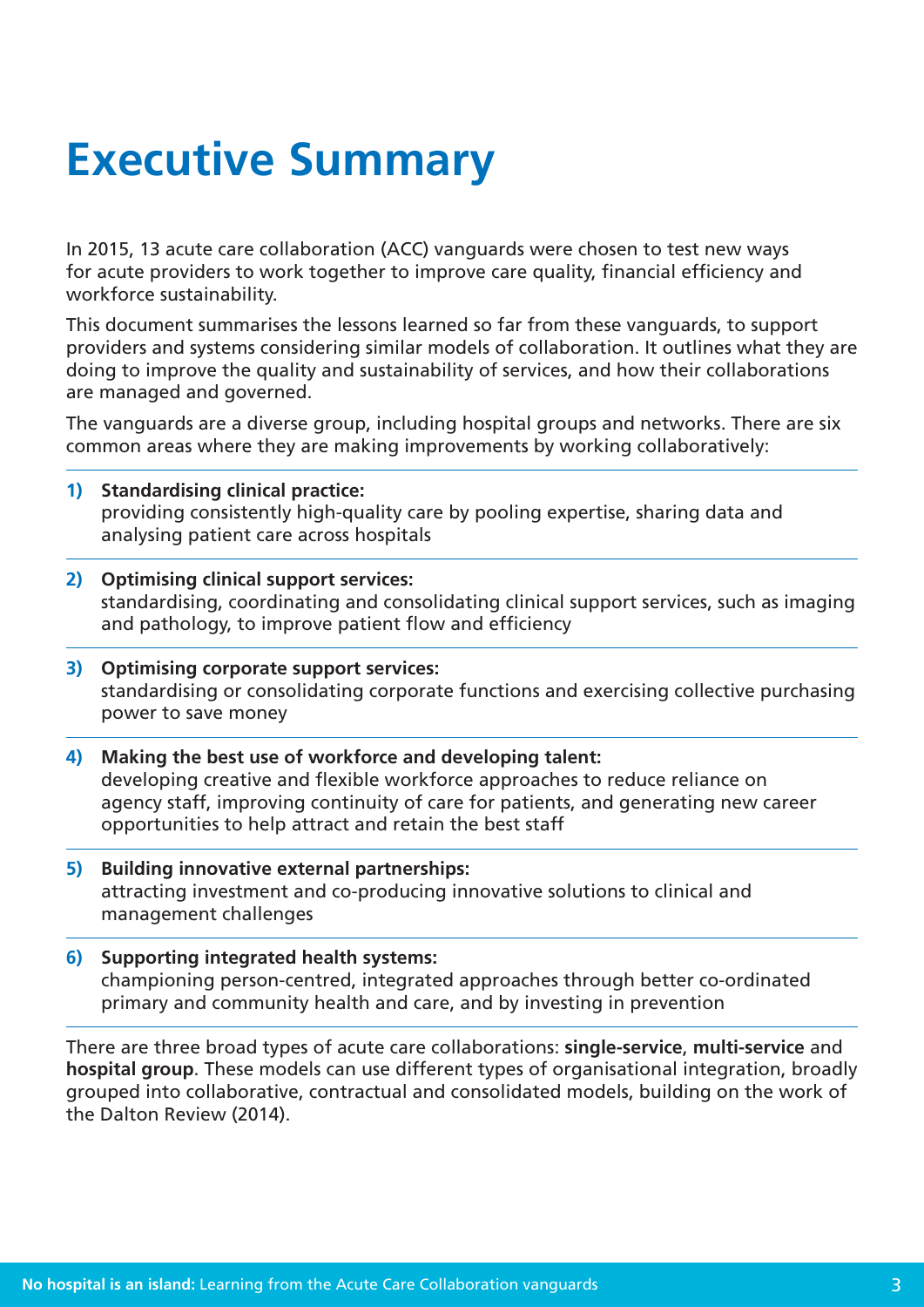Learning from the collaborations is ongoing. The vanguards demonstrate the fundamental importance of having a shared vision and building relationships between organisations at every level: clinical, managerial and executive. They can testify that for long term, meaningful change, the maxim of 'form follows function' applies.

Evidence of measurable benefits is so far limited. Although the 13 vanguards are diverse in nature, their measures of success cluster in four areas: improving patient access and experience; reducing unwarranted variation; solving workforce challenges; and improving efficiency. However, given the long-term nature of the collaborations it remains too early to make generalisable conclusions on measurable benefits across the whole programme.

There remain plenty of other issues on which we need to learn more, from a national and a local perspective. For instance, do the lessons from single speciality networks, such as Moorfields, readily transfer to other specialties? Is it practical and desirable for hospital groups to spread to non-geographically adjacent areas? How could hospital collaborations make greater use of digital technologies to address workforce and quality challenges?

As the NHS shifts towards working in more integrated local health and care systems, it is crucial to consolidate learning about the most effective ways for hospitals to work together. Local systems have the opportunity to build on these models, test them further and determine how they can support other new care models.

That's why the first wave of eight Accountable Care Systems have been challenged, with support from national bodies, to demonstrate how these new approaches can be implemented at scale to deliver better, more efficient patient care. Every local system needs access to high quality secondary and tertiary care: by working in new collaborative models, hospitals can make this happen.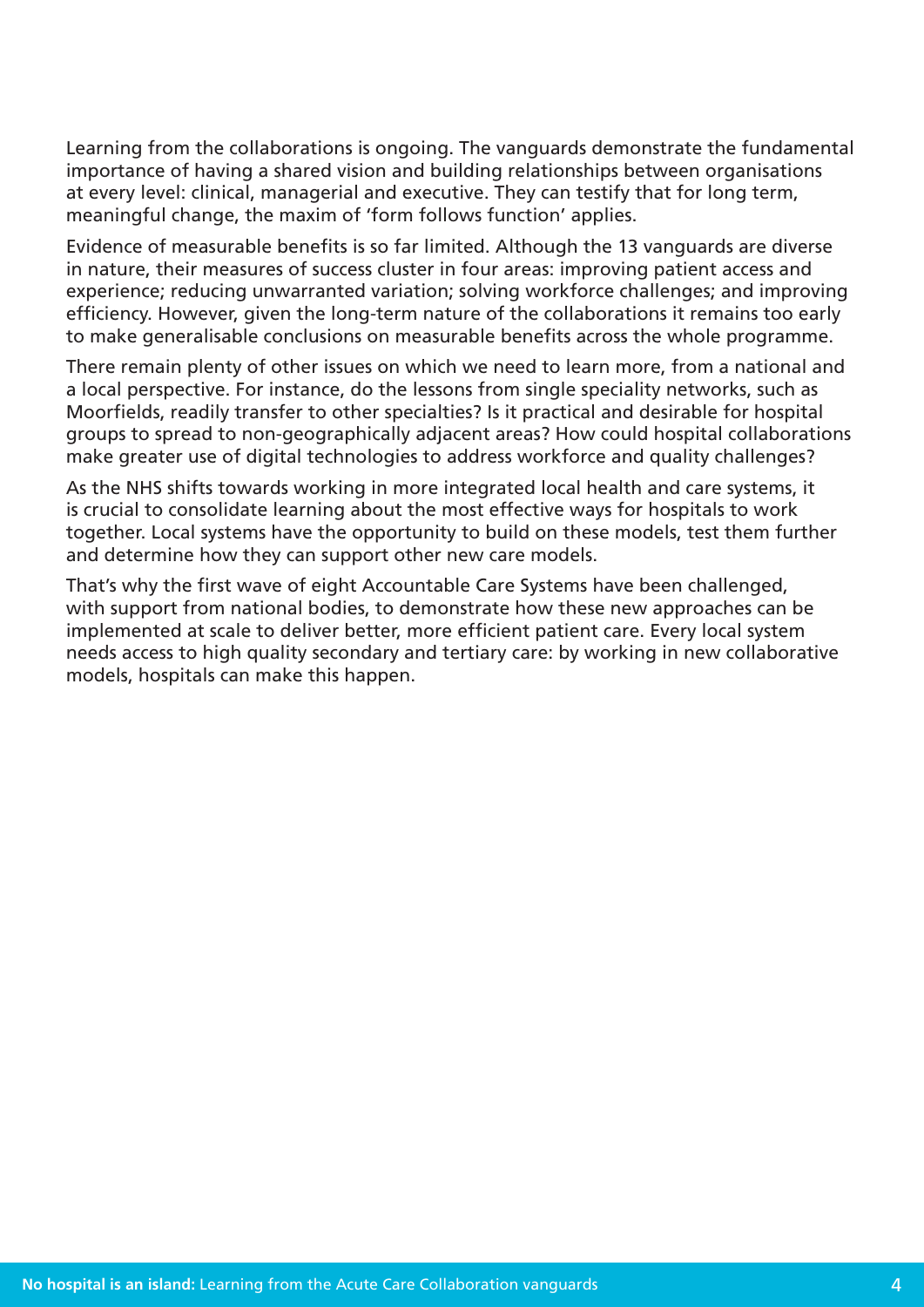<span id="page-4-0"></span>**1. Introduction and the case for collaboration**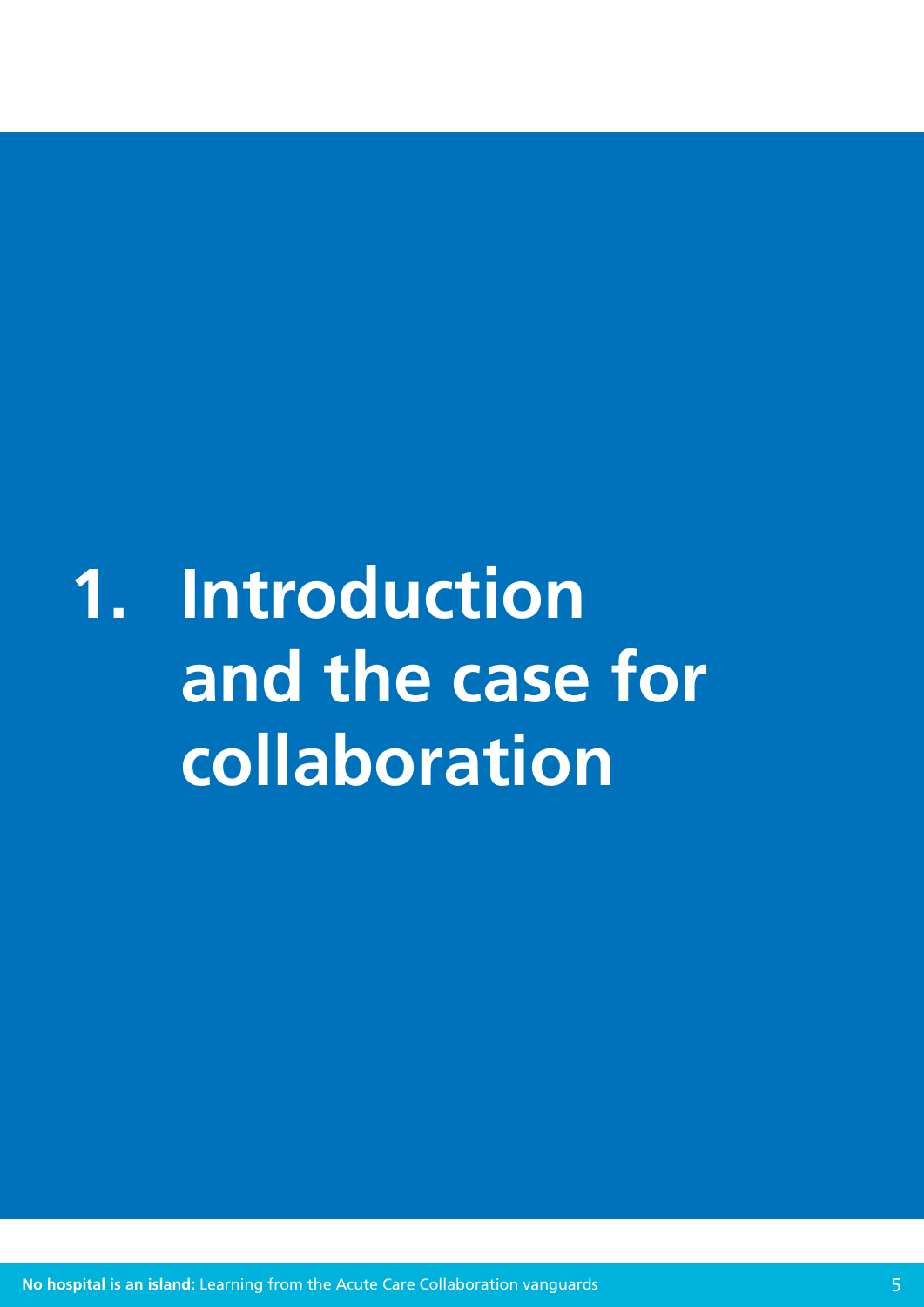# **Background to acute care collaborations**

- 1.1 Hospitals in the NHS have always collaborated. These collaborations have tended to not be approached systematically and have often been small in scale. Encouraged in recent years through the Five Year Forward View (2014), the Dalton Review (2014) and the Carter Review (2016), hospitals are looking at ways to work together in formal arrangements and at scale. The establishment of Sustainability and Transformation Partnerships (STPs) across the NHS reinforces the need for new models of provider and commissioner collaboration.
- 1.2 The Five Year Forward View set out a shared vision of the NHS central to which was a move towards an integrated health and social care system through new care models. In September 2015, 13 acute care collaboration (ACC) vanguards were chosen to test different ways in which acute providers can work together to improve care and meet the needs of a changing population. The ACC vanguards are a diverse group that vary by scope of service, number of partners, geographic scale, operating model and organisational form. In terms of service scope, they can be broadly categorised into three types:
	- **• Hospital groups**
	- **• Multi-service networks**
	- **• Single-service networks**

Annex A gives an overview of the vanguards.

| <b>Type</b>                          | <b>Key Characteristics</b>                                                                                                                                                                               | <b>ACC Vanguards</b>                                                                                                                                                                            |  |  |  |
|--------------------------------------|----------------------------------------------------------------------------------------------------------------------------------------------------------------------------------------------------------|-------------------------------------------------------------------------------------------------------------------------------------------------------------------------------------------------|--|--|--|
| <b>Hospital</b><br>groups            | A number of providers working together<br>under a single group structure. The four<br>vanguard hospital groups have been<br>accredited by NHS Improvement and have<br>formal joint working arrangements. | Foundation Healthcare Group (Guy's and St<br><b>Thomas' NHS Foundation Trust and Dartford</b><br>and Gravesham NHS Trust)<br>Northumbria Foundation Group<br>Royal Free London<br>Salford Royal |  |  |  |
| Multi-<br>service<br>networks        | A number of providers working together<br>on a range of clinical and non-clinical<br>service areas.                                                                                                      | Developing One NHS in Dorset<br><b>Working Together Partnership</b>                                                                                                                             |  |  |  |
| <b>Single</b><br>service<br>networks |                                                                                                                                                                                                          | Moorfields Eye Hospital NHS Foundation Trust<br>(Moorfields)                                                                                                                                    |  |  |  |
|                                      |                                                                                                                                                                                                          | The Cancer Vanguard                                                                                                                                                                             |  |  |  |
|                                      | Networks of trusts and clinicians<br>working on a specific service area.<br>Implementation models range from multi-                                                                                      | Cheshire and Merseyside Women's and<br><b>Children's Services</b>                                                                                                                               |  |  |  |
|                                      | site care networks to standards-based<br>membership models. The governance<br>and organisational form may also vary<br>and they are unlikely to require a new                                            | <b>EMRAD (East Midlands Radiology) consortium</b>                                                                                                                                               |  |  |  |
|                                      |                                                                                                                                                                                                          | MERIT (Mental Health Alliance for Excellence,<br>Resilience, Innovation and Training) West<br>Midlands                                                                                          |  |  |  |
|                                      | organisational entity.                                                                                                                                                                                   | The Neuro Network                                                                                                                                                                               |  |  |  |
|                                      |                                                                                                                                                                                                          | National Orthopaedic Alliance (NOA)                                                                                                                                                             |  |  |  |

### **Figure 1:** The ACC vanguards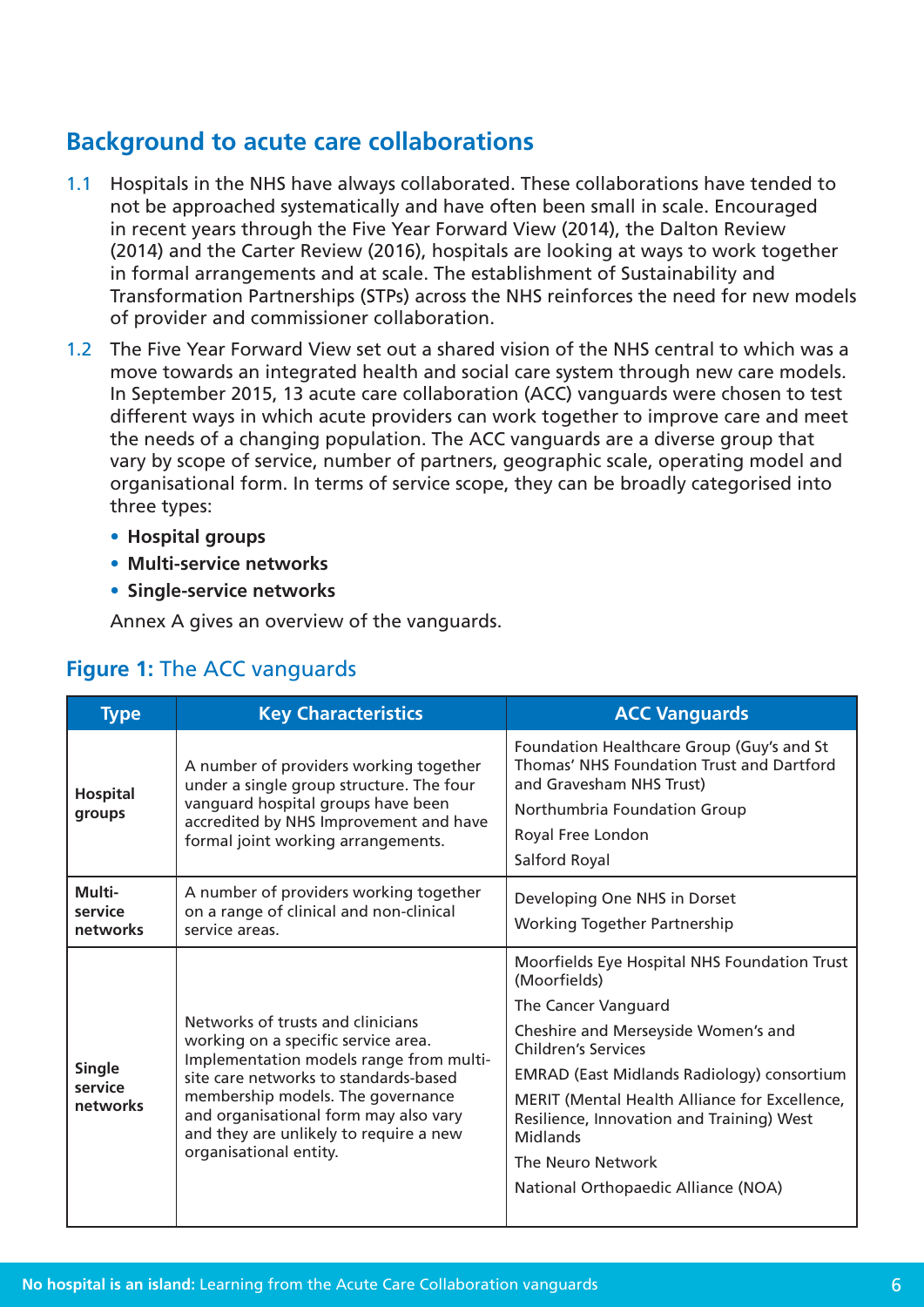- 1.3 The Dalton Review and the Carter Report have both made a strong case for closer hospital collaboration in the NHS. Focusing on the unwarranted variation across clinical standards, financial performance and patient safety, both reviews recommend greater, and more formal, hospital collaboration.
- 1.4 The Dalton Review set out a number of options for how providers of NHS care can work together and the organisational forms which can facilitate this joint working, including: (1) collaborative solutions, where shared services and staff working across organisational boundaries have shared standards and governance arrangements, (2) contractual, and (3) consolidated models to support successful organisations bringing leadership, expertise and processes across organisations.
- 1.5 The Carter Report similarly outlined a number of different ways that organisations could work together to optimise resources through economies of scale and sharing best practice and processes across clinical, non-clinical and support services. The Carter Report suggests that annually there is £5billion of inefficiencies through unwarranted variation across our acute providers.<sup>2</sup>
- 1.6 Compared to international standards, NHS hospitals tend to be quite large. However, while other countries have developed groups and chains at a rapid rate, NHS trusts have tended to remain working as independent organisations. For example, the AMEOS group operates 68 facilities in Germany, Austria and Switzerland, and typically delivers 20% savings for new sites that it acquires. Intermountain Healthcare, in Utah, United States, operates 22 hospitals and over 150 local clinics.<sup>3</sup>
- 1.7 The Next Steps on the Five Year Forward View (2017) set out the commitment to "move towards the greatest integrated health system of any western country". Important to that vision is the integration of acute services and corporate functions across networks of hospitals. Specifically, Accountable Care Systems were challenged to demonstrate how "provider organisations will operate on a horizontally integrated basis, whether virtually or through actual mergers, for example, having 'one hospital on several sites' through clinically networked service delivery." These networked hospital solutions will need to build on and align with national programmes to drive improvements and reduce variation in costs and quality, such as Getting it Right First Time, RightCare and the Model Hospital.
- 1.8 Working within an NHS landscape that has not always lent itself to collaboration, the acute care collaboration vanguards are testing models of hospital collaboration that can be scaled across the NHS. While the vanguards are predominantly working in acute services it is expected that these models of provider collaboration may offer insights for other areas, including mental health and community services. This paper describes the key lessons learnt from the vanguards: what they are doing to improve the quality and sustainability of services, and how they are organising themselves to deliver these changes.

2, 3 Operational productivity and performance in English NHS acute hospitals: Unwarranted variations (The Carter Review), 2016.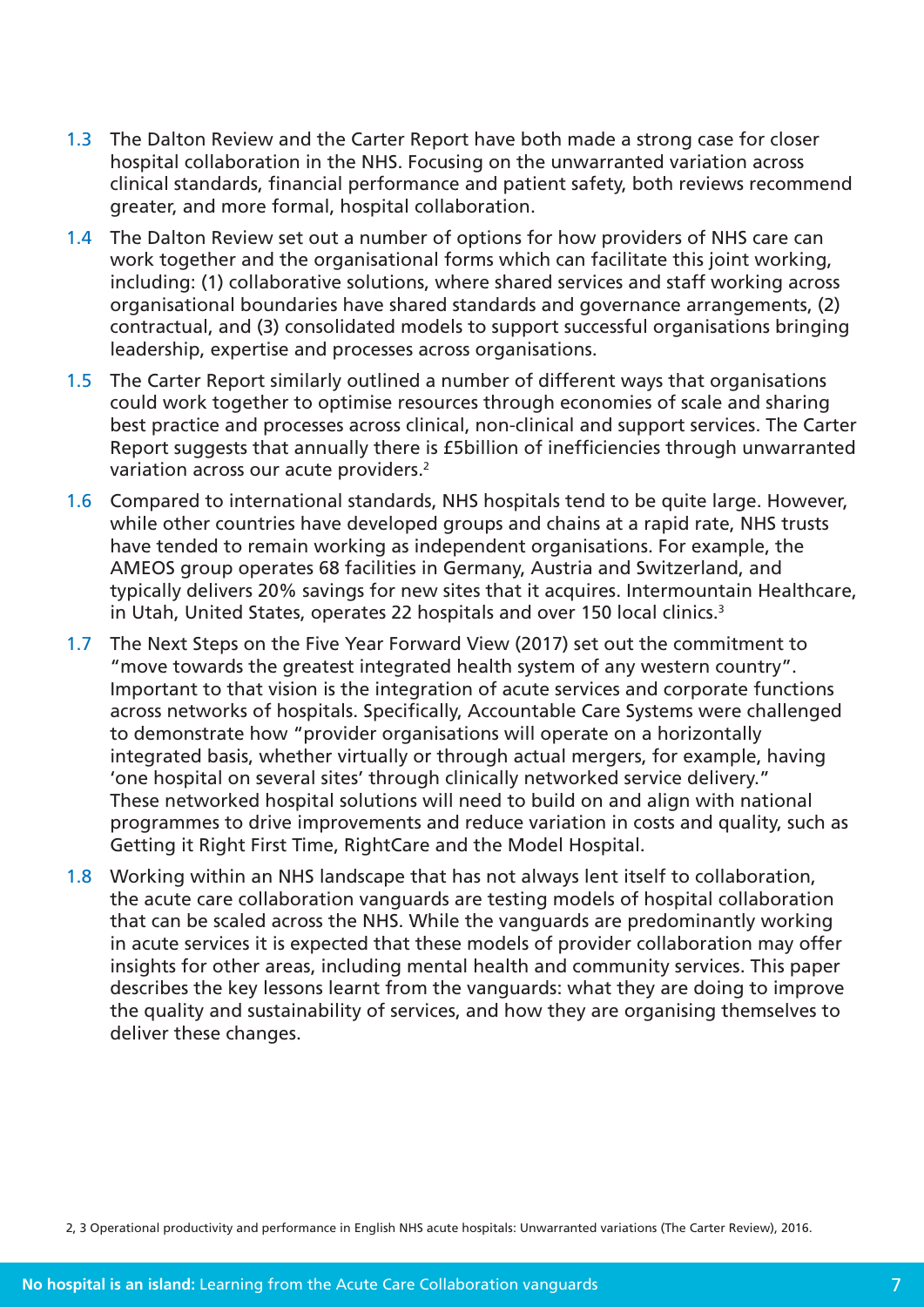# **Why are hospitals motivated to work together?**

1.9 Three goals describe the motivations for hospital collaboration: to improve care quality; improve financial efficiency; and improve workforce sustainability.





### **Improve care quality**

- 1.10 Unwarranted variation in care exists within and between hospitals in the NHS. This is detrimental to the optimal use of NHS resources and the quality and efficiency of care experienced by patients.<sup>4</sup> Patients should be able to access consistently high quality care, regardless of location. However, reducing variation can be difficult and takes time to achieve. Programmes across the NHS such as Getting it Right First Time (GIRFT), RightCare and the Model Hospital are producing guidance, tools and support to help providers address these variations in care. Multi-provider collaboration enhances the opportunities to address variations in care by sharing data and best practice, and developing standardised pathways.
- 1.11 There are a number of causes of variation in care quality. Whilst some of this variation is acceptable, unwarranted variation represents an opportunity for improvement. For example, the mean length of stay for emergency admission to hospital for fractured neck of femur ranges from 9.9 to 30.6 days, a 3.1-fold variation. Many differences can be attributed to localised processes and insufficient implementation of best practice care. Collaboration allows trusts to work at a scale larger than individual hospitals to access and implement best practice across multiple hospitals.

<sup>4</sup> Operational productivity and performance in English NHS acute hospitals: Unwarranted variations (The Carter Review), 2016.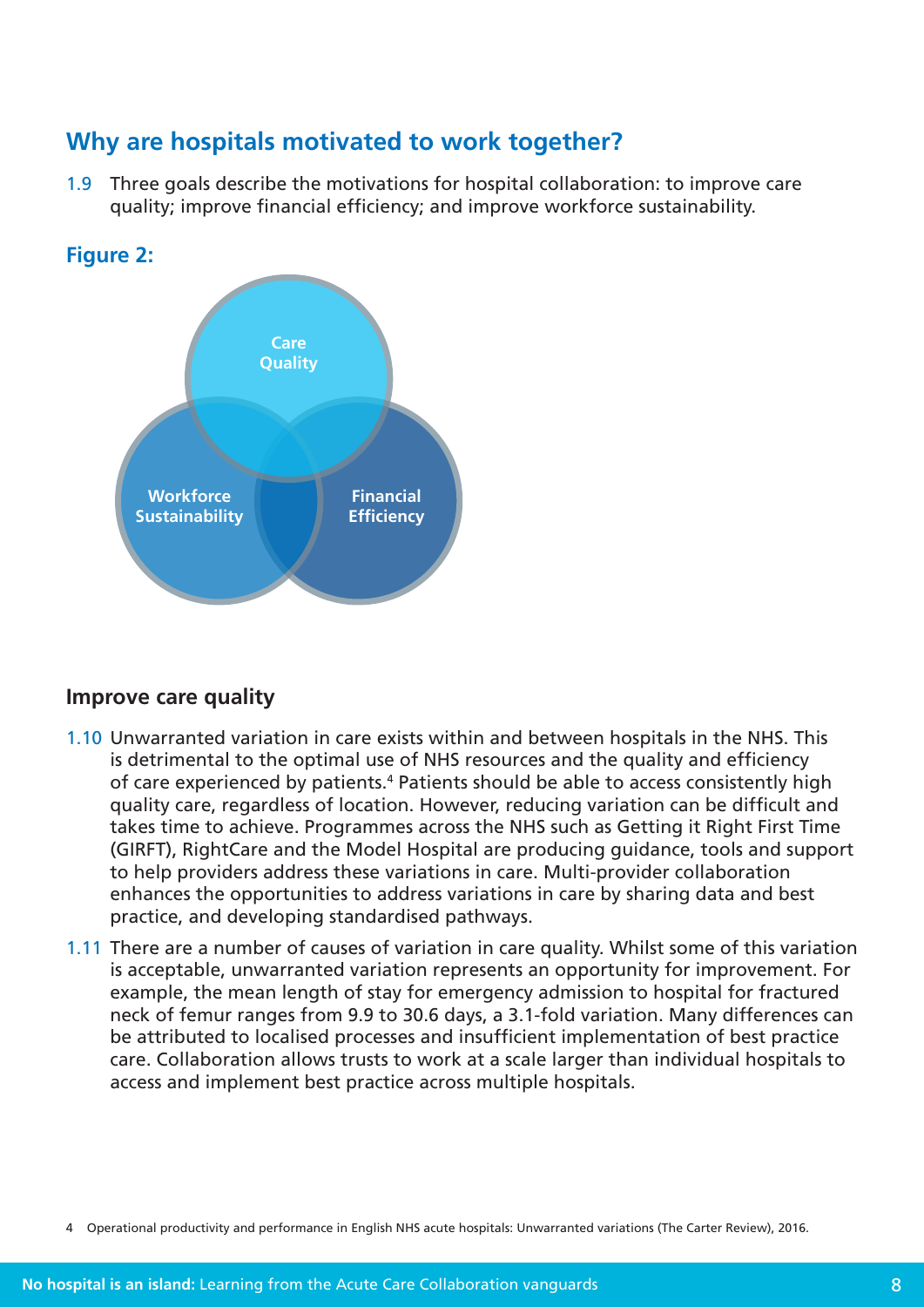- 1.12 Unwarranted variation may also be due to preferences for treatment options in clinical decision making. Clinical judgement to choose different treatment options for different patients is fundamental to effective care and to facilitate patient choice and control. However, where these decisions result from siloes in clinical knowledge or are due to slow adoption rates for new treatments it can lead to a diminution in quality. For example, the proportion of patients with rectal cancer undergoing pre-operative radiotherapy varies from less than 10% in some trusts to over 80% in others.<sup>5</sup> By working together hospitals can address these issues by maximising the contribution of clinical audit and improving education and training.
- 1.13 In addition, some unwarranted variation can be due to the supply of people and resources available to hospitals and their clinicians. The provision of care in different hospitals depends upon the availability and skill of healthcare professionals, while treatment options can depend upon the availability of beds and diagnostic equipment. By working together trusts can make best use of the workforce and optimise the use of clinical support services to ensure patients have access to services and receive the optimal treatment and care for their condition.
- 1.14 Collaborative working around acute services can enable hospitals to improve quality through system-wide planning of services. For some specialised services such as stroke and vascular care, patients can have better outcomes when treated by multidisciplinary teams working exclusively in dedicated facilities. In some instances this supports the case for consolidation of services between sites. For example, when 32 stroke units in London were consolidated into eight hyper-acute sites there was a 7% relative reduction in 30 day mortality and a 7% reduction in length of stay.6

### **Improve financial efficiency**

- 1.15 The NHS remains one of the most efficient health care systems in the world. However, rising healthcare costs, demographic pressures and constraints on public finances mean the NHS faces significant financial challenges that will continue over the coming years.
- 1.16 Efficiency improvements need to be found across the NHS. Many opportunities are within the acute sector, for example, by reducing variation in the costs of care between different providers. The cost of an inpatient treatment varies by 20% between the most expensive and the least expensive NHS trust.7 This can be improved, for example, in the 12 months after the pilot programme for Getting It Right First Time an estimated £30m to £50m savings in orthopaedic care have been made.
- 1.17 Working as part of a group or network can allow providers to achieve further efficiencies such as consolidating and standardising corporate functions, pooling resources, combining procurement power or partnering on capital investments.

7 Operational productivity and performance in English NHS acute hospitals: Unwarranted variations (The Carter Review), 2016.

<sup>5</sup> Abercrombie, John (2017) General Surgery: GIRFT Programme National Specialty Report.

<sup>6</sup> NHS England (2014), The Five Year Forward View.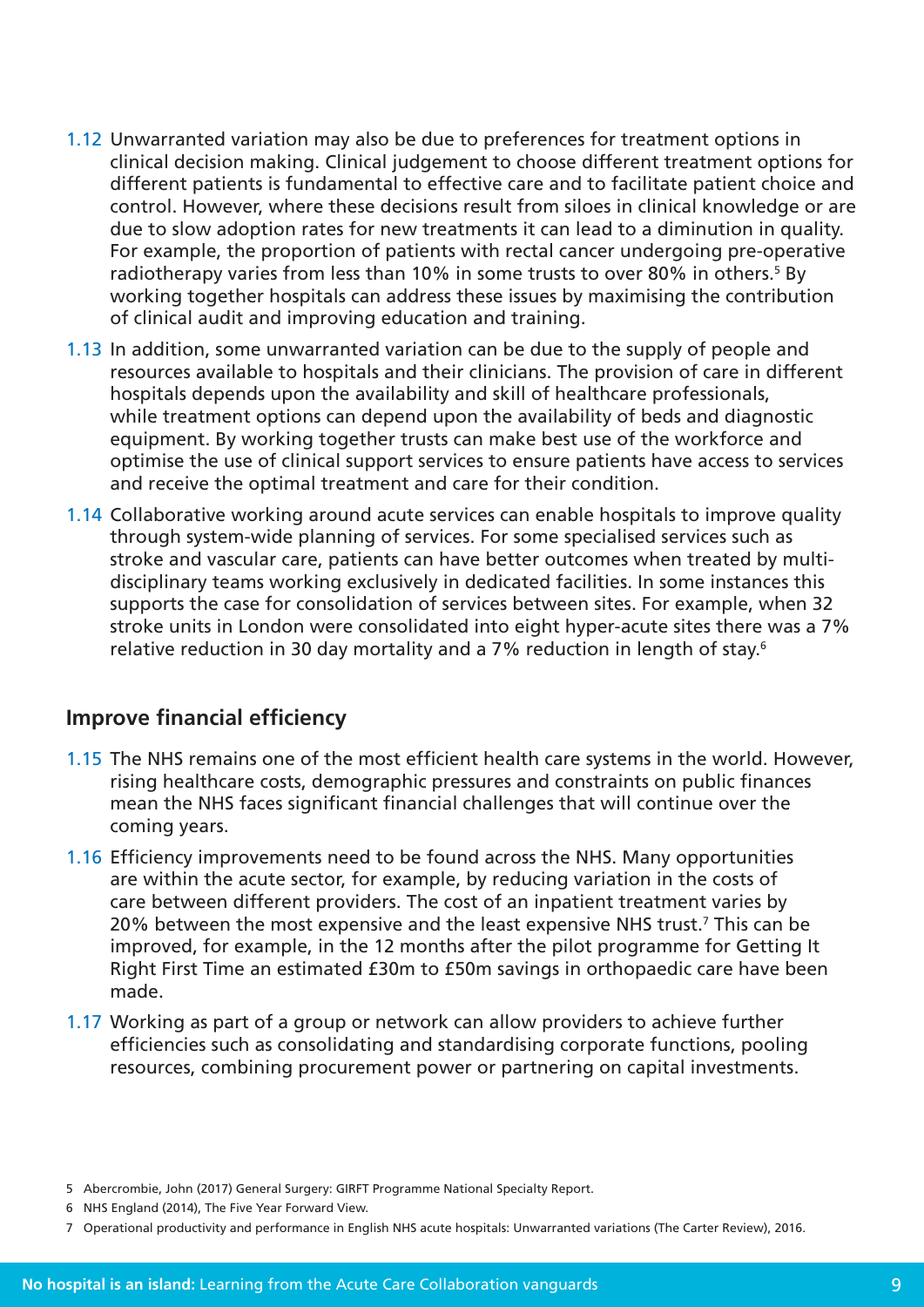### **Improve workforce sustainability**

- 1.18 Ensuring NHS providers are staffed with the appropriate number and mix of clinical professionals is vital to the provision of quality care and keeping patients safe from avoidable harm. The NHS faces a challenge to make sure there are enough people with the right skills employed in the right settings. The Next Steps on the NHS Five Year Forward View (2017) sets out some plans to meet these challenges, including increasing the number of nurses in training, reducing the reliance on temporary staff and addressing specific staff shortages in areas such as radiology and emergency medicine.
- 1.19 Some locations, hospital types and specialties find it particularly challenging to employ the appropriate number and mix of clinical professionals. The shortage of staff in some specialty areas, such as emergency medicine, radiology and midwifery, presents particular difficulties for the delivery of services. General Medicine and A&E accounted for 64% of locum spend in 2016/17.<sup>8</sup> By working together trusts can increase their capability to make more flexible use of a workforce across multiple sites.
- 1.20 Provider collaborations facilitate innovation and varied experience which can make them more attractive places to work for people wanting to broaden their development and build portfolio careers. Partnership working can create new resources and opportunities to invest in the workforce and develop leaders.

<sup>8</sup> Liaison (2017) Taking the Temperature: A review of NHS agency staff spending in 2016/17 - [www.liaisonfs.com/ttt.](http://www.liaisonfs.com/ttt)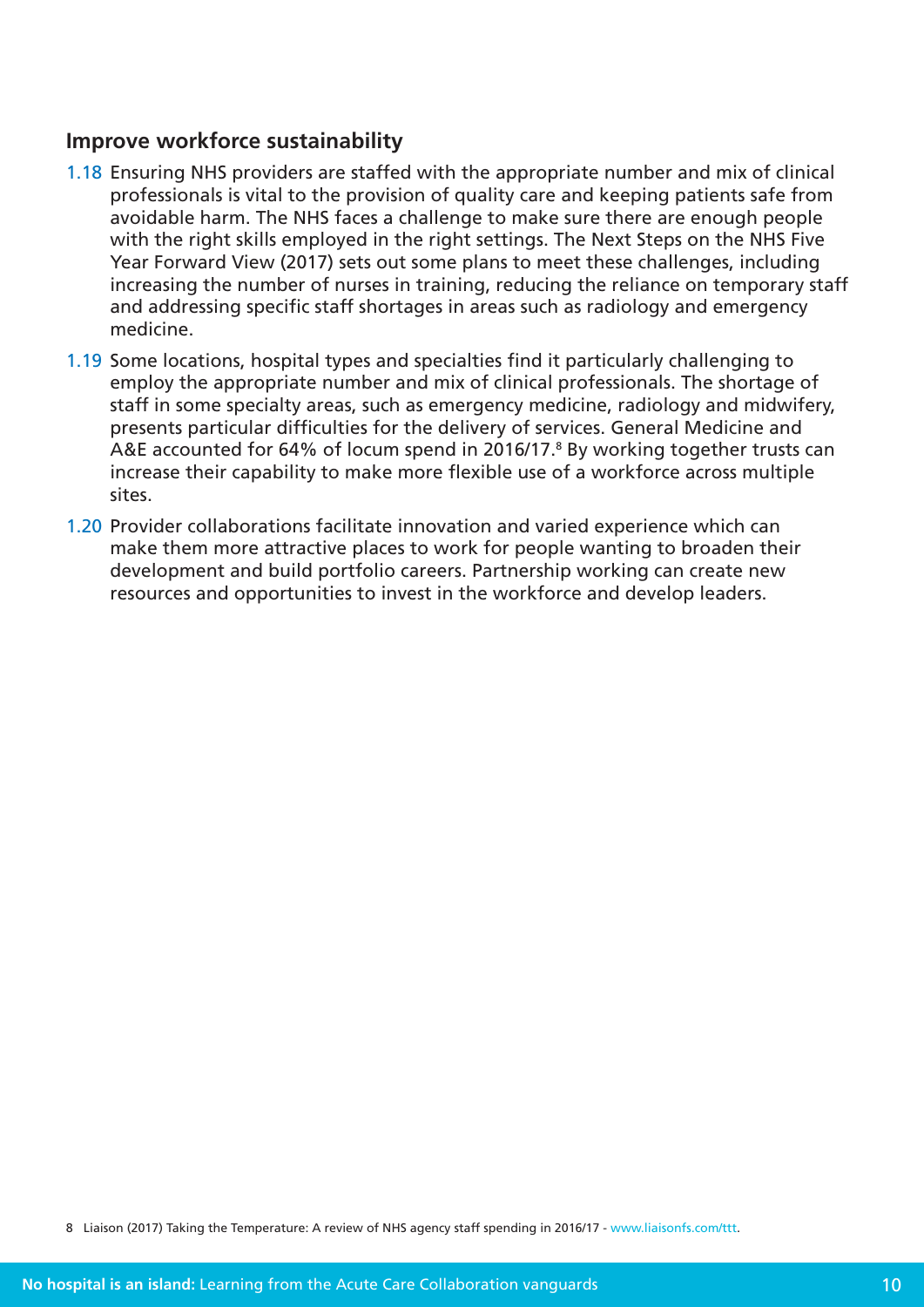<span id="page-10-0"></span>**2. Acute care collaborations: six common improvement strategies**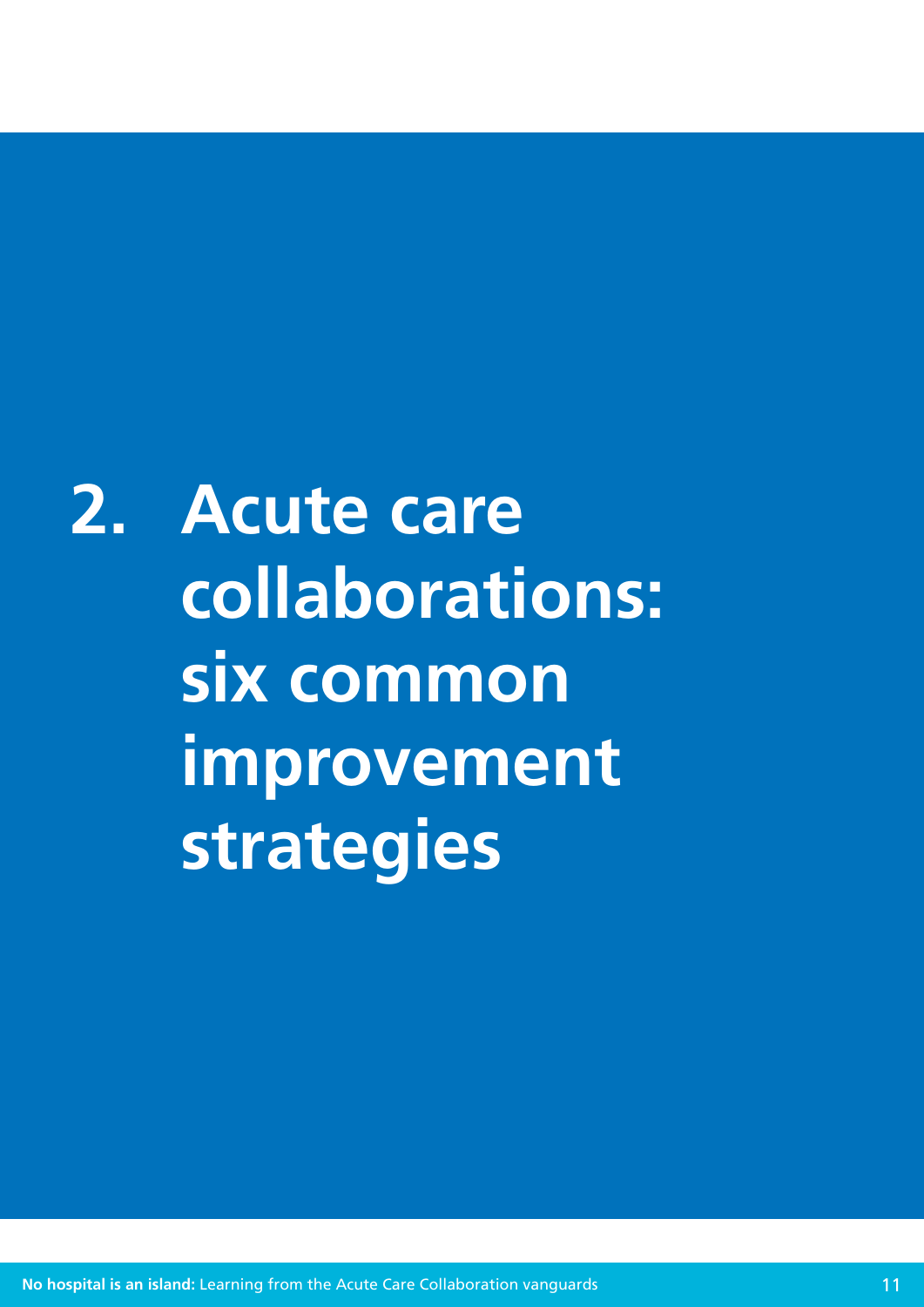2.1 Whilst the acute care collaboration vanguards are assuming different forms (see Chapter 3), their strategies for improvement are similar. There are six common strategies being implemented to improve care quality and sustainability.

### **Figure 3:** Six common improvement strategies

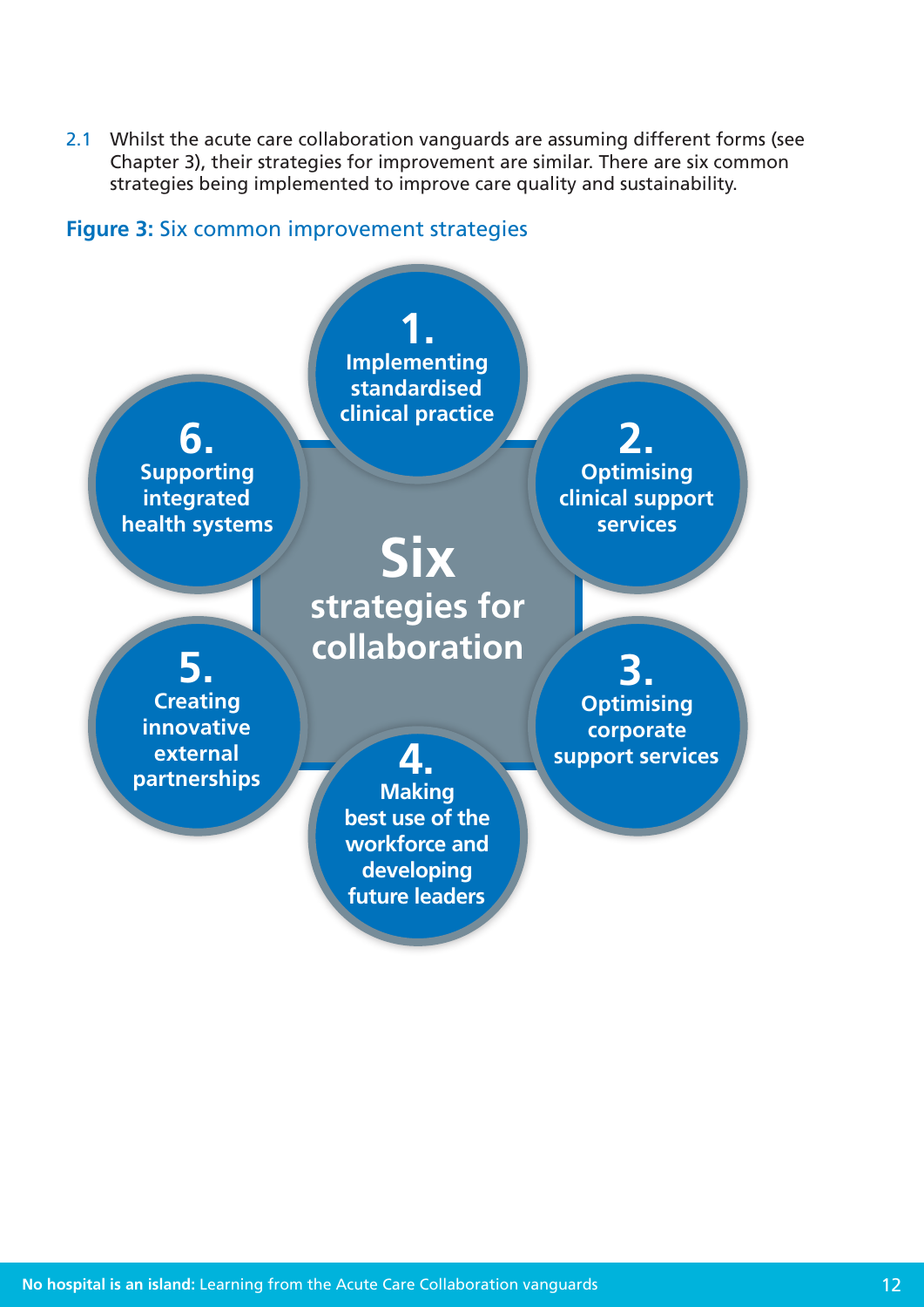# **Strategy 1:** Implementing standardised clinical practice

- 2.2 All vanguards are working together to improve the quality of care and reduce unwarranted variation across their group or network. A collaborative approach allows them to pool clinical expertise, develop analytical resources and use their size to spread best practice. Vanguards are implementing a range of approaches to encourage standardisation. This includes bringing clinicians together to develop, share and implement best practice across multiple sites, creating new data sets, benchmarking performance and using quality improvement methodologies.
- 2.3 At both the **Royal Free London** and **Salford Royal** hospital groups, formal mechanisms have been put in place to bring clinicians together in multi-professional groups to share and implement evidence-based best practice through the creation of 'Clinical Practice Groups'. The clinical experts within these groups are responsible for systematically identifying and addressing unwarranted variation across the group. Together, they define clinical standards, processes, and pathways in their clinical area and support their implementation. Feedback loops and shared data systems enable constant iteration and improvement.

### Case study

**Standardising gall bladder care at the Royal Free London**

The **Royal Free London** is using a 'Clinical Practice Group' approach. It is focusing on standardising practice and offering care in the most appropriate setting so that high volume, less complex cases will be treated at the Barnet and Chase Farm hospital sites, while smaller numbers of more complex cases will be treated at the Royal Free Hospital site.

By having multi-professional teams analysing the variation and reviewing the processes, a number of opportunities have been identified to improve quality and patient experience in the gall bladder pathway. This includes: rapid delivery of testing; eliminating unnecessary repeat imaging and other investigations; improving the timeliness of surgical intervention through using day case surgery where possible; and reducing the likelihood of re-admission. As a result the cost of delivering specified parts of the service is on the way to reducing by £500,000 – which is around 10% of the total cost of that pathway.

The aim is to improve patient experience by giving people access to more timely treatment and reducing the need for follow up appointments.

#### 2.4 The **Cheshire and Merseyside**

**Women's and Children's Services** vanguard has established clinically-led networks across 10 trusts in four specialty areas: paediatrics; maternity; neonatal; and gynaecology. Clinical protocols and quality dashboards are being implemented across the vanguard to ensure adherence to the standards and provide quality assurance.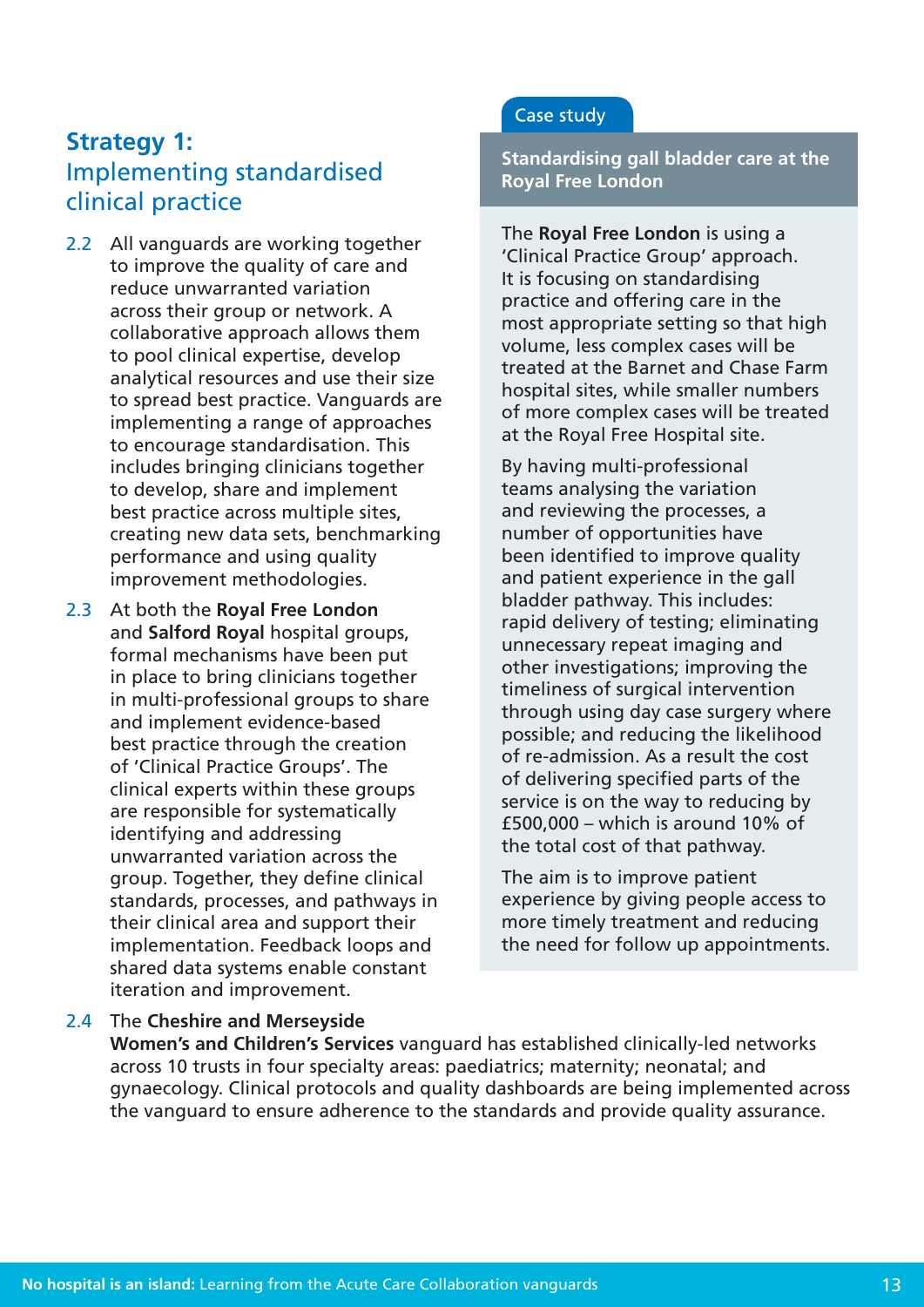- 2.5 The **Cancer Vanguard** has taken the model of clinically-led standardisation further, by bringing experts together from three of the country's leading cancer alliances to co-design pathways in lung, colorectal, oesophagogastric and prostate cancers. The vanguard is producing best practice timed pathways for each of these specialties. These can be implemented for the 10.8 million people within the vanguard's geography and could also provide a blueprint for implementation across the country, through the emerging Cancer Alliances.
- 2.6 Standardising care across the whole country is also the goal of the **National Orthopaedic Alliance (NOA)**, whose five founding partners are working together to design clinical quality standards, in partnership with the Getting it Right First Time (GIRFT) programme. Membership of the alliance includes the responsibility to implement these standards, but also the support to do so. Over 20 providers are supported as part of the alliance. Members of the alliance have access to an information portal where they can self-assess against the standards, benchmark their performance to identify areas

### Case study

**Reducing variation in hip fractures in the North East**

HIP QIP is a hip fracture quality improvement programme which has been run for a number of years by **Northumbria Healthcare NHS Foundation Trust**. This programme is based upon multidisciplinary teams, supported by detailed measurement of care processes, learning from data and implementing changes quickly. It is informed by patient surveys at admission, discharge and postdischarge. Teams have identified improvements such as prioritising additional nutrition for patients with hip fractures, giving quicker access to surgery and improving pain management. These changes, amongst others, led to trust-wide 30 day mortality reducing from 14.3% to 8% and improved patient experience.

The trust is already sharing this approach with six other organisations. Northumbria's group model offers the prospect of spreading this approach further, alongside other quality improvement initiatives.

of improvement and access buddying arrangements to support implementation. **Moorfields** vanguard is collaborating with the NOA and GIRFT to replicate this model for ophthalmology nationally as the UK Ophthalmology Alliance (UKOA).

2.7 At the **Foundation Healthcare Group** the work of standardising care is jointly led by cardiologists from Dartford and Gravesham NHS Trust and from Guy's and St Thomas' NHS Foundation Trust, working closely with GP colleagues. By mapping patient journeys, they identified significant duplication and delays within pathways. The team developed four standardised pathways including virtual clinics where cardiologists and GPs together undertake case reviews of patients that the GPs are concerned about. Early data shows a reduction in duplication of tests, expedited transfers to tertiary care where required, and improved patient experience.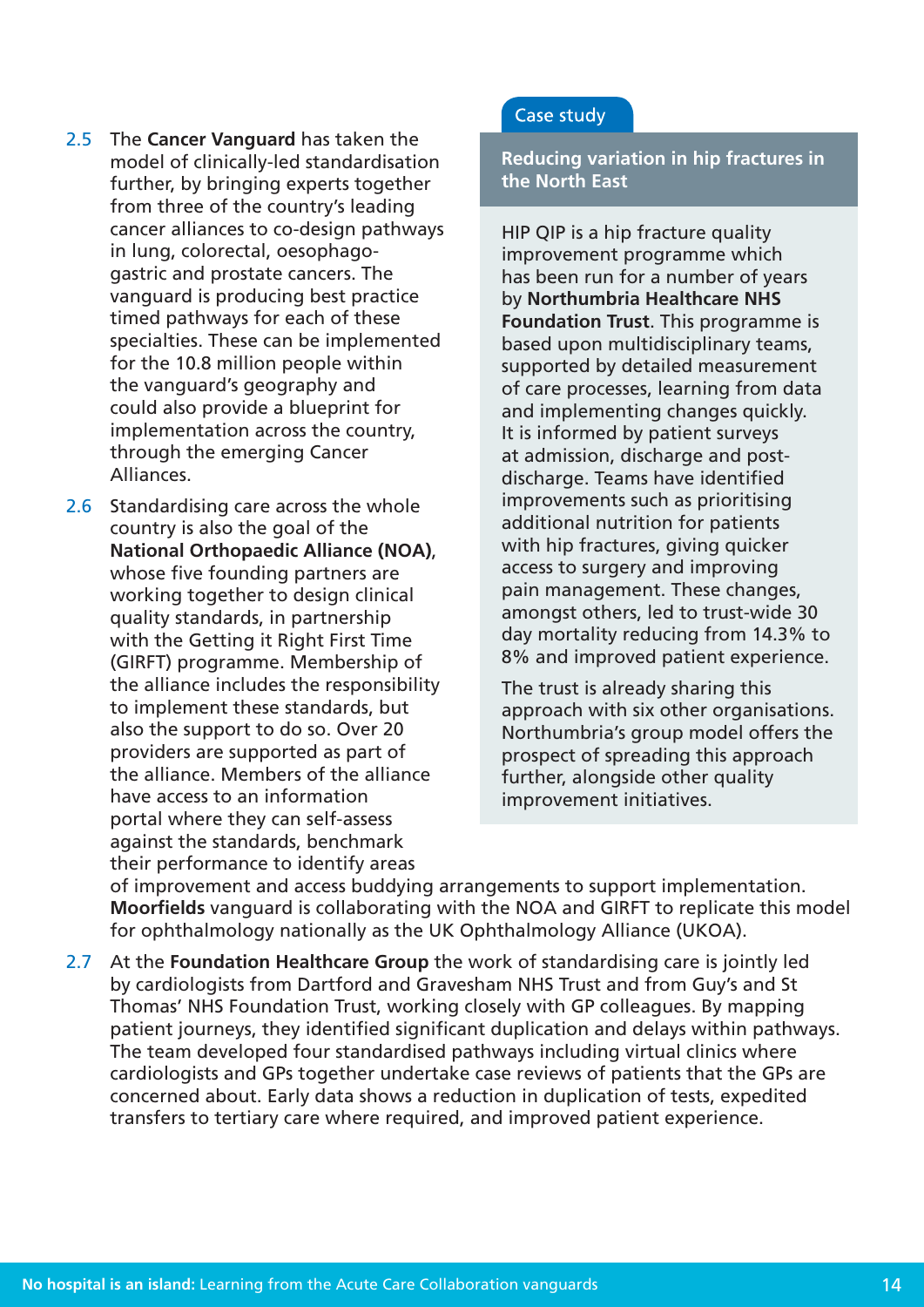# **Strategy 2:** Optimising clinical support services

- 2.8 Working together between trusts provides opportunities to coordinate clinical support services and combine them where appropriate. It is well recognised that services such as imaging and pathology offer much potential for creative collaborative solutions across hospital sites. The approaches vanguards are taking include standardising processes and protocols, sharing systems and platforms, and consolidating services into a single hub. Such interventions can improve patient experience, smooth patient flow, and save money.
- 2.9 A number of vanguards have implemented, or are implementing, similar shared information systems in radiology to optimise functions. For example, the **Working Together Partnership** has established a managed clinical network for radiology across its seven trusts. The network is currently working towards acquiring an IT platform that will allow images to be shared across the vanguard and support workflow.
- 2.10 The **Mental Health Alliance for Excellence, Resilience, Innovation and Training (MERIT)** vanguard, a collaboration of mental health trusts, is developing a co-ordinated bed management system across its four partners. This will use an electronic bed viewer to enable bed managers from each trust to see bed availability in real time across all four trusts. A shared patient record system is being developed to support this, which enables patient records to be accessed

### Case study

**A regional platform for radiology in the East Midlands** 

### In the **East Midlands Radiology**

**(EMRAD)** consortium eight trusts have pooled their resources to jointly procure a single system for storing images and patient information. This cloud based system allows radiologists and clinicians across the vanguard to see a patient's record in real time, regardless of their geographical location. This means a radiologist based in Nottingham can provide an opinion on an image for a patient in Lincoln rather than the two days currently required under manual information sharing.

Consolidation of software across these trusts should reduce the time patients wait for diagnosis and increases provision for out of hour's major trauma and stroke services; improving the patient journey and experience. Importantly, it offers enhanced support to clinical colleagues running services in smaller hospitals or outpatient services in the region.

Implementing the system has been a major change project for the trusts. Deploying a large IT system across multiple locations inevitably carries large risks and the project has encountered technical problems, which has led to some performance issues and one trust intending to leave the consortium.

In response, the technical provider has been required by the consortium to resolve the system's problems. When facing these issues, the consortium continues to be based upon principles of partnership working across the region.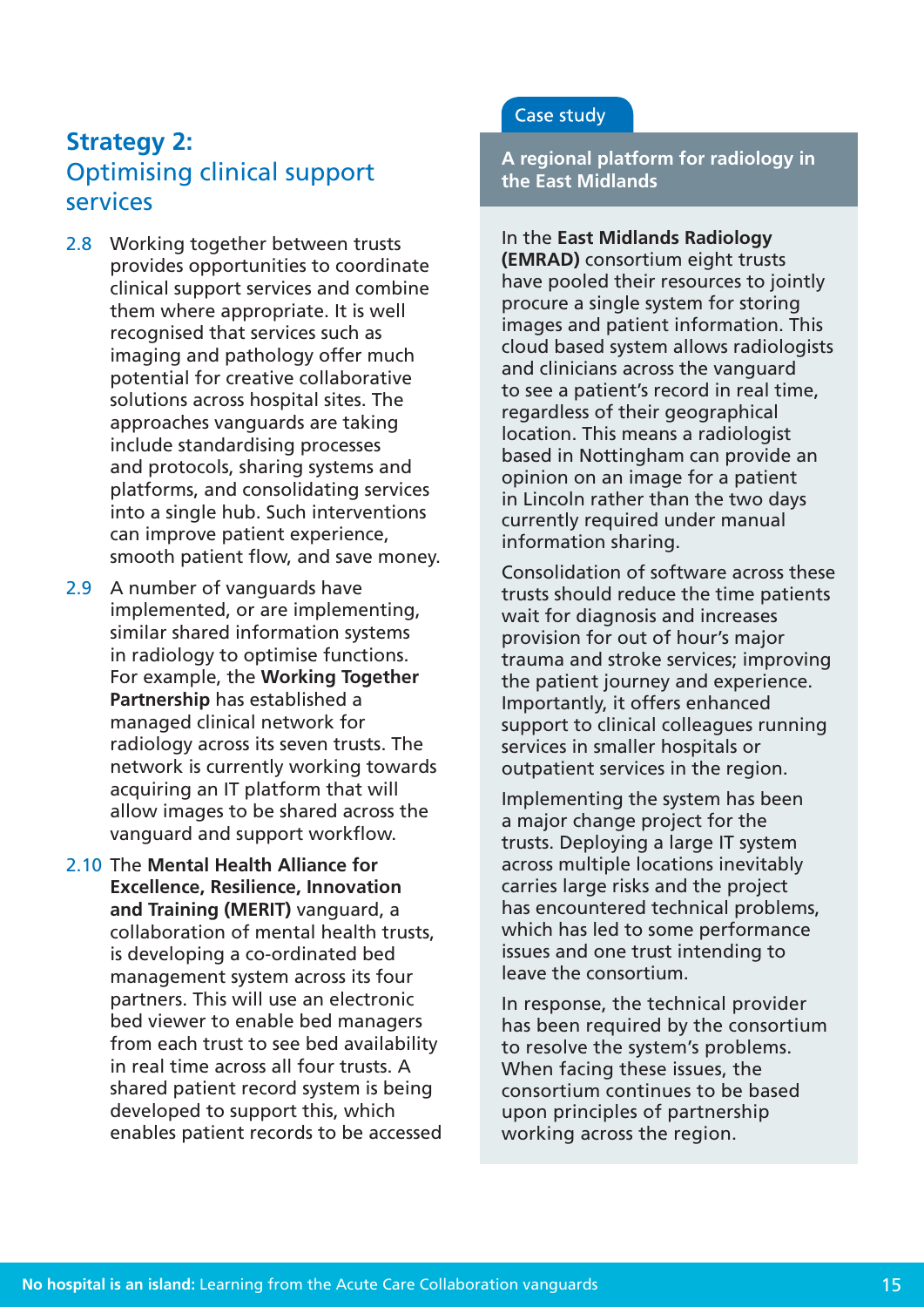### Case study

**Royal Free London – standard pathology testing** 

Optimising clinical support services can be done by standardising protocols across the group or network to reduce unwarranted variation between departments and providers. This can save money and improve patient experience by decreasing waiting times.

**Royal Free London** has studied variation to identify areas for improvement. An analysis of the A&E departments within the group demonstrated that in one department an average of fourteen tests were requested for one presenting condition compared to six in another department. In response the vanguard implemented standardised pathology test requests for patients presenting with common symptoms and built this into the IT systems to encourage ordering of standard test sets. So far savings of £8,000 per month have been reported due to a reduction in unnecessary and duplicative testing.

by participating sites. This should mean patients are more likely to be admitted to a bed within the West Midlands rather than being transferred out of the area, improving patient experience and outcomes.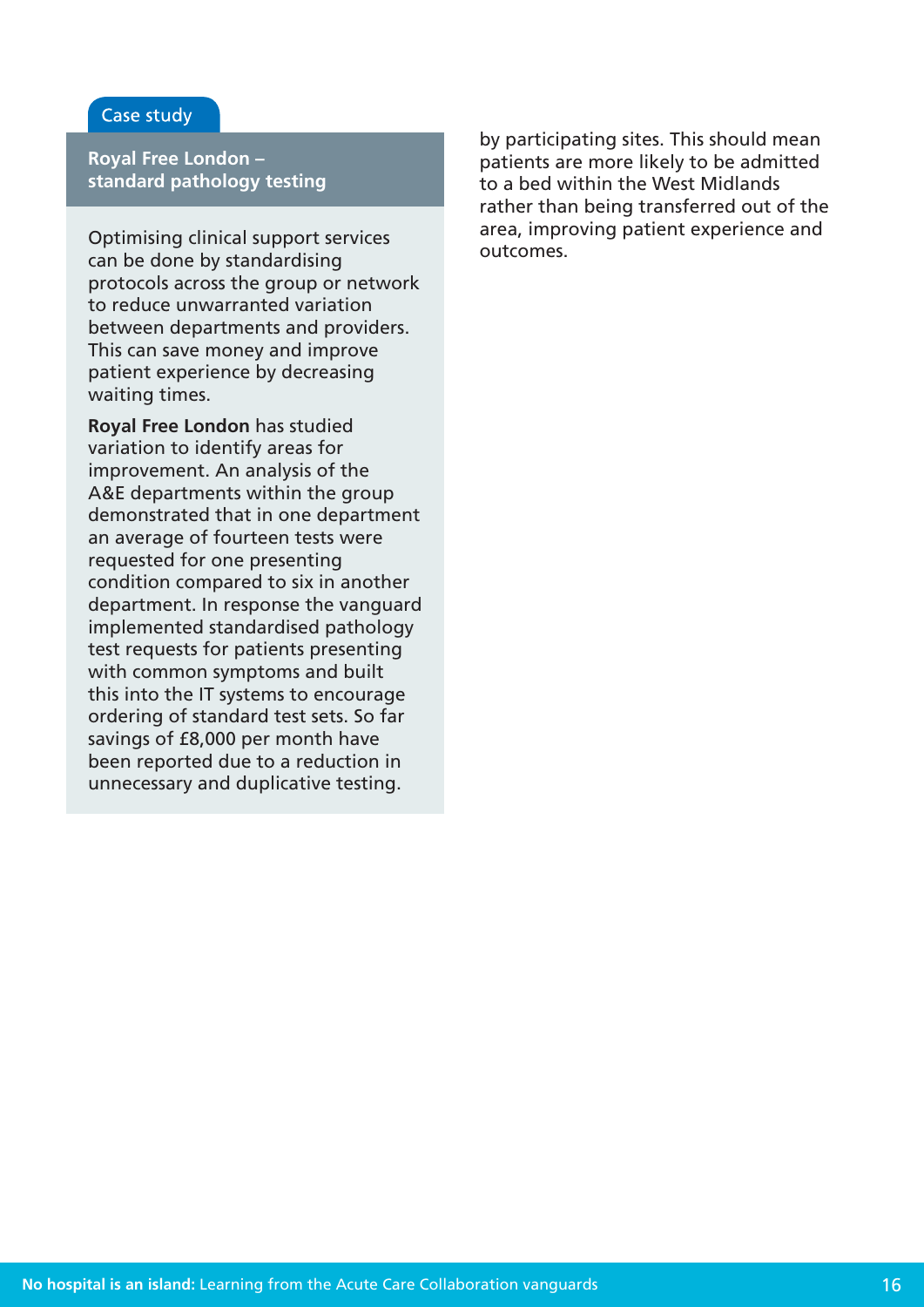# **Strategy 3:**  Optimising corporate support functions

- 2.11 Vanguards are maximising the potential of collaborating on corporate support services, such as payroll, procurement and IT, by standardising processes, consolidating services, and by leveraging collective purchasing power. For example, the **Northumbria Foundation Group** provides a number of the more usual corporate service functions such as payroll, finance and procurement for a wide range of other trusts. Additionally, Northumbria has developed a wider range of shared service offerings including Fleet Solutions, which provides a fleet of over 20,000 vehicles to over 170 NHS and public sector organisations on a salary sacrifice model. This shared service model has enabled Northumbria and the participating NHS organisations to generate income to reinvest in patient care. Northumbria's group model offers the potential for extending these services further.
- 2.12 Acute collaborations are extending the benefits of cross-provider access to electronic patient records. **The Foundation Healthcare Group** has developed a local care record with

### Case study

**Shared services across the Working Together Partnership**

### The **Working Together Partnership** has a strategy for shared services that spans its seven acute trusts as well as local mental health and community trusts. Areas of focus include human resources, payroll, finance and procurement. The trusts are participating to improve efficiency by sharing best practice and maximising economies of scale.

The partnership has achieved savings from the joint purchasing of a range of routine medical and surgical consumables. A joint procurement and common approach to usage has generated £2 million saving for items such as examination and surgical gloves, needles, sutures and dressings. The trusts now have a common tender management solution and contracts database to support this approach and are implementing a regional procurement catalogue. The vanguard is also taking a common approach to legal services and e-rostering and has developed common schemes for absence management and agency staff.

King's Health Partners Academic Health Sciences Centre, enabling clinicians in King's College Hospital NHS Foundation Trust, Guy's and St Thomas' NHS Foundation Trust and South London and the Maudsley NHS Foundation Trust to view patient records across the three organisations. The care record is now being rolled out to Dartford and Gravesham NHS Trust as part of the group model, with the expectation that it could be extended across the whole Kent and Medway STP.

2.13 The **Working Together Partnership** is implementing a similar system to allow clinicians access to patient test results across the vanguard through their Integrated Clinical Environment (ICE) OpenNet application. This allows a clinician to view the test history of patients across the connected sites, ensuring a more complete diagnostic history is available for clinicians treating patients attending different hospitals. As well as reducing clinical risk by minimising unnecessary patient interventions and repeat tests, it supports improved care through timely access to patient results and improves the overall patient experience.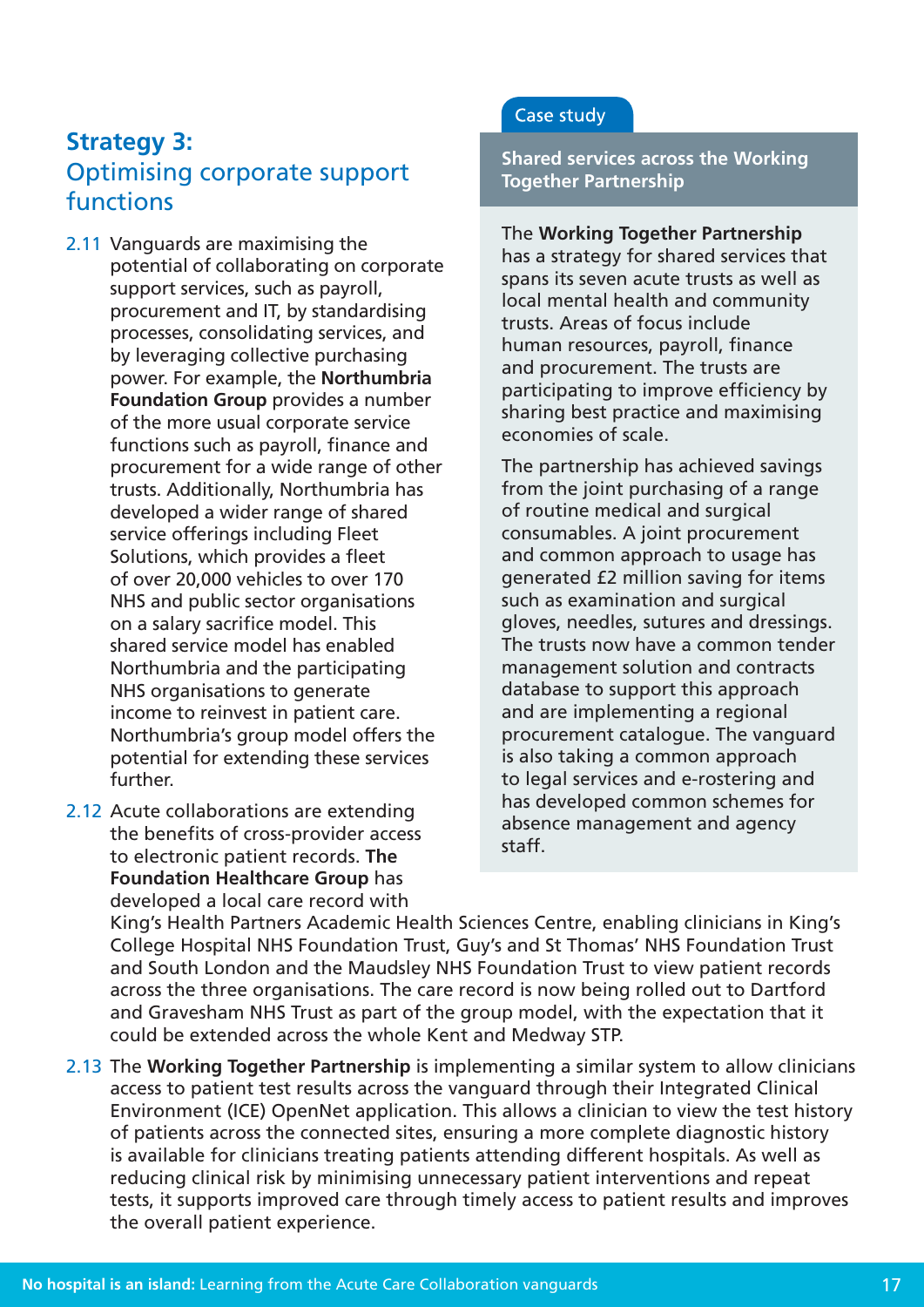# **Strategy 4:** Making the best use of the workforce and developing leaders

- 2.14 Working together, providers can be more effective in recruiting, retaining, developing and deploying staff than operating in isolation. Acute collaborations show that staff can be used more flexibly across sites and that new ways of working can be developed. These groups and networks may also become more attractive employers, offering more rewarding and flexible career opportunities including the potential for portfolio careers. Overall this can help reduce reliance on agency staff, reducing variation in care and improving efficiency.
- 2.15 To address the challenge of how small district general hospitals can recruit and retain staff, the **Foundation Healthcare Group** vanguard is testing new consultant workforce models between a tertiary provider (Guy's and St Thomas' NHS Foundation Trust) and a local hospital (Dartford and Gravesham NHS Trust). This can increase the ability for Dartford to recruit staff who otherwise may not have considered joining, and enables consultants from Guy's and St Thomas' to work more closely with Dartford. This has been put into practice in a shared respiratory pathway between the two trusts which includes monthly consultant clinics at the district general hospital.
- 2.16 A number of vanguards have recruited to joint positions across two or more trusts to encourage joint working and provide flexibility in how staff are deployed. For example, **Developing One NHS in Dorset** has established a scheme to share medical staff between the four trusts in the region during periods of significant staff pressures at individual trusts. In addition, a number of joint appointments have been made to support the move towards a single pathology service. Whilst such examples are not new to the NHS, acute care collaboration can ensure they are implemented more systematically and on a larger scale.
- 2.17 Reducing the reliance on agency staff is another driver for new workforce models. **MERIT** is developing a flexible staff bank for clinical and non-clinical staff across its four partners. Reviewing the training needs and skill-mix of staff, including developing a training 'passport', helps staff to move more flexibly between organisations. The vanguard forecasts this will help partners achieve annual reductions in agency staff costs of between £3-4 million. Similarly, **Northumbria Foundation Group** is implementing a collaborative staff bank across the North East and Cumbria region. Initial work has focused on recruiting medical bank staff and this will be extended to include other healthcare professionals.
- 2.18 Working collectively has given a number of vanguards the opportunity to redesign roles within their workforce to meet changing needs. The rising demand for radiology services and the constrained supply of radiologists has encouraged **EMRAD** to develop the capability for NHS radiologists to report across multiple NHS sites and reduce the reliance on independent contractors. This approach is supported by a single technology platform and a change in how payments are made for radiology services. With university partners, **Working Together Partnership** has developed a structured education programme for new roles, such as direct-entry sonographers.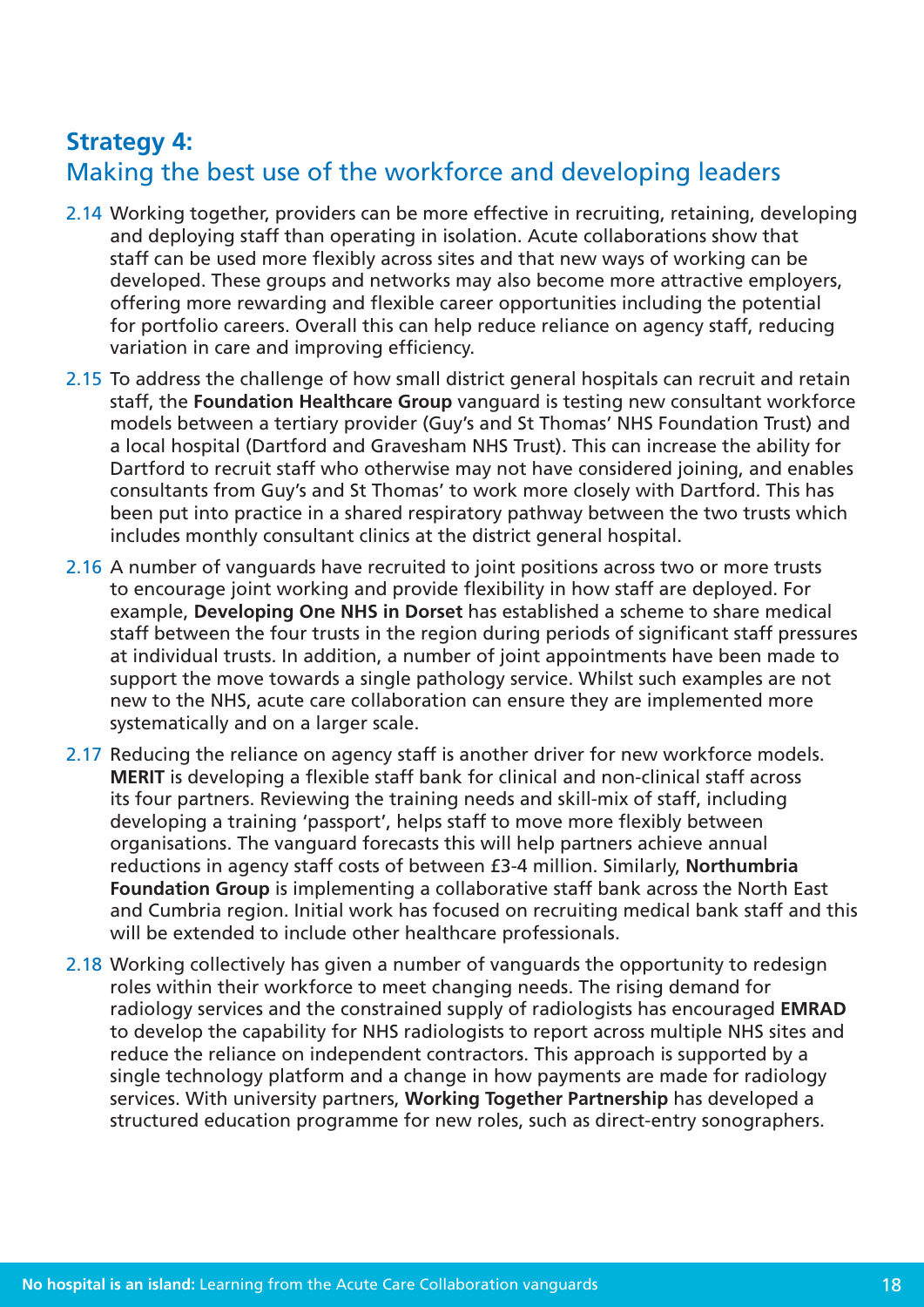2.19 New models of hospital collaboration also open up leadership development for staff. **Royal Free London**, for example, has helped develop the London Leadership Academy, a pan-London NHS leadership development organisation. The programme is multiprofessional and multi-organisational and is designed around collaborative leadership styles. As the group develops, more clinical directors and system leaders will be able to access a range of support and relevant training. **Developing One NHS In Dorset** has adopted the Arbinger Institute methodology to develop system leadership. One-to-one sessions, group sessions and crosstrust development days have brought leaders together and encouraged honest dialogue which has led to a better understanding between them and a fresh appreciation of their shared aims.

### Case study

**Working Together Partnership multi-site working**

The **Working Together Partnership** has been able to reduce its reliance on temporary staff by taking a regional approach to the provision of outof-hours specialist services. Shared rotas have been developed across the seven trusts in a number of specialties including ophthalmology, ENT (ear, nose and throat) and OMFS (oral and maxillofacial surgery).

In ophthalmology, a regional 'hub-andspoke' model is being implemented to ensure consultant-led cover is provided for emergency care, with back up cover at other sites if emergency patients cannot be transferred to the regional hubs. Taking this approach reduces the need for locum cover, which has previously been relied upon because of difficulties in recruiting to ophthalmology vacancies at middle and consultant grades. This makes the hub and spoke model a safer and more sustainable service across the region.

Similarly, a shared out-of-hours ENT rota has been developed. This has enabled consultant cover to be provided for three out-of-hours ENT hubs across the region, with a separate specialist paediatric emergency ENT rota based at the Sheffield Children's Hospital. This reduces the need for locum cover and increases the quality and sustainability of ENT services.

OMFS clinicians across the region are exploring ways of further collaborative working to improve the elective and emergency service, including a regional approach to consultant rotas to help mitigate consultant vacancies.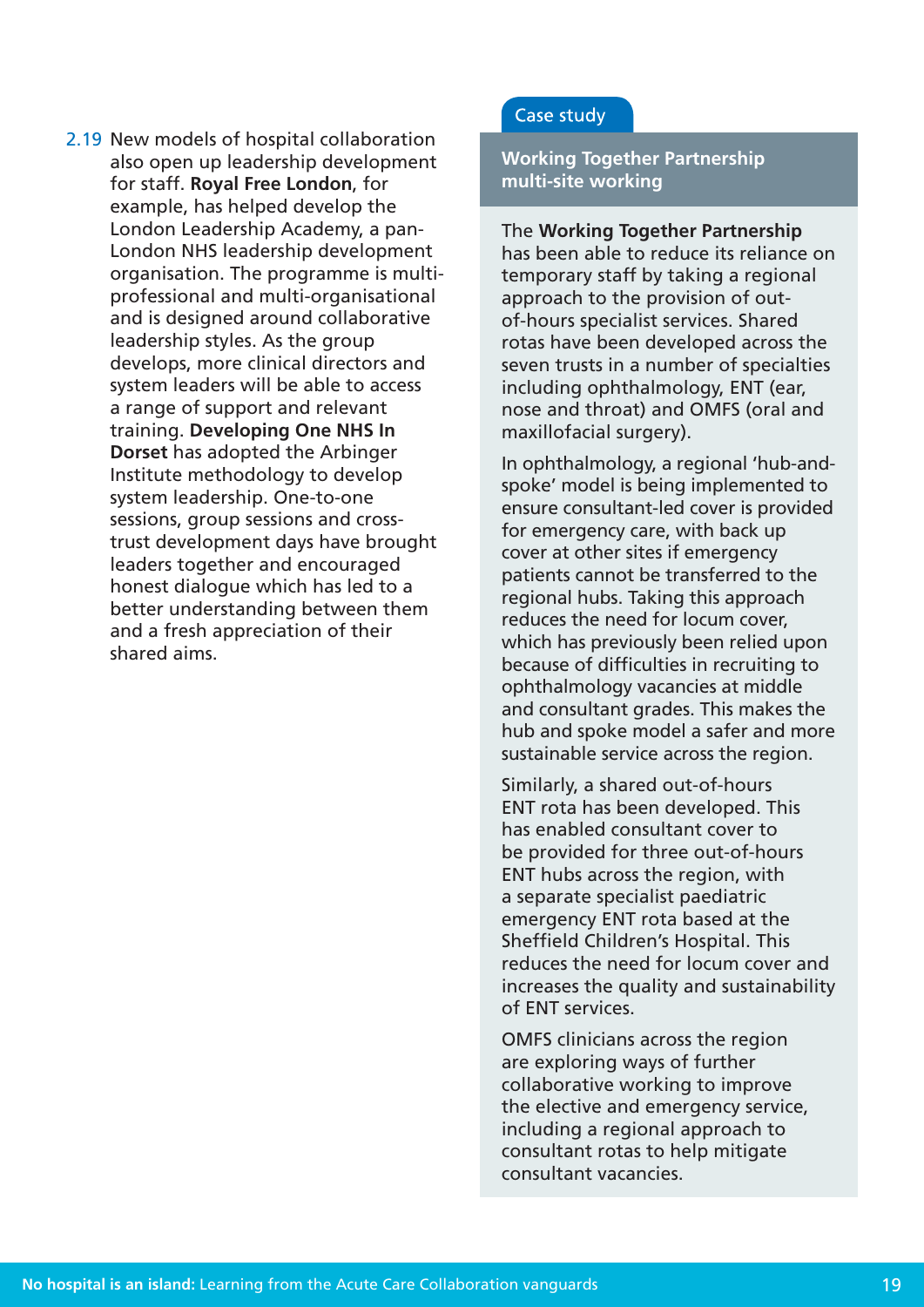# **Strategy 5:** Creating innovative external partnerships

- 2.20 The vanguards are using their scale, brand and influence to establish new partnerships with public, private and voluntary sector partners.
- 2.21 For example, the **Foundation Healthcare Group** has attracted additional charitable funding from its partnership with Roald Dahl's Marvellous Children's Charity. This will provide support to the 300 families in Kent who have a child with epilepsy, by funding a new epilepsy nurse specialist providing specialist care closer to home. This service will reduce the need for children to take time out of school to travel to London. Similarly, the **Cheshire and Merseyside Women's and Children's Services** vanguard partnered with Widnes Vikings rugby league football club, Liverpool John Moores University and a technology consultancy to develop a programme called Game Changer which supports daily physical activity for children.

### Case study

**The Cancer Vanguard's 'Pharma Challenge'**

### The **Cancer Vanguard** covers a

population of 10.8 million and brings together some of the most pioneering cancer providers in the country. This creates opportunities for innovative projects in partnership with industry. One example is the 'Pharma Challenge', organised between the vanguard and the pharmaceutical industry. The aim of the challenge is to improve the availability and delivery of chemotherapy and systemic medicines for cancer. Pharmaceutical companies were invited to submit proposals to improve the availability and delivery of cancer drugs which were judged by a panel of chief pharmacists, nurses, clinicians, health science and other professionals. Five pharmaceutical companies were selected:

- Amgen a model for out-of-hospital administration of denosumab
- Celgene an interactive medicines optimisation and compliance dashboard and evaluation framework
- QuintilesIMS analysing medicine usage data and quantifying the costs associated with unwarranted variation
- $\bullet$  Sandoz improving the uptake of biosimilars through an education and engagement programme
- Bristol Myers-Squibb (BMS) developing a system that captures, identifies and treats the presentation of an immune-related adverse event quickly and effectively.

In addition to the direct benefits for patients and the NHS, it is estimated that £200,000 additional support has been made available to the vanguard as a result.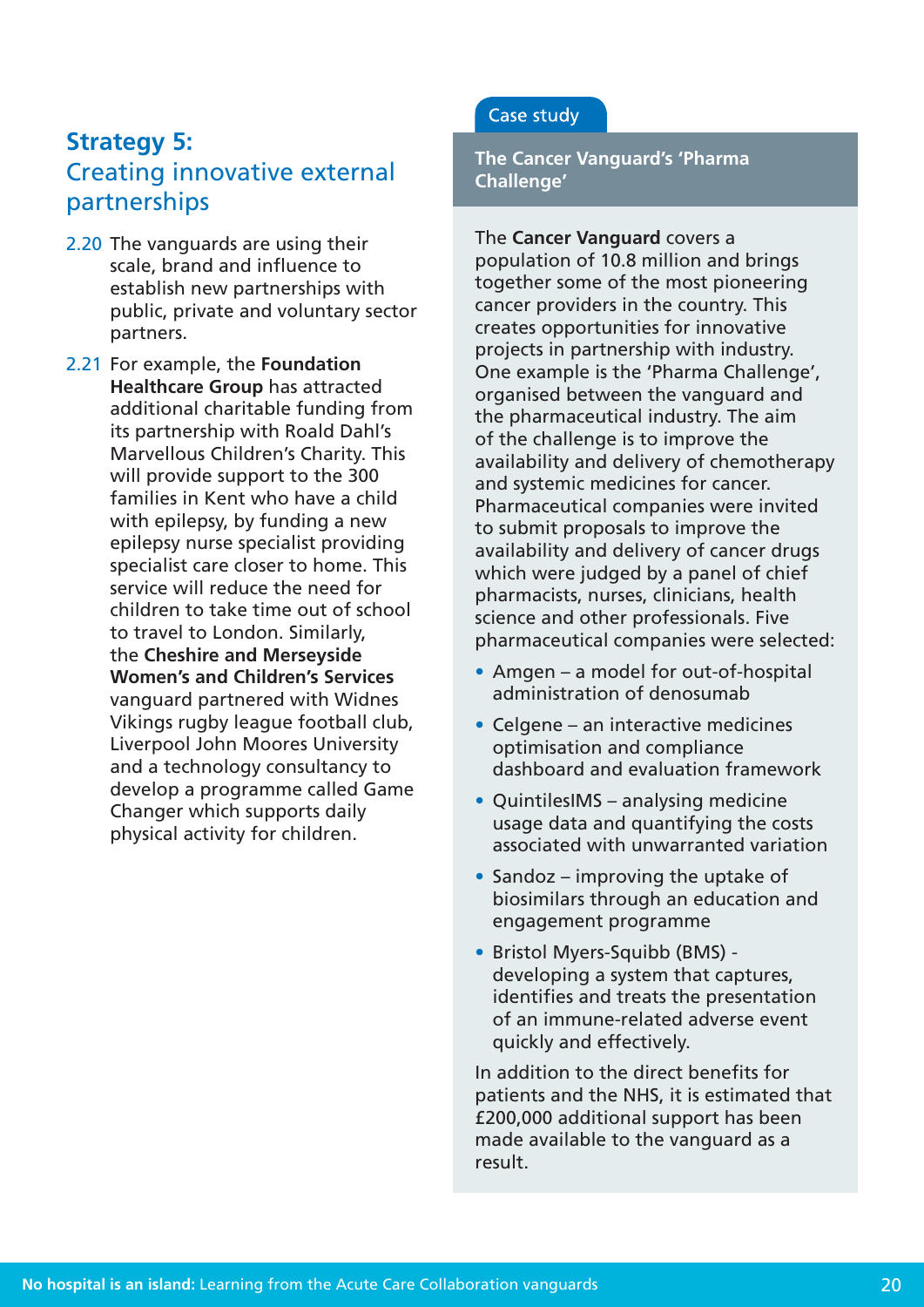# **Strategy 6:** Supporting integrated health systems

- 2.22 Acute care collaborations work in partnership with the rest of the health and care system. They need to contribute to strong local health and care systems, through STPs and the emerging ACSs. A number of the vanguards are modelling this approach, including working with partners in community and primary care to support individuals to live healthy lives through prevention, better self-care and the integration of primary, community and local acute services.
- 2.23 For example, **The Neuro Network** has redesigned primary care pathways for headaches, seizures and back pain improving quality and reducing unnecessary referrals. It has done this through all acute trusts in Cheshire and Merseyside operating as a network under leadership from specialist provider The Walton Centre. The headache pathway includes a set of guidelines for GPs across Cheshire and Merseyside to aid decision

### Case study

**Cancer Vanguard 'Gateway-C' Primary Care Education Tool**

The Greater Manchester part of the **Cancer Vanguard** has developed 'Gateway-C', an innovative online primary care education tool to support cancer referrals.<sup>9</sup> This resource supports GPs in identifying patients with potential cancer symptoms, and ensuring efficient referral for diagnostic screening that is timely and the patient is prepared for. Given the prevalence of stage 3 and 4 diagnosis of lung and colorectal cancers in Greater Manchester. The tool focused on these pathways for the pilot.

A further pilot is now taking place at the UCLH Cancer Collaborative, and the platform is being further developed and rolled out across primary care across Greater Manchester and Eastern Cheshire. This is an example of how networked models can help spread innovation in both primary and acute care.

making on whether patients with headaches and simple migraine should be referred to specialist services or be managed within primary care. Since the initial pilot, the pathway has led to an increase in minor headache and migraine cases being managed in primary care and the Walton Centre reports a 6% reduction of referrals. This pathway is now being rolled out across the whole of Cheshire and Merseyside.

- 2.24 The **Cheshire and Merseyside Women's and Children's Services** vanguard is working with primary care partners to drive change across both primary and secondary care. For example, they have implemented a training programme to develop an advanced paediatric nurse workforce to delivery paediatric services across primary and secondary care. It is anticipated that this will improve population health and ensure that children are treated close to home where appropriate.
- 2.25 In other areas, vanguard-led work on acute services is being incorporated into the local health system. For example, **Developing One NHS in Dorset** is central to the vision of the Dorset Acute Care System to build 'One Acute Network'.

9 [https://www.gatewayc.org.uk/.](https://www.gatewayc.org.uk/)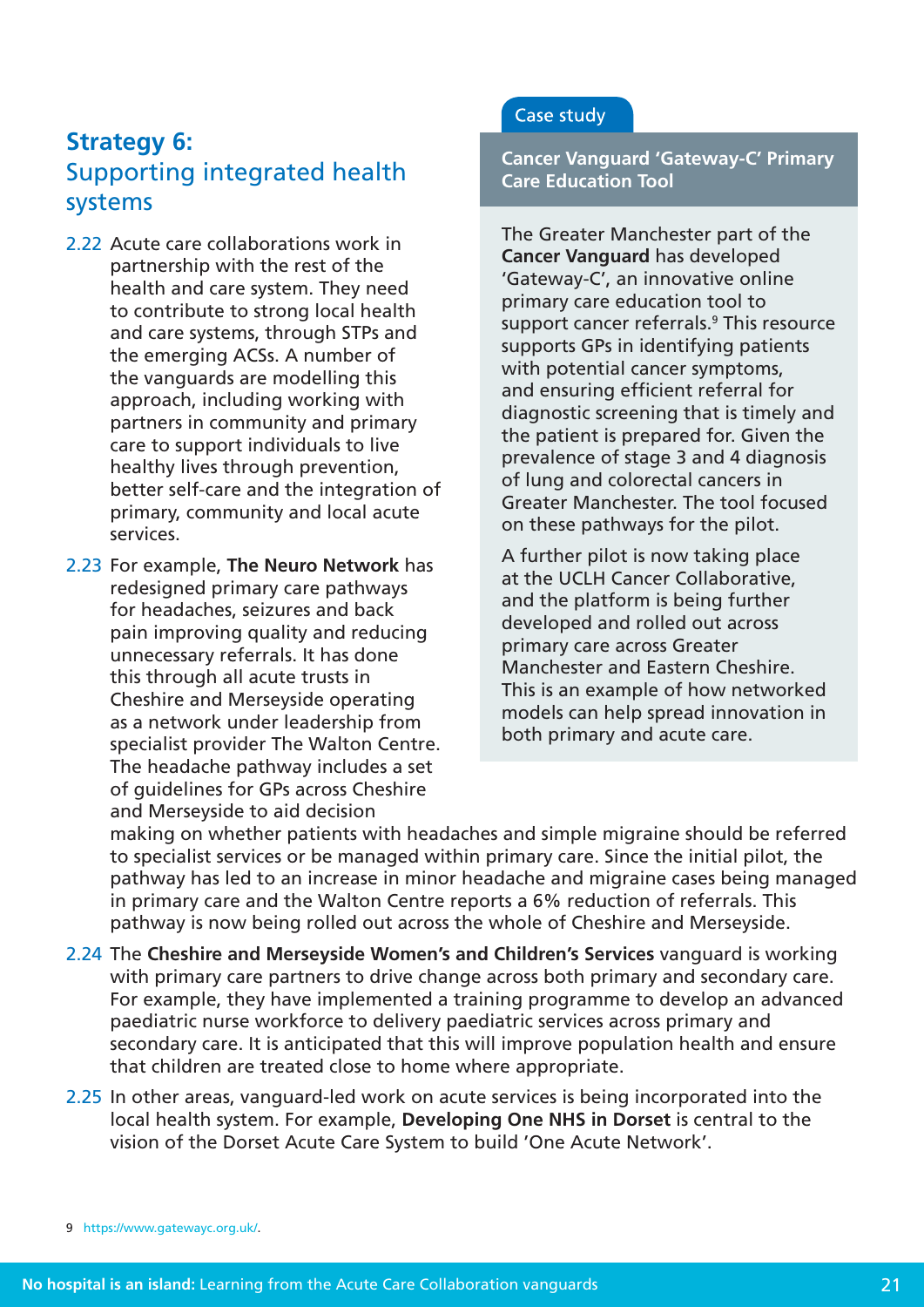<span id="page-21-0"></span>**3. Implementing an acute care collaboration**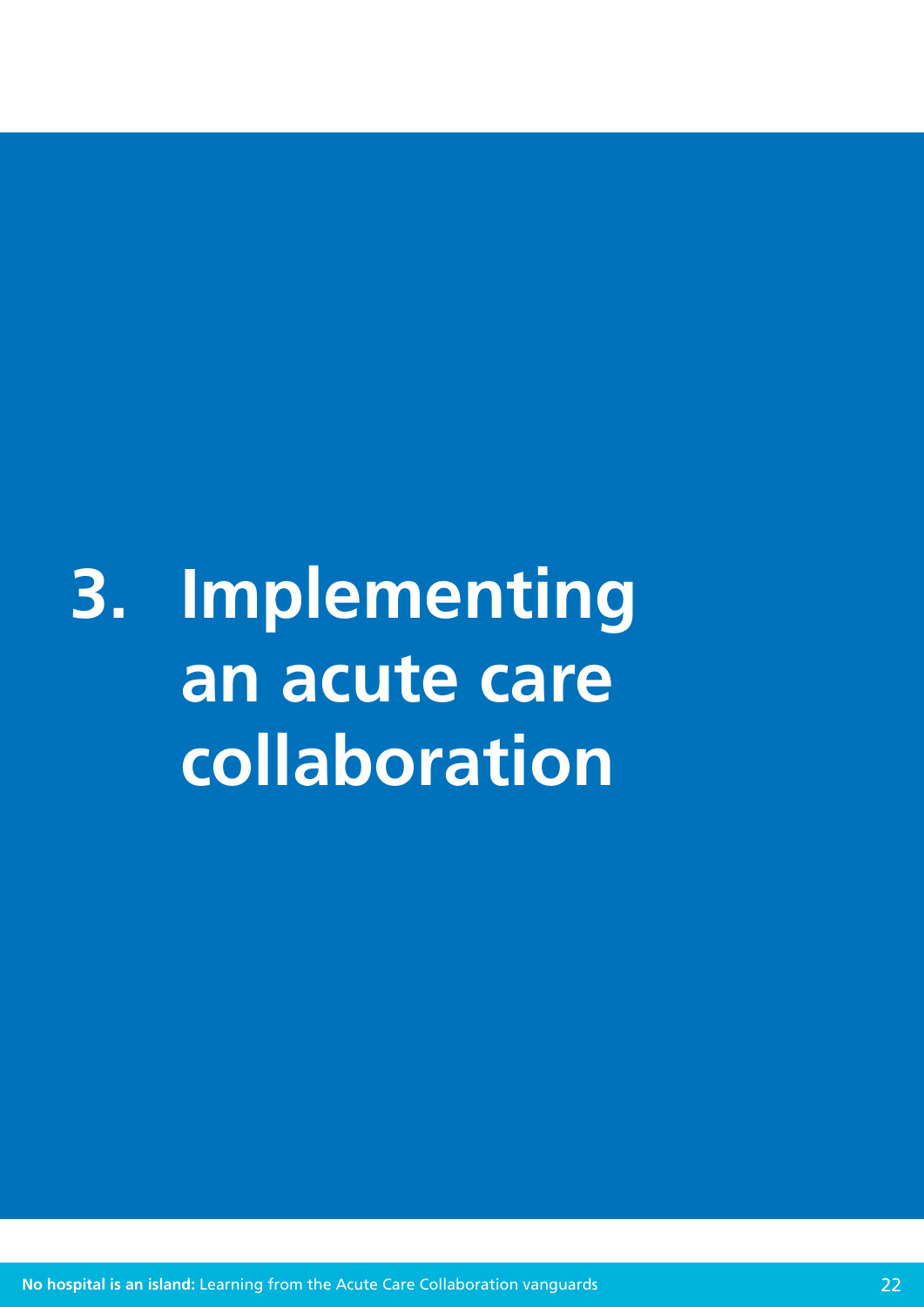- 3.1 The vanguards have been testing a range of models to implement the collaboration strategies described in Chapter 2. Based on learning from the vanguards, this chapter:
	- Describes the types of collaboration models that are emerging;
	- Explores some of the key considerations for implementing these collaboration models, including:
		- Building relationships and vision
		- Governance and decision making
		- Commissioning, contracting and regulation
- 3.2 Hospital collaborations cannot be implemented in isolation; they must be strong partners in their local health and care systems. STPs are introducing more collaborative ways of working across local systems, and in some areas supporting the development of accountable care systems (ACSs) and/or accountable care organisations (ACOs). Acute care collaborations support the development of integrated local health and care systems in a number of ways, depending on their respective objectives and geographies. For example, a hospital group might work across one or more STP or partner in a local ACS.

# **Types of acute care collaboration models**

- 3.3 As outlined in Chapter 1, ACC vanguards broadly group into three types based on service scope: hospital groups, multi-service networks, and single-service networks.
- 3.4 For these three types, there are different models of organising which the vanguards and other acute collaborations are implementing. This reflects the various strategies the collaborations are pursuing (as described in Chapter 2) as well as the degree of business change envisaged. Building upon the Dalton Review (2014), three broad types of organisational integration can be described:
	- **• Collaborative** forms bringing together two or more organisations to work together and sharing resources to achieve better outcomes for patients or financial improvements, while retaining their original legal entity. Whilst formal agreements may be needed for governance purposes, these are likely to overlay existing arrangements and individual organisations retain their own control over decision making.
	- **Contractual forms more formalised agreements which create legally binding** rights and responsibilities between partners whilst retaining the organisational independence of individual trusts. This can include sub-contracting some services from one trust to another provider organisation, or creating a contractual joint venture, where parties formally work together without creating a separate legal entity to do so.
	- **Consolidation** forms organisations come together to form a new entity, forming a new or merged organisation.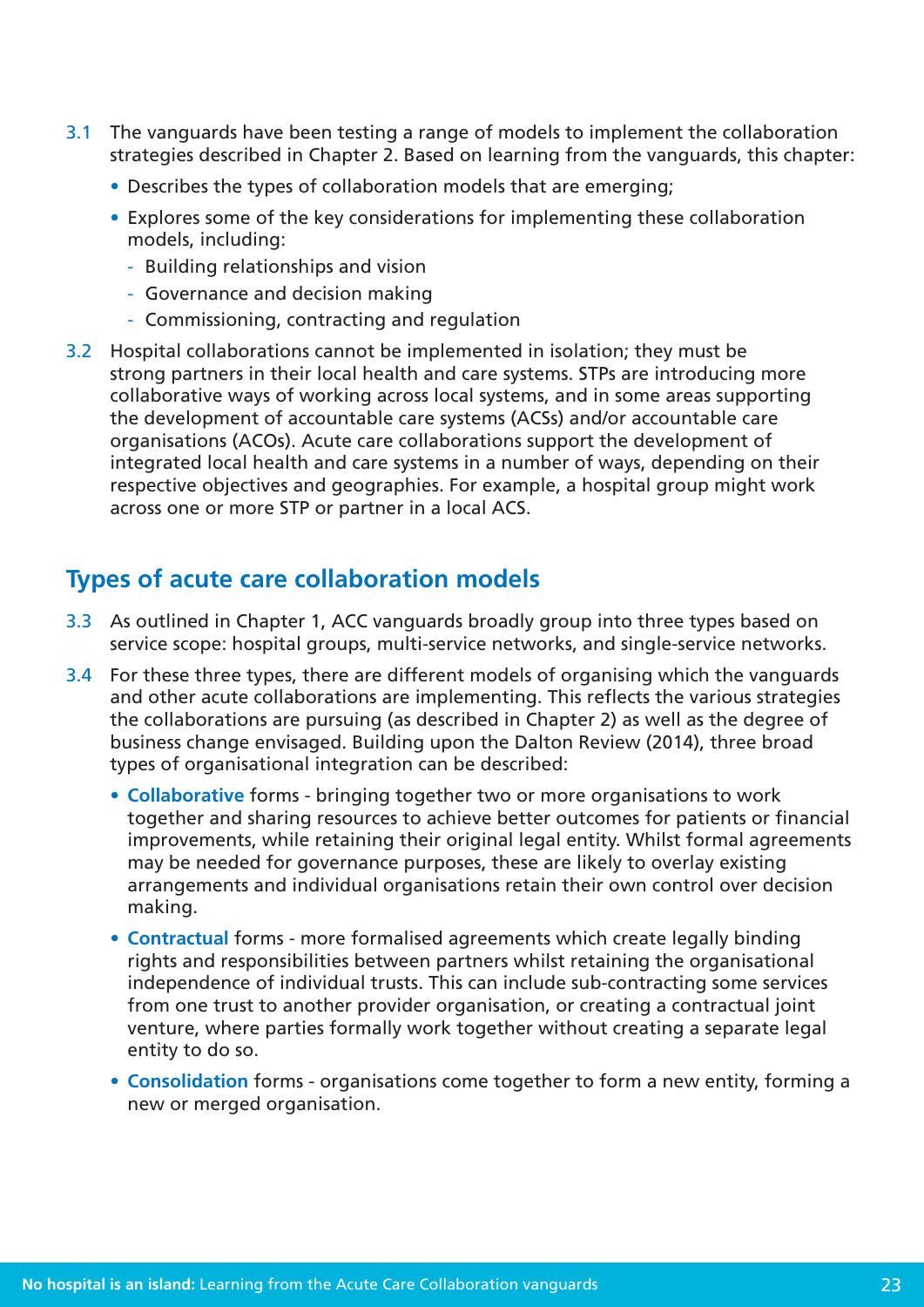3.5 Figure 4 below provides a framework for the different types of collaboration model, based on the range of services in scope and the degree of organisational integration. These models are neither exhaustive nor mutually exclusive. An acute care collaboration could employ more than one at the same time. They may also progress from one type to another over time, although it is not suggested that any single model is preferential to another. As further evidence on impact emerges, this may change.

### **Figure 4:** An illustrative framework of acute care collaboration models



3.6 As with any illustrative framework, the reality is more complex. There is much diversity in the models which vanguards are adopting and the ways they are using them. The **National Orthopaedic Alliance** is currently a collaborative clinical network sharing best practice. **Moorfields** provides networked care across 32 sites through a range of delivery models and partnership agreements including service level agreements. Models such as the **Working Together Partnership** and **Developing One NHS in Dorset** are making changes to a range of clinical and corporate services across their geography, sometimes using formal contracting arrangements. ACCs utilise different models for different purposes. For example, a hospital group can pursue consolidation between two providers whilst creating informal collaborations with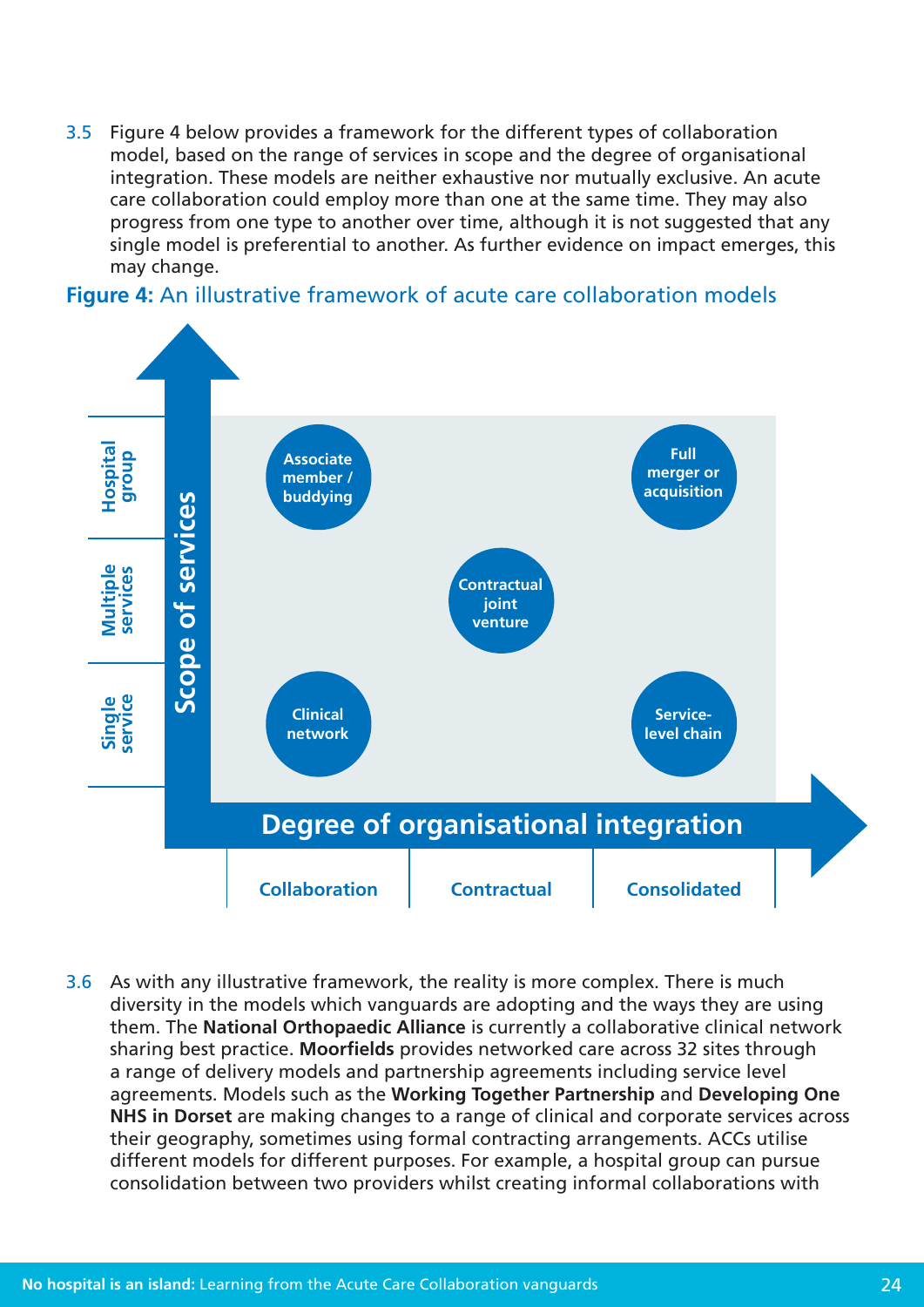others as part of the same group. This is the case for both **Royal Free London** and **Salford Royal**. **Foundation Healthcare Group** is different, focusing initially on mutual partnership and joint working between Guy's and St Thomas' NHS Foundation Trust and Dartford and Gravesham NHS Trust.

# **Hospital Groups**

- 3.7 The 'hospital group' (sometimes referred to as a chain) is a new arrangement that has been developed by the ACC vanguards. Individual NHS hospitals tend to be quite large (in terms of bed base) by international standards. However, to date the NHS has not seen the development of large-scale hospital groups. The main features of a group are:
	- A central 'headquarters' function, responsible for providing unified strategic leadership across the whole group
	- Discrete and locally managed 'operating units', which have a greater or lesser amount of devolved autonomy. Each operating unit is likely to have its own management team, responsible for operational leadership of that unit
	- Standardised systems, practices, and protocols, set by the central headquarters function and reliably implemented at each operating unit
	- A culture and value-set that is shared across the group and transcends individual relationships, although 'operating units' are likely to retain individual brands and identities relevant to their local population.<sup>10</sup>
- 3.8 NHS Improvement has accredited four foundation trusts (all ACC vanguards) to lead the development of hospital groups.11 These are:
	- Guy's and St Thomas' NHS Foundation Trust
	- Northumbria Healthcare NHS Foundation Trust
	- Royal Free London NHS Foundation Trust
	- Salford Royal NHS Foundation Trust

These group leaders are developing groups in different ways, with their partnerships with other trusts ranging from buddying relationships to exploring acquisition and merger. They have been created to spread excellent practice and leadership across the NHS and all share the common goal of improving services for patients.

<sup>10</sup> Credo Consulting (2017), NHS Group Models: Working together for a more sustainable NHS [http://www.credoconsulting.com/](http://www.credoconsulting.com/downloads/nhs_group_models_working_together_for_a_more_sustainable_nhs.pdf) [downloads/nhs\\_group\\_models\\_working\\_together\\_for\\_a\\_more\\_sustainable\\_nhs.pdf.](http://www.credoconsulting.com/downloads/nhs_group_models_working_together_for_a_more_sustainable_nhs.pdf)

<sup>11</sup> NHS Improvement, 'High-performing foundation trusts to support others in improving patient services' (News story, August 2016): <https://improvement.nhs.uk/news-alerts/high-performing-foundation-trusts-support-others-improving-patient-services/>.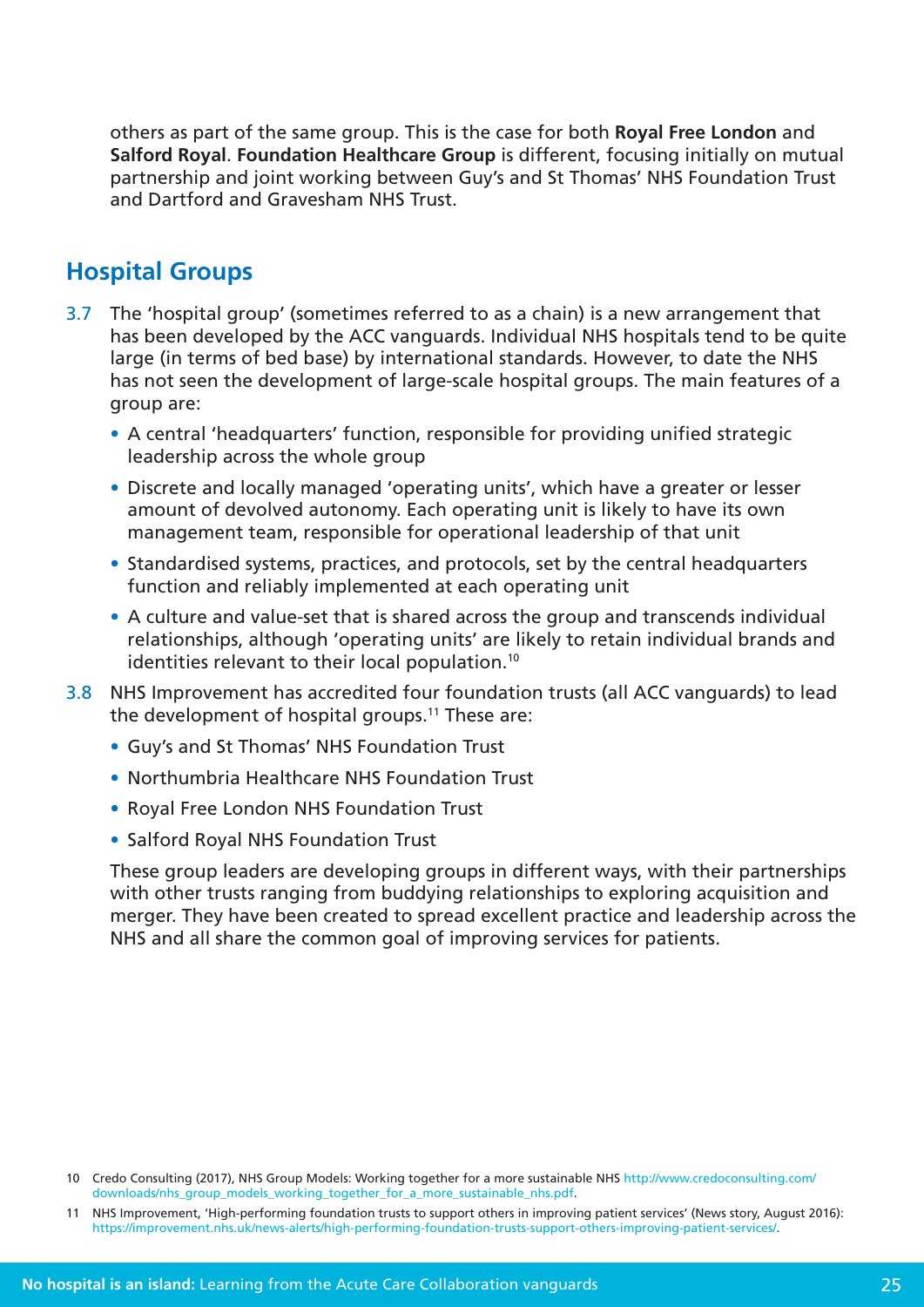### **Royal Free London's group model**

Royal Free London NHS Foundation Trust acquired Barnet and Chase Farm hospitals in 2014. This took them from a single site to a multi-site trust with three separate acute sites (Barnet Hospital, Chase Farm Hospital and Royal Free Hospital).

The **Royal Free London** is establishing a hospital group across its existing acute sites with the potential to accommodate new members. It is developing ways for individual organisations to be able to join under a range of membership options, from full membership (where the member is fully owned) to 'buddying'.

The structure for the group in its current form went live in July 2017. The model comprises a Group Centre, autonomous hospital units and Clinical Practice Groups (which reflect the four divisions within the hospital group):

#### **1. Group Centre**

A corporate centre supports hospital units through strategic functions including analytics, workforce development and strategic decision making. It also monitors and directs the operating units to ensure they meet group objectives.

### **2. Hospital Units (HU)**

One or more hospital sites run together as a single operational unit. Each unit has devolved responsibility for day-to-day operations and decision-making. Each unit has a strong clinical and operational leadership team.

### **3. Clinical Practice Groups (CPGs)**

CPGs bring together groups of clinicians and managers from each of the hospital units - and they have responsibility for defining standardised clinical processes and pathways which are then implemented across each Hospital Unit.

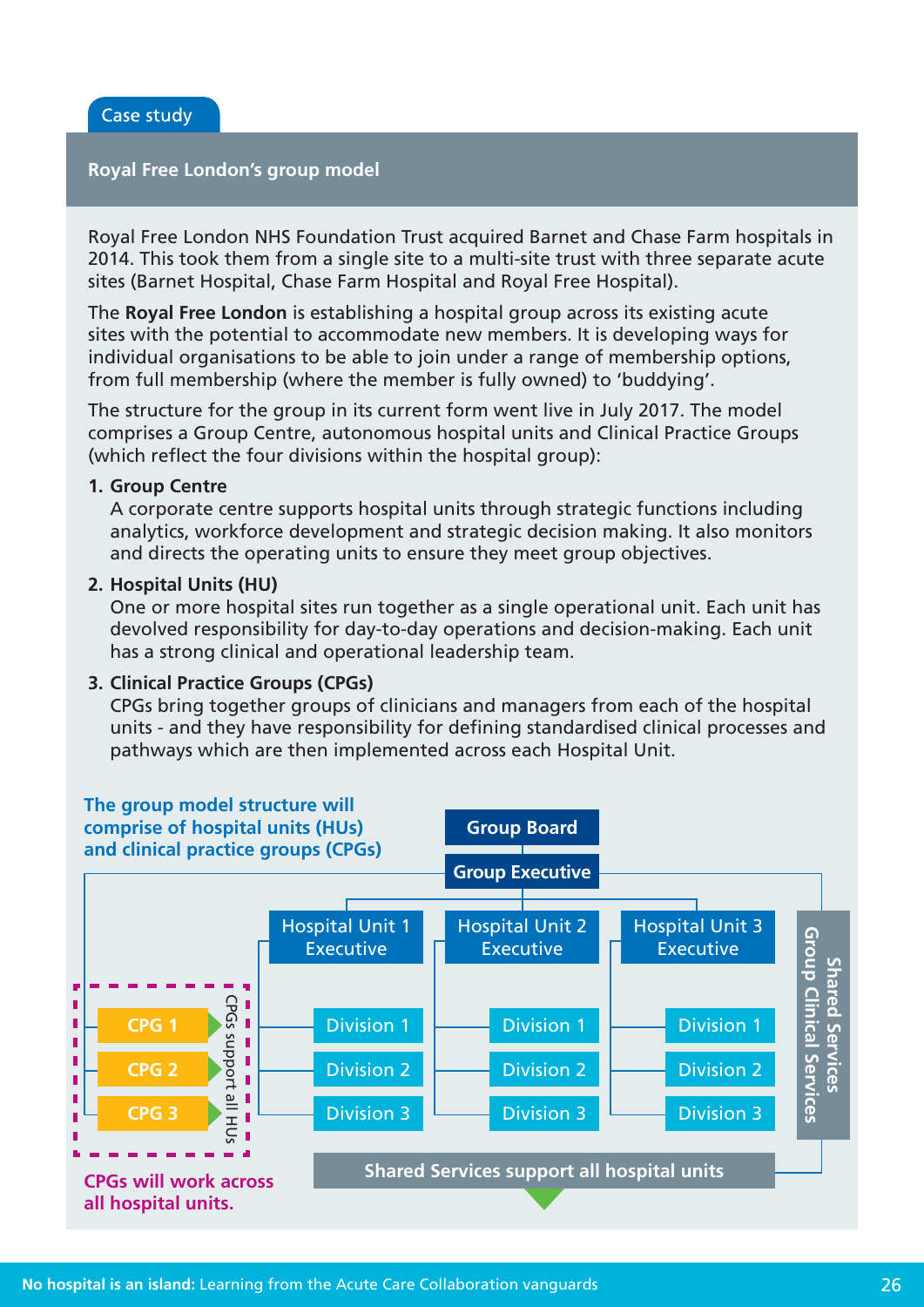# **Implementation considerations**

3.9 The following section considers some of the key steps in implementing these different models. Figure 5 below summarises the key issues.

### **Figure 5:**

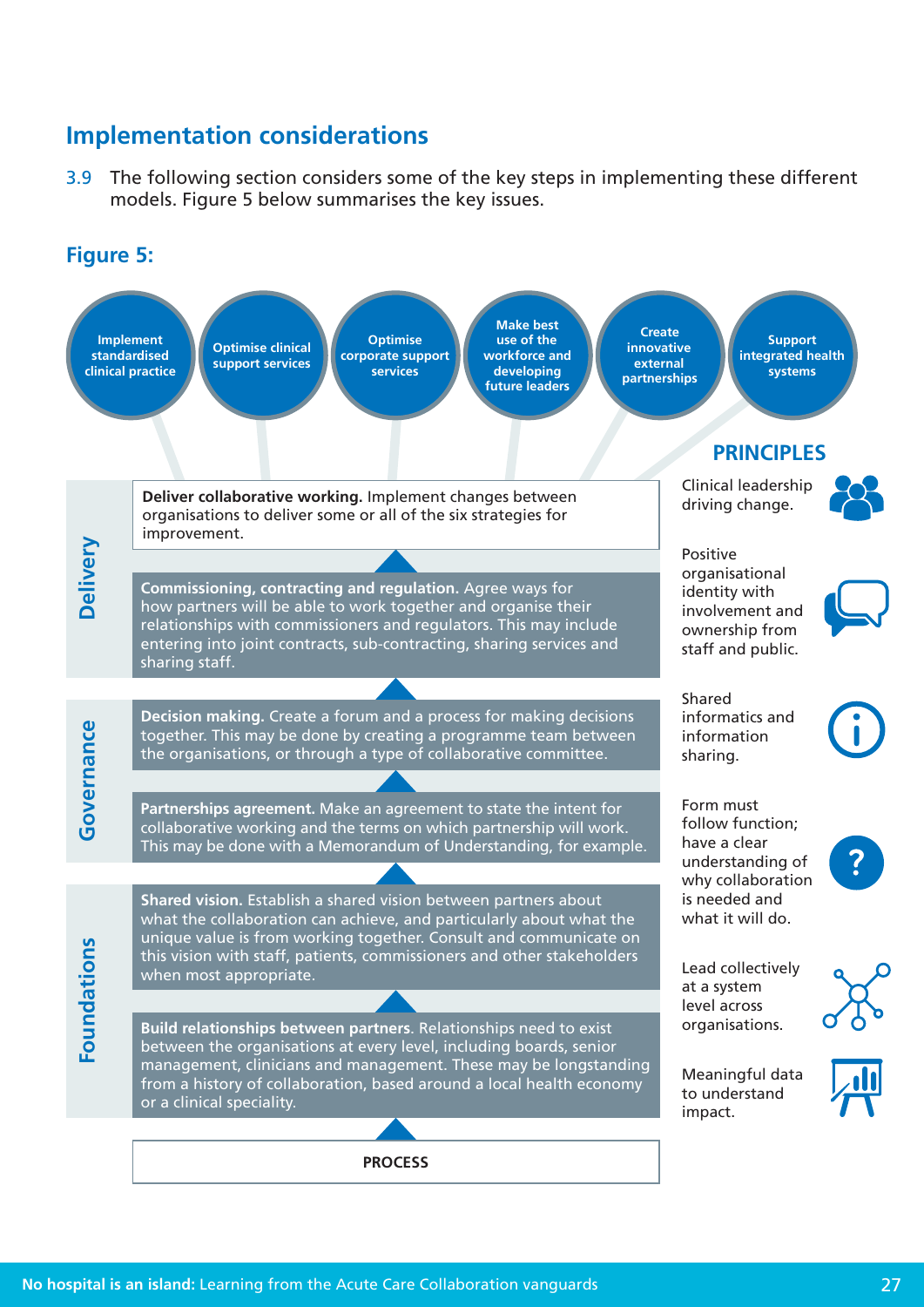# **Building relationships and vision**

- 3.10 Successful long term collaborations come about as a result of strong relationships and a clear purpose about what a partnership can achieve. This should be the starting point for collaborations rather than a primary focus on organisational structures; form follows function. The vanguards have made most progress when they have developed good relationships between partners and started with a clear vision about what their collaboration can achieve (the six strategies described in Chapter 2) before planning their organisational form.
- 3.11 The ACCs have had different starting points for building their relationships. Some have had longstanding collaborations whereas others have had limited formal partnership working. For example, the seven trusts which make up **Working Together Partnership** have worked together at a strategic level for many years in Yorkshire and Derbyshire. A formal partnership was then created in 2013 before becoming a Vanguard in 2015; both of which have served to increase the ambition and pace of collaborative work. Other vanguards, such as **MERIT**, for example, do not have as much history of strategic partnership working. As a result, time is needed to develop relationships and agree ways of working to then make significant progress.
- 3.12 Learning from the vanguard programme it is clear that having a shared vision across the group or network is crucial to building a successful collaboration. For all of the vanguards their purpose is based upon delivering a number of the six strategies described in Chapter 2. All partners must have a common understanding of their aims and how working together can add unique value to achieving them. **Foundation Healthcare Group** is an example of a collaboration taking dedicated time to build relationships and develop a vision. At the beginning the executive teams examined their shared challenges and common organisational values. Executive teams and clinicians then considered clinical opportunities and potential benefits of collaboration, creating a shared vision based upon combining the size and influence of a large teaching hospital with a district general hospital to support local, sustainable services. The vision was tested with a variety of stakeholders, including patients and carers, governors, clinicians and commissioners. Following this, in April 2016 the two trusts signed a Memorandum of Understanding (MoU) to set out the principles of partnership working. This has formed a foundation for developing the vanguard.<sup>12</sup>
- 3.13 In addition to relationships within the vanguard partners, building relationships with external partners is crucial. This is particularly the case where there are local accountabilities. Effective and sustainable acute collaborations depend upon involvement of the public, commissioners and governors in both the creation of the partnership vision and design of its organising form. If the collaboration is to introduce significant changes it needs the involvement and ownership of those who can hold it to account. There then needs to be clarity about where accountability lies; patients and communities should know who can be held to account for the services they receive. For example, the **MERIT** vanguard has created a 'ME in MERIT' initiative to create a network of experts by experience across the West Midlands to help public engagement across each of the MERIT work streams. The vanguard has also established a non-executive director assurance group consisting of one non-executive director from each trust.

<sup>12</sup> Dartford and Gravesham NHS Trust and Guy's and St Thomas' NHS Foundation Trust, (2017) 'Foundations for change: The development of the Foundation Healthcare Group 2016/17' [http://www.guysandstthomas.nhs.uk/resources/innovation/Vanguard-](http://www.guysandstthomas.nhs.uk/resources/innovation/Vanguard-End-of-Year-Report.pdf)[End-of-Year-Report.pdf.](http://www.guysandstthomas.nhs.uk/resources/innovation/Vanguard-End-of-Year-Report.pdf)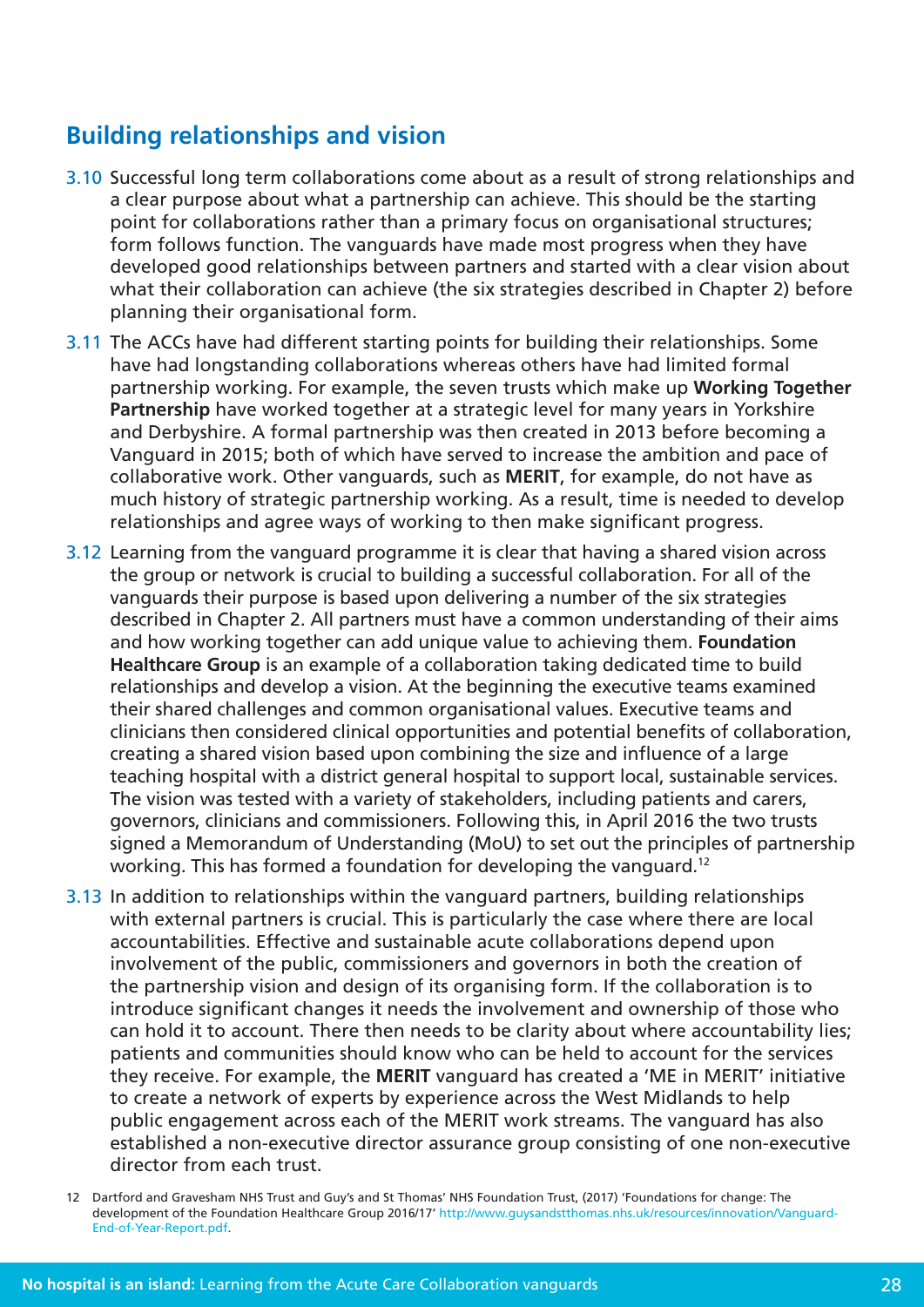# **Governance**

### **(i) Partnership agreements**

3.14 To formalise collaborations an agreement between partners is needed. This is most commonly done through a Memorandum of Understanding (MoU). A MoU provides an overarching framework for collaborative working between two or more trusts by setting the terms of the partnership and expressing shared objectives and actions between partners. MoUs are not usually legally binding and do not give obligations to either partner. However they can be a first step to creating legal contracts and some elements included within it (such as confidentiality provisions) may have a legal basis. Most of the ACC vanguards have signed MoUs as part of initiating their collaborations. MoUs should be reviewed regularly and updated as collaborations progress.

### Case study

### **Building the EMRAD consortium**

The East Midlands Radiology **(EMRAD)** consortium is a partnership which has grown from a joint procurement opportunity to a clinically-led network which is attracting international interest. Building trusting relationships across its eight member trusts has been fundamental to this success.

Initially member organisations were not used to working together and did not always operate as a cohesive group. Technical issues with implementing the new system and the delay of the 'go live' process in Nottingham were particularly challenging. This had the potential to cause divisions in the fledgling consortium. Instead all parties rallied around the objective of building a system that worked. Rather than turning against each other, the consortium adopted a problem solving mind-set and continued to work through the challenges together. The consortium has also expanded, with Burton Hospitals NHS Trust joining to make it a membership of eight.

Each subsequent roll-out of the new system became easier as lessons were learnt and problems solved collectively. All of the consortium members acknowledge that this represents a significant shift in attitudes and behaviours from where they began.

The EMRAD model is underpinned by information governance agreements, a co-ordinating agreement and a central co-ordinating office. However it is the relationships rather than the structures or agreements that really hold it together.

The partnership working required for the joint procurement has helped to develop closer working relationships between consortium members and a culture of trust between staff. The culture has enabled the consortium to develop and innovate in a range of different ways, which go beyond the original vision for the partnership.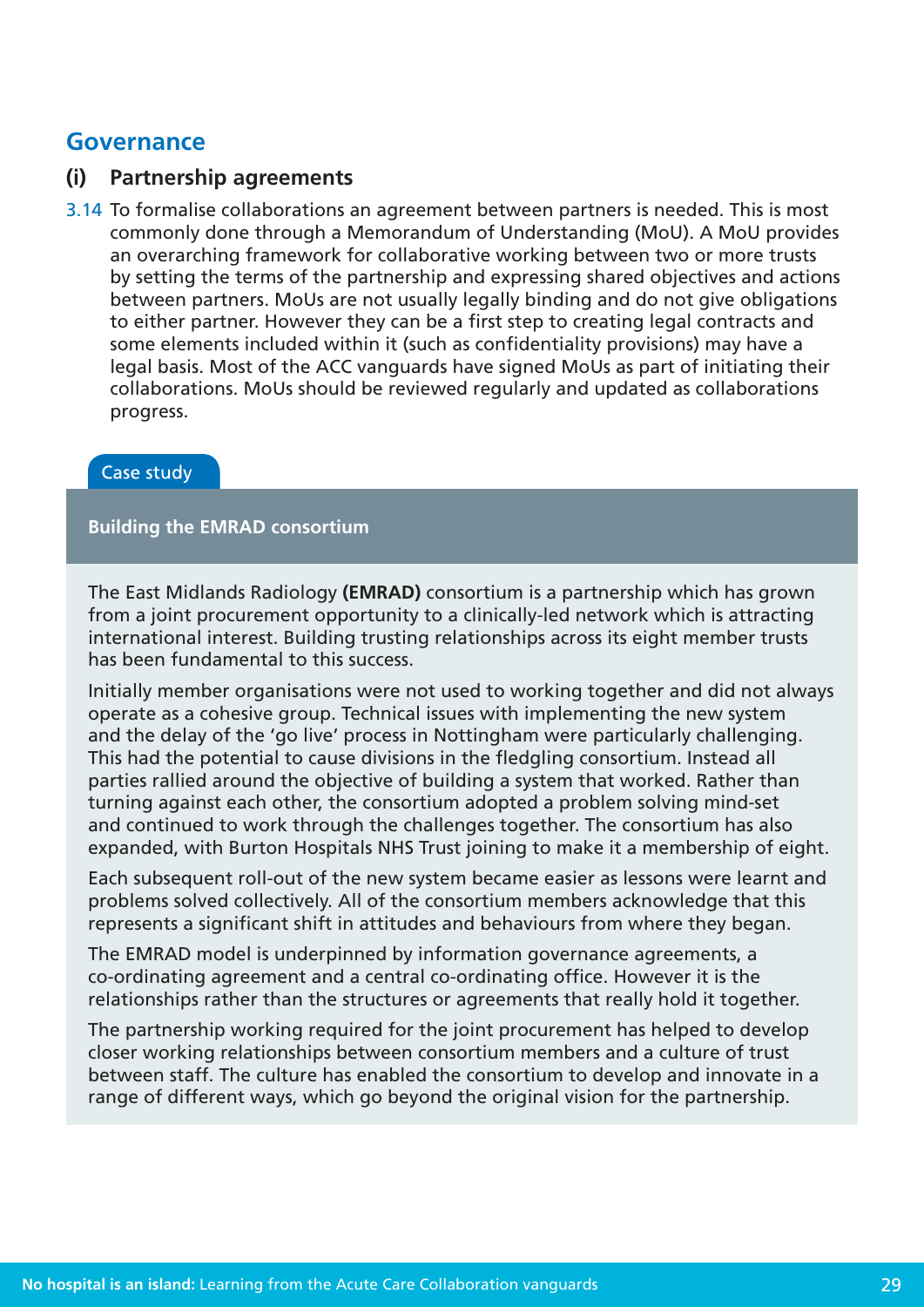3.15 Membership models can create agreements between single-specialty providers in a network. This is used by the **National Orthopaedic Alliance**. Members pay to join the alliance and are able to access evidence based standards for orthopaedics. By being a member, providers agree to adhere to a codified set of standards, protocols and processes. The collaboration also has an overall focus on continuous quality improvement and safety and it has a set of benchmark targets for all members to meet. There is good potential for versions of this membership model to be applied to other speciality areas.

### **(ii) Decision making**

- 3.16 When embarking on a collaborative venture, appropriate governance mechanisms for decision making between providers are important. This helps to establish clear roles, accountability and decision-making processes. For formal collaborations governance arrangements will be needed to manage items such as membership terms, voting, scope of decision making and conflict of interest management.
- 3.17 In many instances, creating a forum across organisations in the collaboration, such as a working group or programme board, has been sufficient for vanguards. This has been common in the initial stages of a partnership, where the programme may be in development and its scope may be smaller. In some cases it has been underpinned by a MoU, for example in both the **EMRAD** and **MERIT** vanguards.

### Case study

### **Working Together Partnership Governance – Committee in Common**

**Working Together Partnership** is a federation of seven hospital trusts from South Yorkshire, Mid Yorkshire and North Derbyshire. The trusts are working under a joint working agreement to implement managed clinical networks, standardise practice, improve informatics and generate efficiencies across clinical and corporate services. To govern these joint-working arrangements the partnership has established a collaboration committee, known as a Committee in Common.

The Committee in Common model involves each partnering organisation setting up its own committee. Decisions are delegated to the committees according to the services listed in a joint working agreement between the seven trusts. The respective committees have identical membership and meet with the same agendas at the same time. They are not formally a joint committee but instead help the partnership to coordinate decisionmaking without the need to establish a new legal entity. Each committee remains accountable to its respective board. The trusts remain as seven separate legal entities with their own accountabilities and responsibilities.

The establishment of this type of model could be tailored for a range of shared joint working arrangements and might be a transitional step in some instances to a more formal organisational model.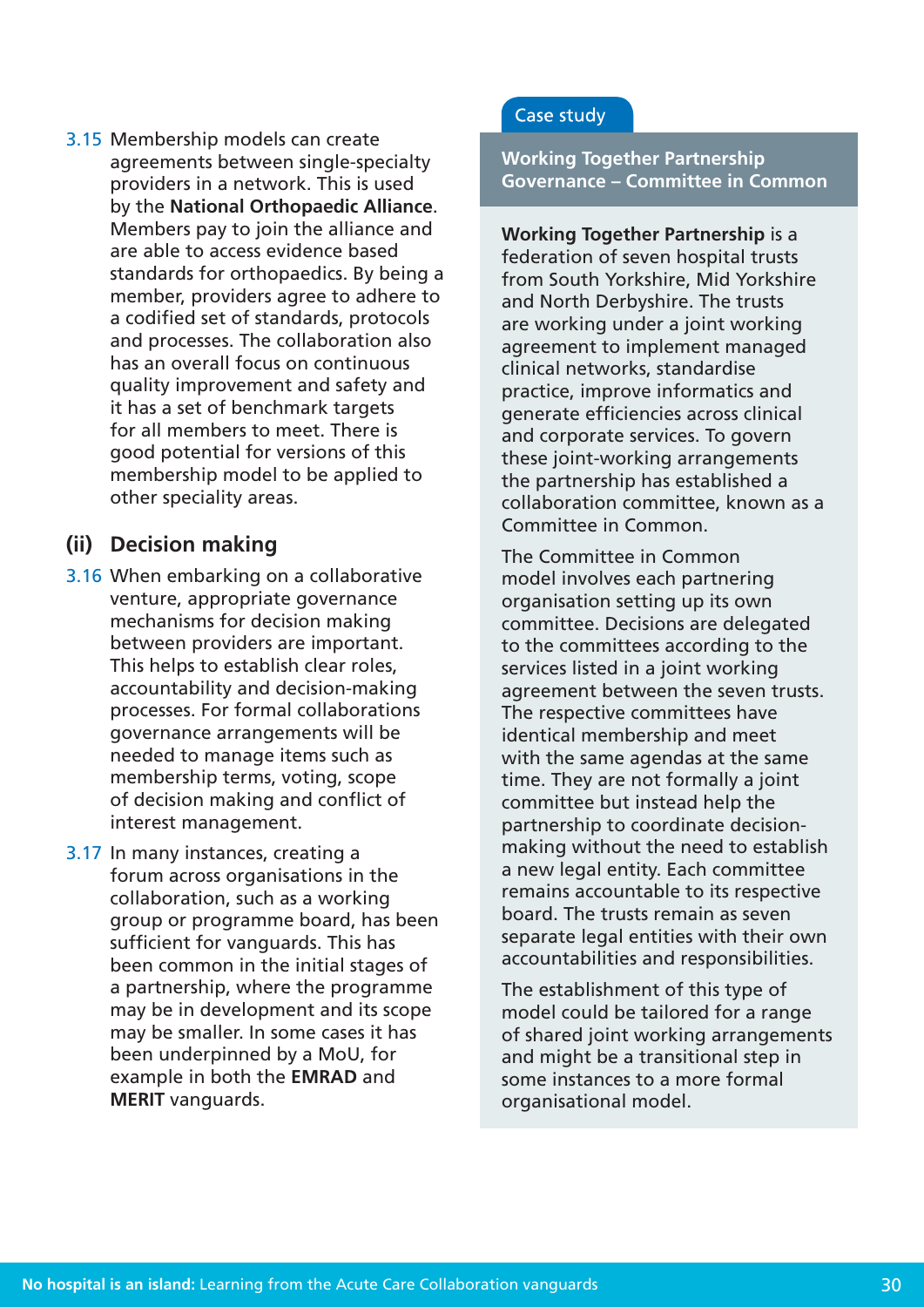3.18 A more developed governance arrangement that some vanguards and other partnerships (such as Mid and South Essex) are exploring is a 'collaborative committee'. These are sometimes referred to as 'committees in common'; where nominated members from the individual partner organisations meet together at the same time to reach agreement on behalf of their sovereign organisations. For this to operate partner organisations including NHS Trusts and Foundation Trusts need to delegate (within the scope of their permitted delegations) the ability to make decisions to their relevant nominated member. Decisions are made (in accordance with the delegation) by the nominated members on behalf of their organisations. If the delegations are not in place or are not workable, nominated members of the committee would need to take the discussion back to their organisation for a decision to be made. Care is needed to ensure that boards (particularly the nonexecutive members) are engaged in the new arrangements, although it is expected that this is established and managed as part of the delegation process. The partner organisations need to ensure decisions are documented appropriately and keep track of their governance arrangements.

### Case study

### **Moorfields' Networked Care Model**

### **Moorfield's Eye Hospital NHS Foundation**

**Trust** is a provider of eye health services, currently delivering services from a network of 31 sites in the UK. In this model all care is delivered directly by Moorfields, operating under unified corporate and clinical governance frameworks. Staff and resources are paid for and managed directly by Moorfields at most of the network sites, and more of the activity is commissioned directly from Moorfields. Host trusts are not directly involved in the clinical service delivery once Moorfields has taken over responsibility for the service. Service level agreements (and/ or leases and licences of occupation) underpin local clinical support or support services, provided to or by the host trust or landlord. The networked site services are part of the Moorfields organisation and responsibility for patient care and governance clearly rests with Moorfields at the majority of the locations.

The Moorfields vanguard programme carried out an extensive review of the Moorfields network and collaborated with other single specialty network providers to test the hypotheses as to "whether the longer term sustainability of single speciality services in smaller hospitals can be strengthened by entering into a network partnership and what benefits that might bring".

This learning is available in a unique, easily accessible, online learning resource - [www.networkedcaretoolkit.org.uk.](http://www.networkedcaretoolkit.org.uk) The aim of this toolkit is to help other organisations to consider and replicate the networked care model using the evidenced learning, tips, tools, videos and practical templates provided.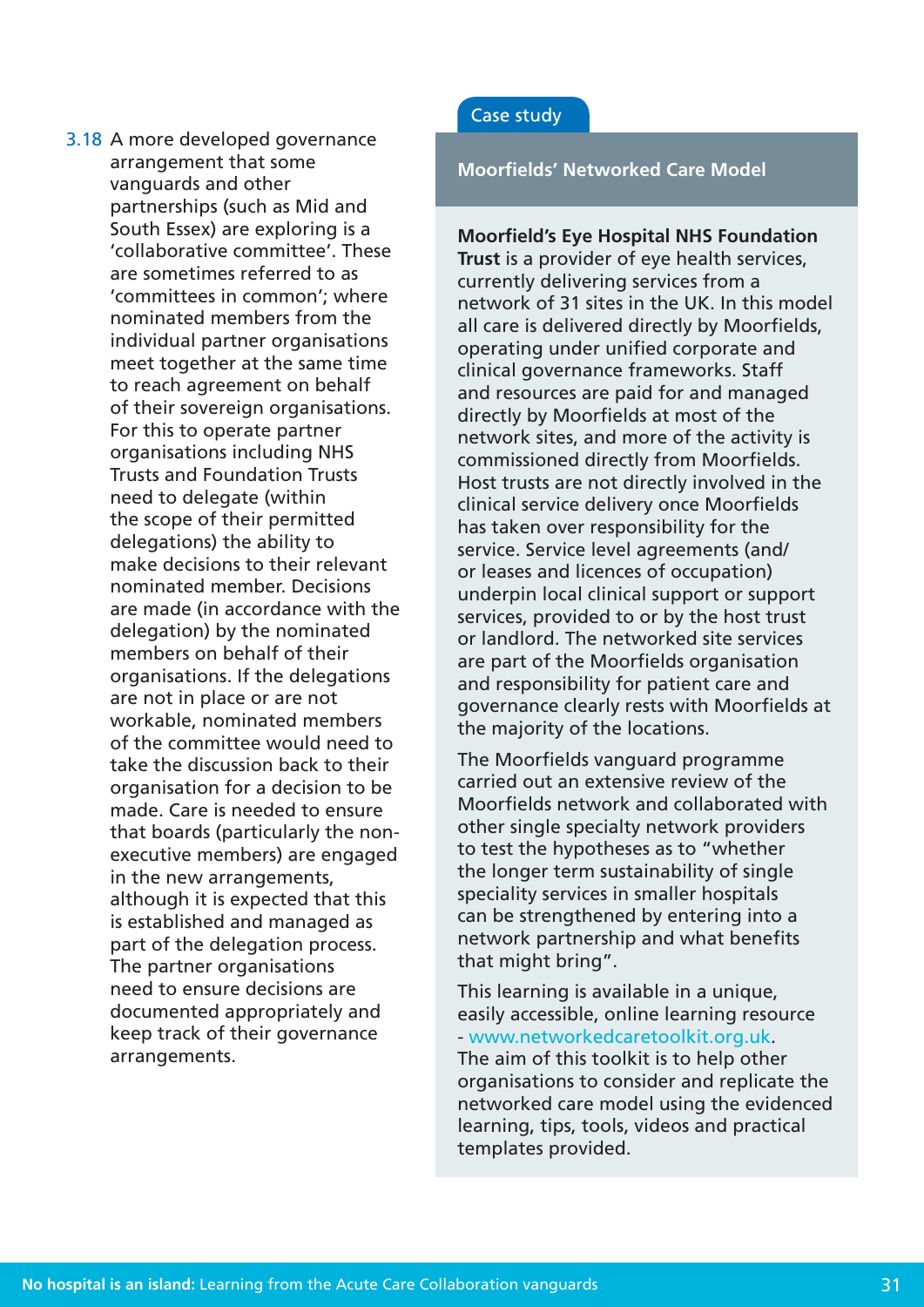# **Commissioning, contracting and regulation**

# **(i) Commissioning and contracting**

- 3.19 Many of the ACC vanguards are collaborative forms and therefore do not require significant changes in commissioning and regulation. However some do use contractual models for working together and these create legally binding rights and responsibilities between partners whilst retaining the independence of individual trusts.
- 3.20 Contracting between providers takes place in a number of ACCs which are subcontracting work or sharing services. In a sub-contractor model, one trust subcontracts some of its services (clinical or administrative) to another provider organisation. The host trust maintains the relationships and accountability with the commissioner, but sub-contracts responsibility for providing the relevant services to another provider. **Moorfields** provides its care across multiple sites in this way. A contractual joint venture can enable providers to work together to provide shared services without needing to establish a new legal entity. A shared pathology service is an example of a shared service between acute providers which can use a contractual joint venture. This is being explored by **Developing One NHS in Dorset**.
- 3.21 Contractual models can be used to formalise partnerships between providers. For larger scale change, alliance arrangements can be made as umbrella agreements between a commissioner and a number of providers. The alliance may be an agreement in a similar way to a MoU, or be a contractual mechanism. Commissioners still hold separate service contracts with each provider but the alliance agreement serves as a mechanism to bind together providers and commissioners around shared objectives and actions. They typically describe the purpose of the alliance, expected outcomes, ways of working, the roles of each partner, and governance arrangements to oversee delivery. NHS England has developed a draft alliance agreement for commissioners and providers that wish to develop PACS and MCP models of care without having a single contract with a single provider.<sup>13</sup> The principles in this alliance agreement may be relevant for some ACCs and the draft agreement can be used as a template to facilitate discussions between commissioners and providers.
- 3.22 The larger and more formal the changes which result from partnerships, the more commissioner involvement and leadership are required. Providers can collaborate on many aspects of services and business without altering the underlying contractual agreements with commissioners. Whatever the new model of care adopted, CCGs and NHS England direct commissioning remain accountable and cannot delegate the exercise of their statutory functions. However they can contract for services in ways which encourage collaborative working and shared services between providers. This can be done either by commissioning services from a lead provider, which then sub-contracts with other providers for some services, or through an alliance agreement (as described above). In making commissioning and contracting decisions, commissioners must make sure they follow procurement law, in particular by being open and transparent in advertising their intention to enter into new contracting arrangements.

<sup>13</sup> NHS Standard Contract Template Alliance Agreement for Virtual MCP/PACS models [https://www.england.nhs.uk/wp-content/](https://www.england.nhs.uk/wp-content/uploads/2017/08/3b.-170802-Alliance-Agreement.pdf) [uploads/2017/08/3b.-170802-Alliance-Agreement.pdf.](https://www.england.nhs.uk/wp-content/uploads/2017/08/3b.-170802-Alliance-Agreement.pdf)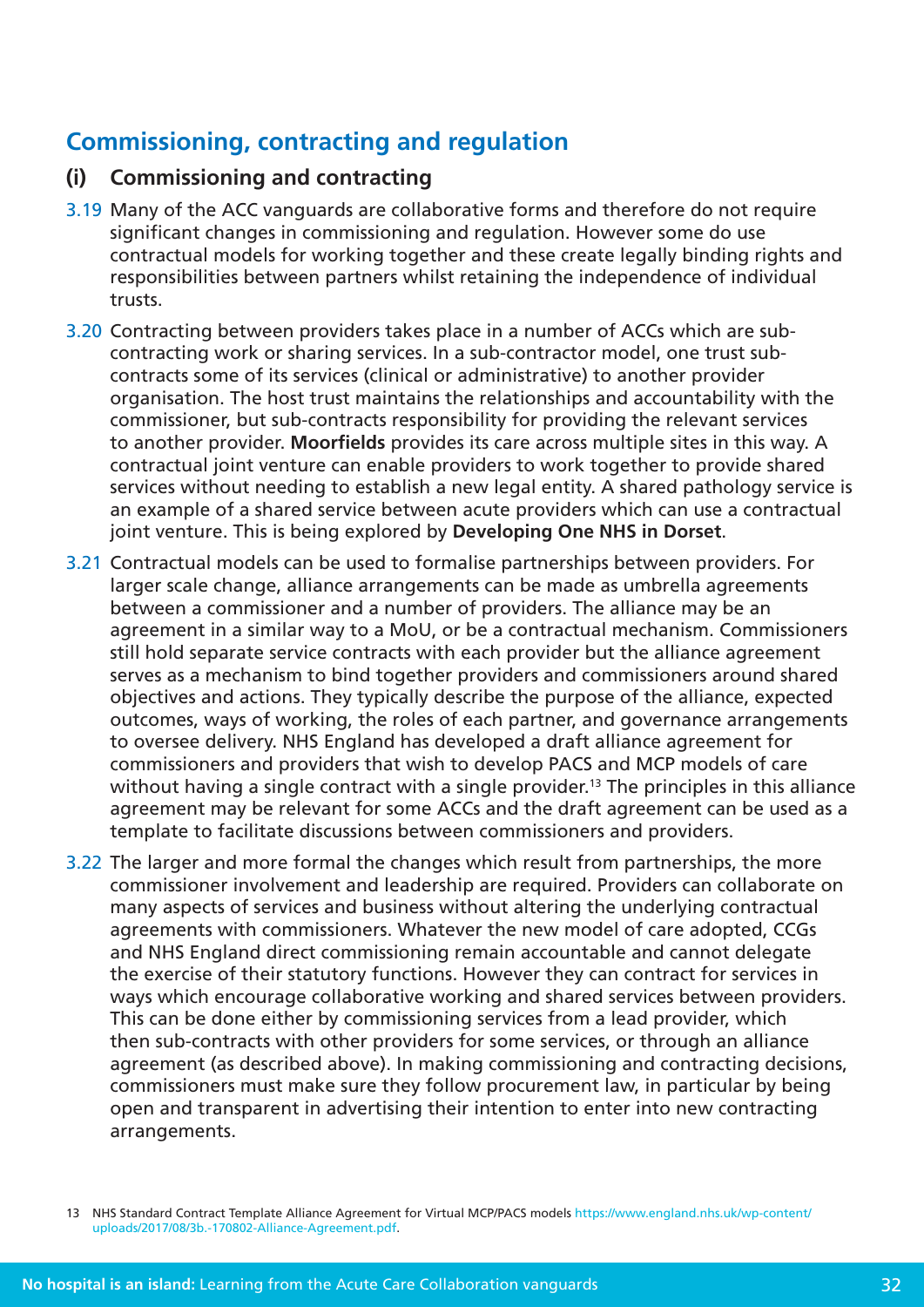- 3.23 Whilst the majority of ACCs have not resulted in changes in organisational form, any partnership considering significant contractual change or consolidation needs to consider other items including the following, for which bespoke advice will be required:
	- Employment and pensions
	- Ownership of companies and joint ventures
	- Tax and VAT
	- Public engagement and consultation
	- Competition and choice
	- Information governance

### Case study

**Vanguard and future commissioning models** 

The **Cancer Vanguard** is made up of cancer alliances from three regions; Greater Manchester, North Central and North East London, and North West and South West London. Across the vanguard different ways of changing the commissioning and organisation of cancer services are being explored to support a more integrated approach to cancer care. The three areas are different types of system, with North Central and North East London led by a multi-specialty tertiary centre, North West and South West London led by a specialist cancer trust and Greater Manchester working within a devolved health economy and single STP footprint. This means models and pathways can be tested and adapted for each context.

The vanguard is collaborating on pathways and associated commissioning and contracting models to reduce the fragmentation which can exist within cancer pathways. Each system is exploring models in which a single organisation would be accountable for the delivery or commissioning of cancer services for the whole population. Either a lead provider would sub-contract with other providers and be responsible for system performance, or a single commissioner would commission cancer services for the population.

It is envisaged these models will improve patient experience by ensuring the implementation of integrated and efficient pathways, improve outcomes through earlier diagnosis and more timely treatment and improve financial performance by reducing variation and duplication. These models are in a phase of planning and development in each system, and the scale and status of the Cancer Vanguard means that they are fulfilling a system leadership role.

There are challenges in designing some of these reforms to commissioning models. This includes getting an understanding of what constitutes 'cancer spend' given the overlap with other conditions and the practicalities of coding in diagnostics. This can make it difficult to develop whole population and capitated approaches to funding, given the size and associated risk from cancer spend. To help solve this, the vanguard has been defining what should be included in data collection for cancer and improving the availability and timeliness of data across organisations.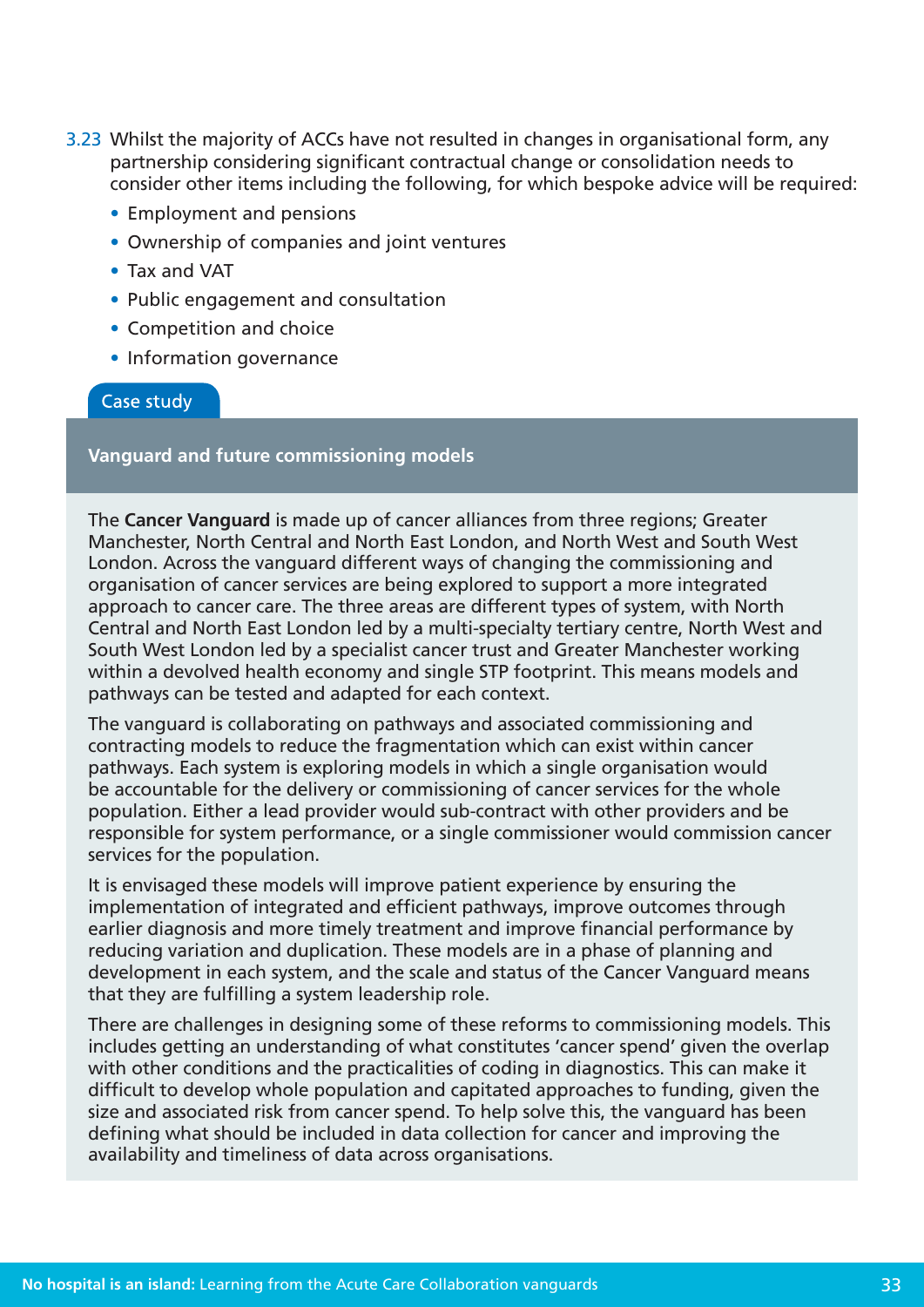# **(ii) Regulation and oversight**

- 3.24 As the provider landscape changes with organisations working in new collaborative models, oversight and regulation will need to adapt accordingly. NHS Improvement and the Care Quality Commission (CQC) take leadership in these areas and are adapting their approaches as new care models become more defined.
- 3.25 Most acute care collaborations are unlikely to require formal review by NHS Improvement because they do not involve new organisational forms or significant changes in the scope of services provided by a trust. In February 2017 NHS Improvement published advice on oversight for new models of care.14 This document includes advice for trusts considering innovative organisational forms or significant diversification.
- 3.26 Where acute providers are partnering together, NHS Improvement will continue to licence and oversee separate legal entities in line with its statutory duties. Most of the ACC forms outlined above do not create separate legal entities, and therefore NHS Improvement will continue to oversee individual trusts which each hold separate provider licences. Hospital groups can include a number of providers and may use a variety of membership models, ranging from buddying through to full acquisition. Should the trusts involved become a single legal entity through merger or acquisition, they will be legally accountable as a single organisation, with a single provider licence.
- 3.27 To reflect the potential changes to organisational structures, CQC is developing its approach to the registration and monitoring of providers and have consulted publicly on these changes. Provider registrations will include all those with accountability for care in addition to those that directly deliver services. This means that where one organisation has multiple legal entities, the CQC hold accountable the central entity directing or controlling activity even if they are not directly delivering care. Taking this approach will enable the public to be well informed about accountability for the ownership and delivery of services. It will also improve the understanding of large and complex organisations to enable a more targeted and responsive approach to regulation. CQC will work closely with trusts changing their models, to understand the implication for registration and inspection, and support the resulting regulatory process with CQC.
- 3.28 In addition, the CQC is aligning its inspection processes with NHS Improvement to minimise complexity and increase the efficiency for providers delivering different types of services across different locations. CQC and NHS Improvement will use the same framework to assess how well led a trust is, to ensure consistency. They are also developing ways to ensure providers are not penalised for taking over poorly performing services. This could otherwise be a limiting factor in the expansion of hospital groups and needs to be mitigated where possible, whilst maintaining the need for regulatory intervention by CQC where there is a risk of poor care. This is in line with CQC's principles for regulating new and complex models.

14 NHS Improvement (2017), Oversight of new care models [https://improvement.nhs.uk/uploads/documents/New\\_care\\_model\\_](https://improvement.nhs.uk/uploads/documents/New_care_model_oversight_-_key_issues_V2_15-08-16_updates_-_sbv2_edNS_final.pdf) [oversight\\_-\\_key\\_issues\\_V2\\_15-08-16\\_updates\\_-\\_sbv2\\_edNS\\_final.pdf](https://improvement.nhs.uk/uploads/documents/New_care_model_oversight_-_key_issues_V2_15-08-16_updates_-_sbv2_edNS_final.pdf).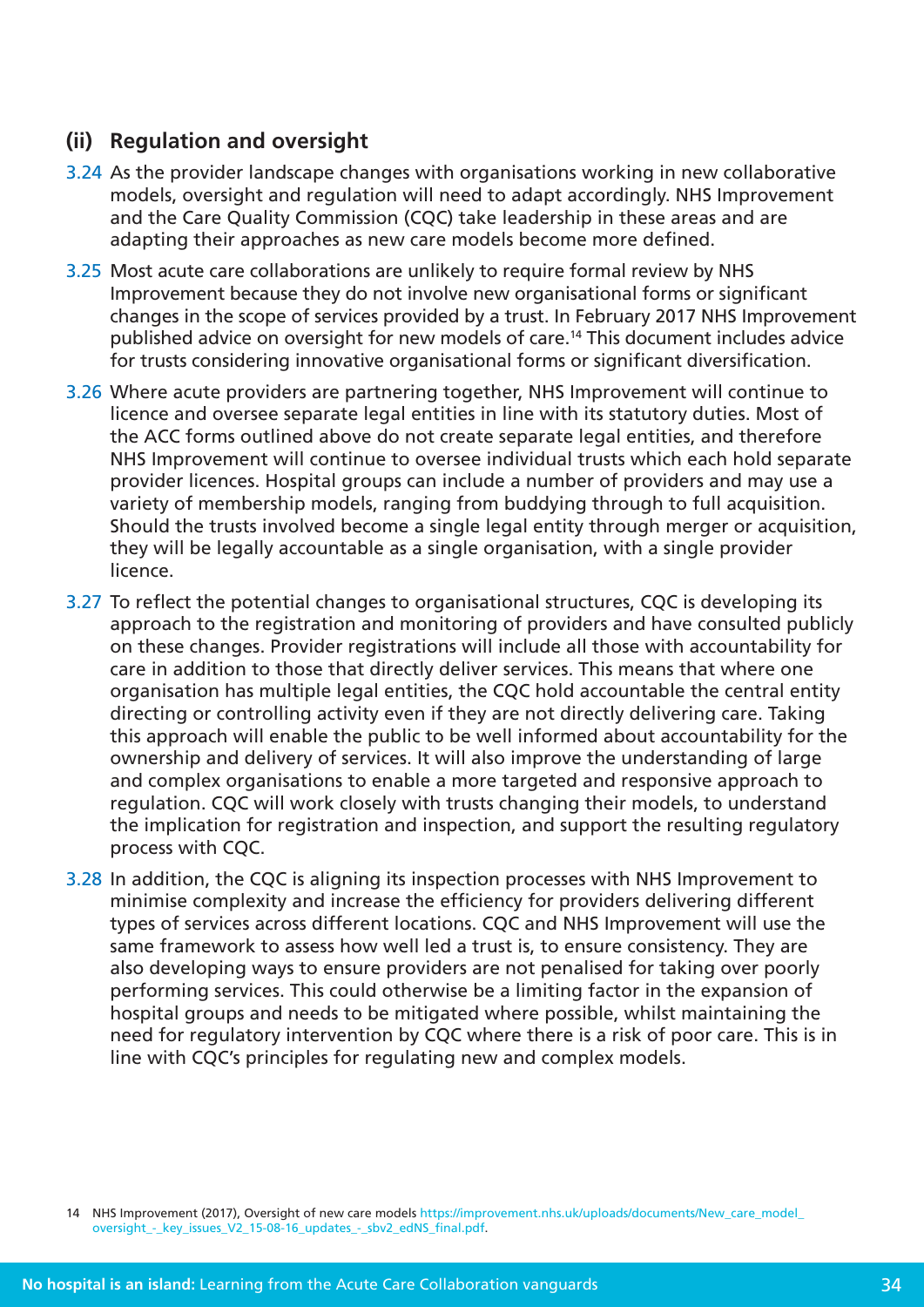<span id="page-34-0"></span>**4. Measuring the benefits of Acute Care Collaborations**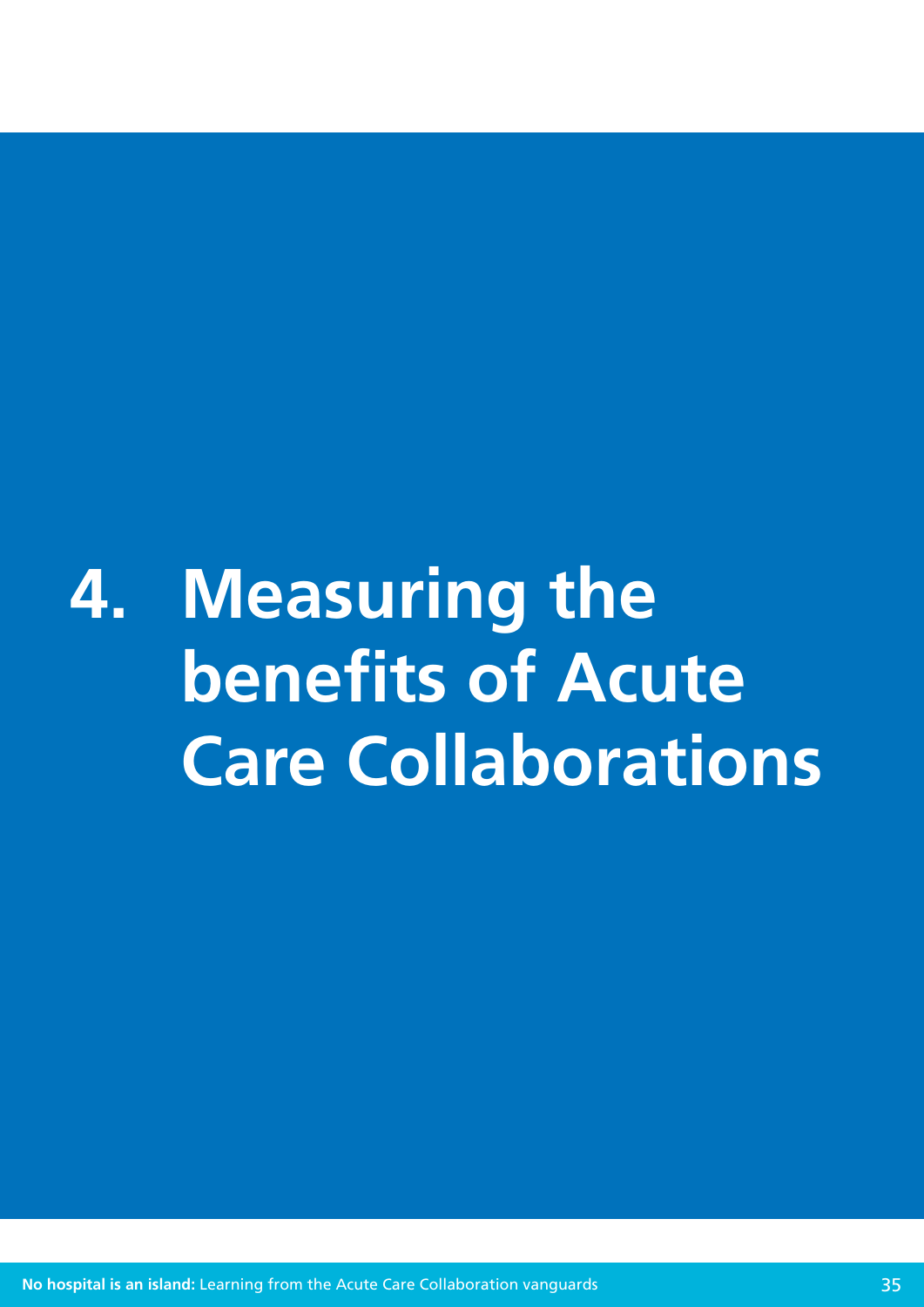# **Evaluating the ACCs**

- 4.1 Evaluation has been central to the New Care Models programme and provides the main source of evidence about its benefits. The approach taken to evaluation of the ACCs has been slightly different to the other care model types. Like the Multispecialty Community Provider (MCP) and Integrated Primary and Acute Care System (PACS) vanguards, each ACC vanguard has appointed an independent local evaluator. However, unlike in MCPs and PACS, there is no common national set of outcome metrics. This is because the ACCs represent a diverse range of models. In particular, the majority of ACCs are focused on one clinical speciality, meaning hospital-wide metrics are insufficiently sensitive. Whilst this represents a fertile opportunity for innovation, it creates challenges for assessing benefits across the cohort.
- 4.2 Instead, each vanguard was asked to identify a set of locally-appropriate metrics. These were analysed to create a thematic framework for the ACC programme. Each vanguard was then asked to supply a metric for each theme, where appropriate. It is hoped this this framework may provide a useful basis for future evaluation of collaboration between hospitals.
- 4.3 In addition, a range of national data sources including the Model Hospital and NHS England's Acute Care Quality Dashboard – were assessed to identify whether there were any relevant nationally-produced metrics. None were identified that would apply to the entire cohort, but three – cost per weighted activity unit (a measure of the unit cost of care), inpatient Friends and Family Test, and Referral to Treat Incompletes – are being measured for the four hospital groups **(Royal Free London, Foundation Healthcare Group, Northumbria and Salford)**. This reflects the commonality in what the four groups are trying to achieve.
- 4.4 Limited evidence has so far emerged on measurable benefits. This reflects the fact that many of the vanguards are still at a relatively early stage of implementation. Local evaluations tend to focus more on describing and analysing how change has occurred, what is working, and what is not, rather than the outcomes that have been achieved. In addition, October 2017 was the first submission of local metrics. Data collection methods and coverage are likely to improve for the next quarter as more metrics come on stream.

# **A framework for measuring acute care collaborations**

4.5 The metrics associated with acute care collaborations cluster into four themes, and twelve associated sub-themes. These are outlined in Figure 6 below. The vanguards report between 1-3 metrics against each theme, or provide a reason why it would be inappropriate for them to measure this (for example, because the vanguard is not implementing any interventions that will affect that outcome). Figure 7 gives an illustration of some of the specific measures vanguards are using.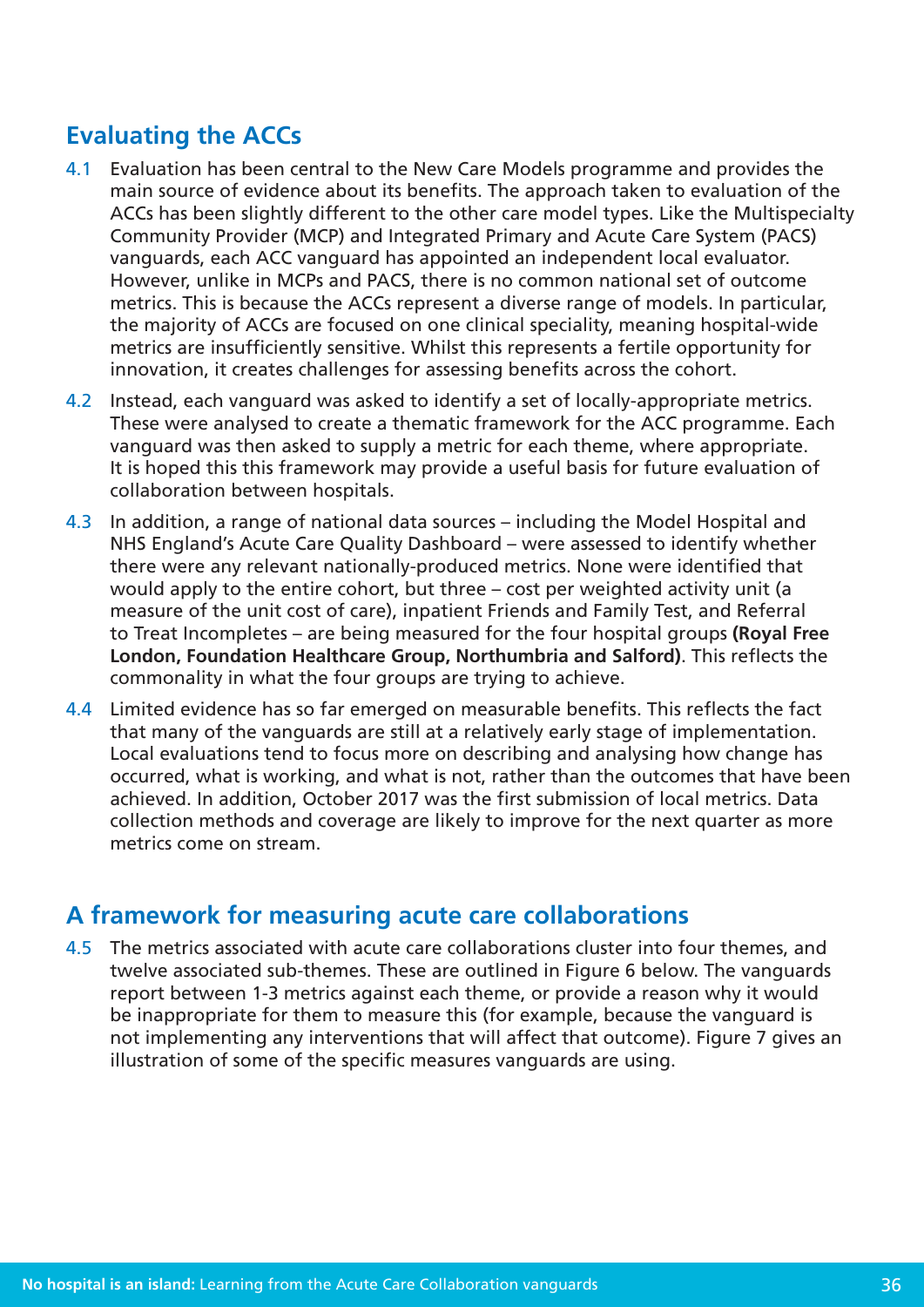# **Figure 6:** Local and national metrics themes

| <b>Overall</b><br>themes                        | <b>Local metric themes</b>                                                                                                 | <b>National metrics</b><br>(for Hospital Groups only)                                                                        |
|-------------------------------------------------|----------------------------------------------------------------------------------------------------------------------------|------------------------------------------------------------------------------------------------------------------------------|
| Improved<br>patient<br>access and<br>experience | Improved patient experience<br>Care closer to home<br>Reduction in waiting times                                           | Improvement/ maintenance of Inpatient<br><b>Friends and Family Test</b><br>N/A<br>Reduction in Referral to Treat Incompletes |
| <b>Reduction in</b><br>unwarranted<br>variation | Reduction in unwarranted variation<br>Shifting the setting of care<br>Improved sharing of information between<br>providers | N/A<br>N/A<br>N/A                                                                                                            |
| <b>Workforce</b>                                | Improved staff recruitment and retention<br>Reduction in the use of agency staff                                           | N/A<br>N/A                                                                                                                   |
| <b>Efficiency</b>                               | Mainly picked up through local evaluations                                                                                 | Improvement in the unit cost of care<br>(Cost per Weighted Activity Unit)                                                    |

- 4.6 Below is presented some excerpts from the first set of metrics received from vanguards. Care should be taken in interpreting these findings as the metrics are at an early stage of development, and are generally presented without contextual information, meaning attributing changes to the vanguard is challenging.
- 4.7 Findings from local evaluations are also included. All take a more holistic approach than local metrics, triangulating findings from different sources to produce more robust conclusions about what works, for whom, and in what circumstances.

# **Early findings by theme**

### **Improved patient access and experience**

### *Improved patient experience*

4.8 Metrics on this theme primarily relate to specialty-specific Friends and Family Tests (FFTs) and inpatient FFT (for the Hospital Groups). FFTs are generally being used to assess how improvements in efficiency or service reconfigurations are impacting on the experience of patients, and their perception of services. In addition, some vanguards are using locally-developed surveys to collect feedback on individual service innovations, to understand their acceptability and outcomes for patients.

The **Neuro Network** has used locally-developed surveys. These show that nearly all patients are satisfied with the nursing advice line (91%) and Integrated Neurology Nurse Specialist (96%) projects, though satisfaction with satellite services is slightly below target (82% satisfied against a target of 95%).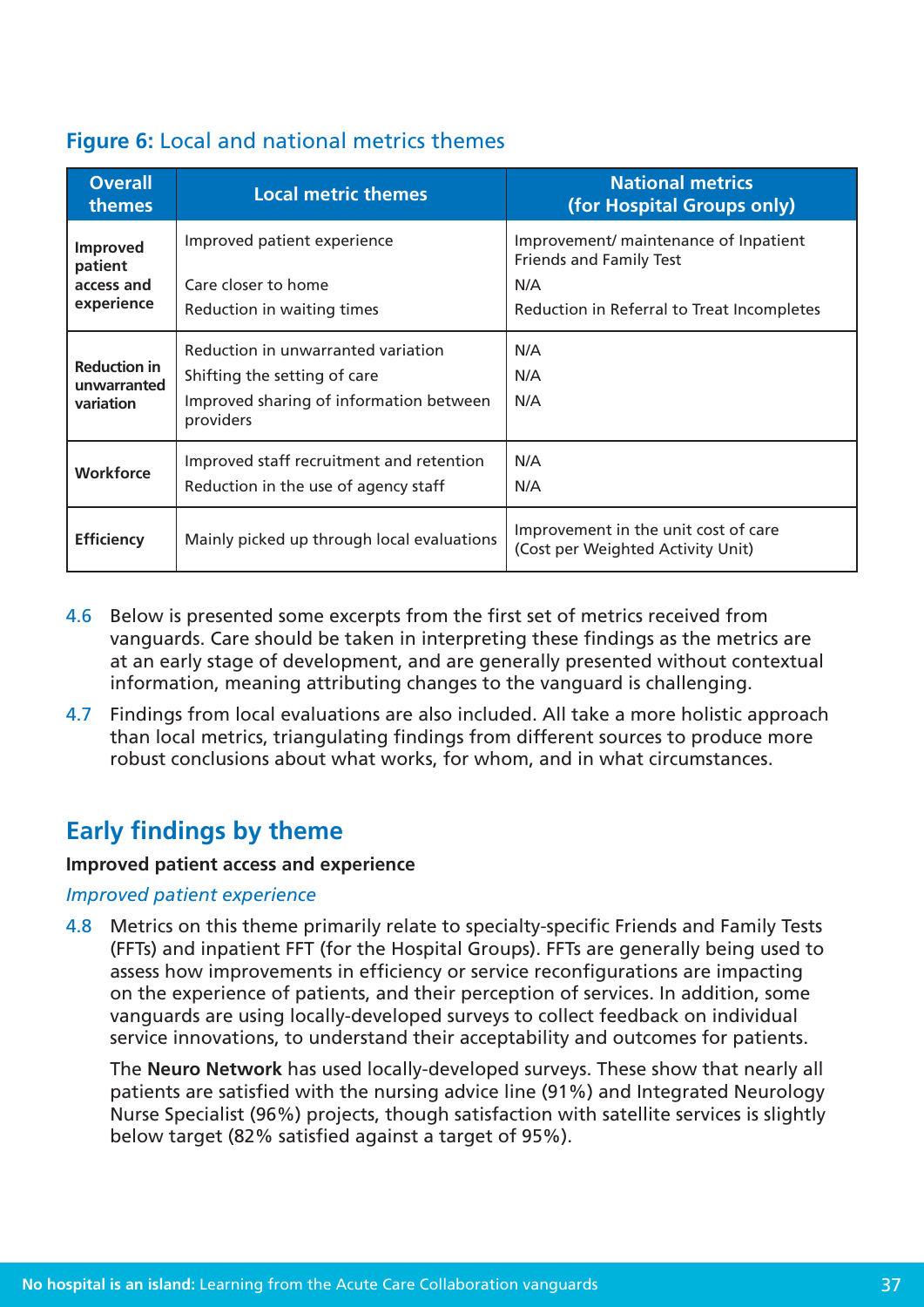### Case study

**Managing more patients in primary care: Neuro Network's Consultant Advice Line & Headache Pathway Project**

**Neuro Network's** Consultant Advice Line (CAL) provides GPs with direct telephone access to neurology consultants. This should reduce the need for outpatient referrals. Of 181 calls received, 52% were resolved without the need for an outpatient attendance, and were instead managed in primary care. The vanguard calculated cost savings on the basis of this, suggesting that these each represented an avoided outpatient attendance, and thus saved a total of £17,202. **Scaled up over a year, this could result in a potential saving of £88,000**.

Some care should be taken with this data. The cost savings are based on the assumption that all calls 'resolved' would otherwise have resulted in an outpatient attendance, which has not been proven. In addition, the potential savings have yet to be mapped against the cost of delivering the CAL.

The Headache Pathway Project embedded a new approach to assessing headaches for GPs, assisting them to make the right decision about whether to refer patients with a headache or migraine to specialist neurology services. Early findings suggest that **between 2015/16 and 2016/17 there was a 9% reduction in referrals to secondary care**.

This is encouraging but the lack of comparison means analysis currently cannot rule out that that something else might have caused this decline. We also do not know whether this reduction in referrals also resulted in a reduction in A&E attendances (the project's ultimate outcome).

*Source: Neuro Network (2017) Tranche 2 Independent Evaluation Report (available on request at [england.newcaremodels@nhs.net](mailto:england.newcaremodels%40nhs.net?subject=))*

Thomas' NHS Foundation Trust. Likewise, and though small in number, eight patients have received denosumab through self-administration in the initial pilot by the **Cancer Vanguard**. This has meant that those patients have not had to attend hospital to receive their treatment, and the pilot is now being rolled out further.

4.9 **Developing One NHS in Dorset** has tracked FFT for Maternity, Cardiology Inpatient and Ophthalmology Inpatient. For all, performance remains near the national baseline (95%), so there is limited evidence of any impact (positive or negative) of the vanguard thus far.

4.10 The national inpatient FFT offers no clear evidence yet in relation to any impact from the hospital groups.

### *Care closer to home*

- 4.11 A number of the ACCs are looking to shift care settings. This shift is primarily about offering more specialist care closer to patients' homes – either through primary care, or through offering clinics in district general hospitals and other non-tertiary centres.
- 4.12 For example, **Foundation Healthcare Group** are aiming to shift more specialist care away from Guy's and St Thomas' NHS Foundation Trust closer to patient's homes in Dartford and Gravesham. Local metrics data suggest that this has saved 21,000 patient miles since November 2016, with 478 patients having appointments at Dartford and Gravesham NHS Trust that would otherwise have been at Guy's and St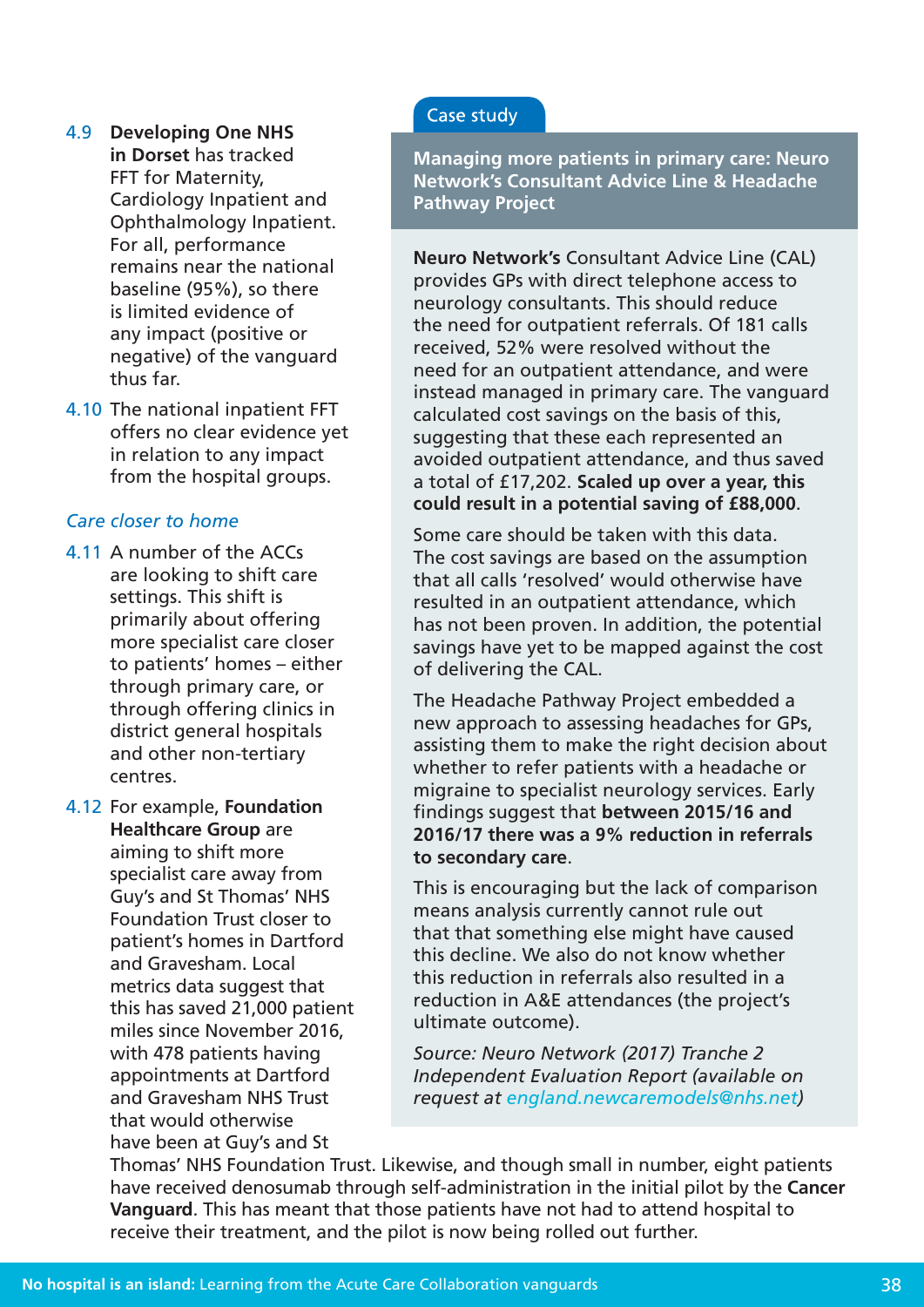### *Waiting times*

- 4.13 Two-thirds of ACCs are aiming to improve waiting times for target specialties. Primarily, this is being measured through the proportion of those waiting for treatment for more than 18 weeks, for target specialties, or 2-week/62-day waits for cancer. Progress across the ACCs is mixed: some are on track (**Cancer and Foundation Healthcare Group**), though for **Cancer** this primarily reflects historical high-performance. Conversely, all of **Developing One NHS in Dorset's** RTTs (for gynaecology, ophthalmology and cardiology) are potentially deteriorating, which the vanguard reports reflects staff shortages.
- 4.14 It is difficult to discern trends in the RTT data across all the hospital group vanguards and there is not yet any clear evidence of vanguard activity affecting this.

# **Reducing unwarranted variation**

### *Reduction in unwarranted variation*

4.15 Most vanguards are reporting metrics around reducing unwarranted variation, reflecting that standardising (and optimising) care across different sites is a key aim of the ACC programme. Primarily, these metrics are outputs – aimed at measuring the activities needed to reduce unwarranted variation, rather than measuring outcomes for services or patients. This reflects the stage of implementation. The focus on outputs means there is little consistency across the cohort.

Output metrics show vanguards are: standardising reporting fees for radiologists and radiographers across participating trusts (**EMRAD**); implementing county-wide referral criteria, and improving access to paediatric consultants (**Developing One NHS in Dorset**); improving the rate of spinal procedures and surgery, and reducing the number of headache referrals (a 9% reduction in referrals to the Walton centre in the **Neuro Network**); and improving weekend access to paediatric consultants (**Working Together Partnership** now provides a separate ENT specialist paediatric rota for Sheffield Children's Hospital which the Chesterfield Royal Hospital consultants contribute to).

### *Shifting the setting of care*

4.16 Around half of the vanguards are reporting metrics around shifting the setting of care. Metrics within this theme are similar to those in the 'care closer to home' theme, however, the focus is different. Rather than the aim being to simply offer care closer to patients' homes, the focus is on ensuring the best quality (generally consultant-led) care is available to all patients, in a way that is financially sustainable. In some cases, this means concentrating care in fewer sites, meaning patients will travel further for treatment. For example, in **Working Together Partnership** over 90% of Chesterfield Royal Hospital ENT weekend emergencies are now being transferred to Sheffield. Previously, they would have been treated at Chesterfield Royal, where there is no consultant-led specialist service.

### *Improved information sharing between providers*

4.17 Most vanguards are reporting metrics on improved information sharing between providers. Metrics in this theme are particularly varied, and include: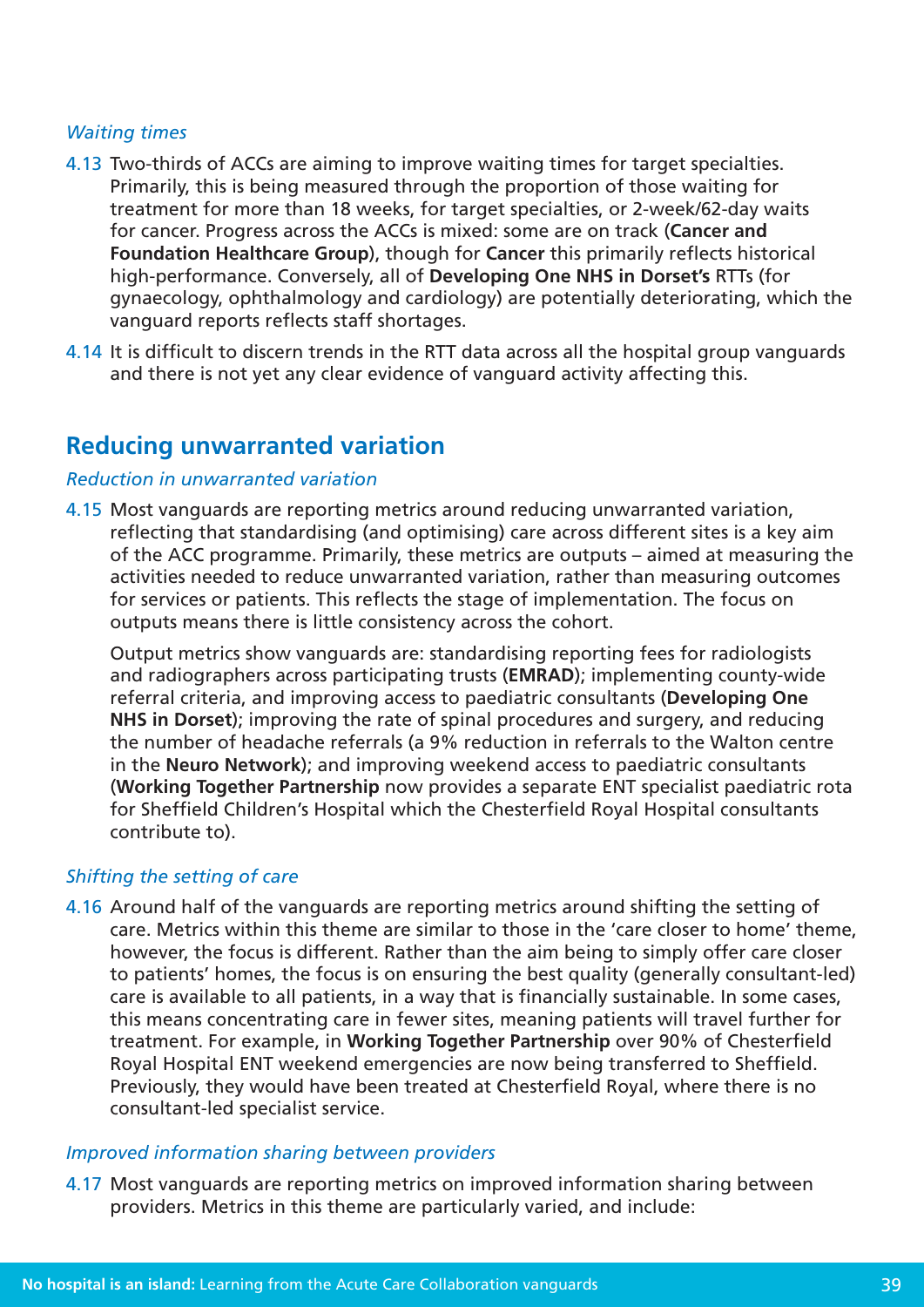- • **Neuro Network** demonstrating uptake and use of the new Consultant Advice Line (sharing expertise between consultants and GPs)
- **The Cancer Vanguard** showing 359 users of pan-vanguard informatics and 15 sites signing up to using shared data collection tools.

# **Workforce**

### *Staff recruitment and retention*

4.18 Improving the recruitment and retention of staff is a key focus for many ACCs, with two-thirds reporting a metric against this theme. Some metrics relate to the vacancy rate or turnover in key professions. For example, the **Neuro Network** is measuring the consultant neurologist and specialist nurse vacancy rates; both are potentially deteriorating. Other metrics

### Case study

**Improved information sharing between providers: MERIT's shared bed management system**

The **MERIT** shared bed management system has not yet been fully implemented. However, even without full implementation, bed managers report that the improved relationships developed as part of the programme has meant that they have begun to informally allocate beds from within the MERIT trusts. This has resulted in seven patients being admitted to another MERIT bed, who would previously have been sent out of area – **saving a total of 93 out of area bed days**. It is expected that once the system is fully implemented the impact will be significantly larger.

*Source: Mental Health Strategies (2017) MERIT Vanguard Evaluation report (available on request at [england.newcare](mailto:england.newcare%20models%40nhs.net?subject=)  [models@nhs.net\)](mailto:england.newcare%20models%40nhs.net?subject=).*

relate to staff wellbeing or satisfaction. For example, in **EMRAD** 77% of respondents to local surveys either agreed or strongly agreed that their work/life balance had improved as a result of home-based ability to read scans.

### *Reduction in the use of agency staff*

- 4.19 Reducing the use of agency staff is a focus for the majority of the vanguards. Most sites are assessing this through looking at total or percentage change in agency spend. For the three sites reporting data:
	- **EMRAD** has saved about £90,000 in the first year of operation through in-sourcing rather than outsourcing radiology imaging reading (excluding the cost of setting up the service)
	- Developing One NHS in Dorset and MERIT have reduced agency spend by 21% and 20% respectively, compared to this time last year. Care should be taken in interpreting this, given the relatively short trend time.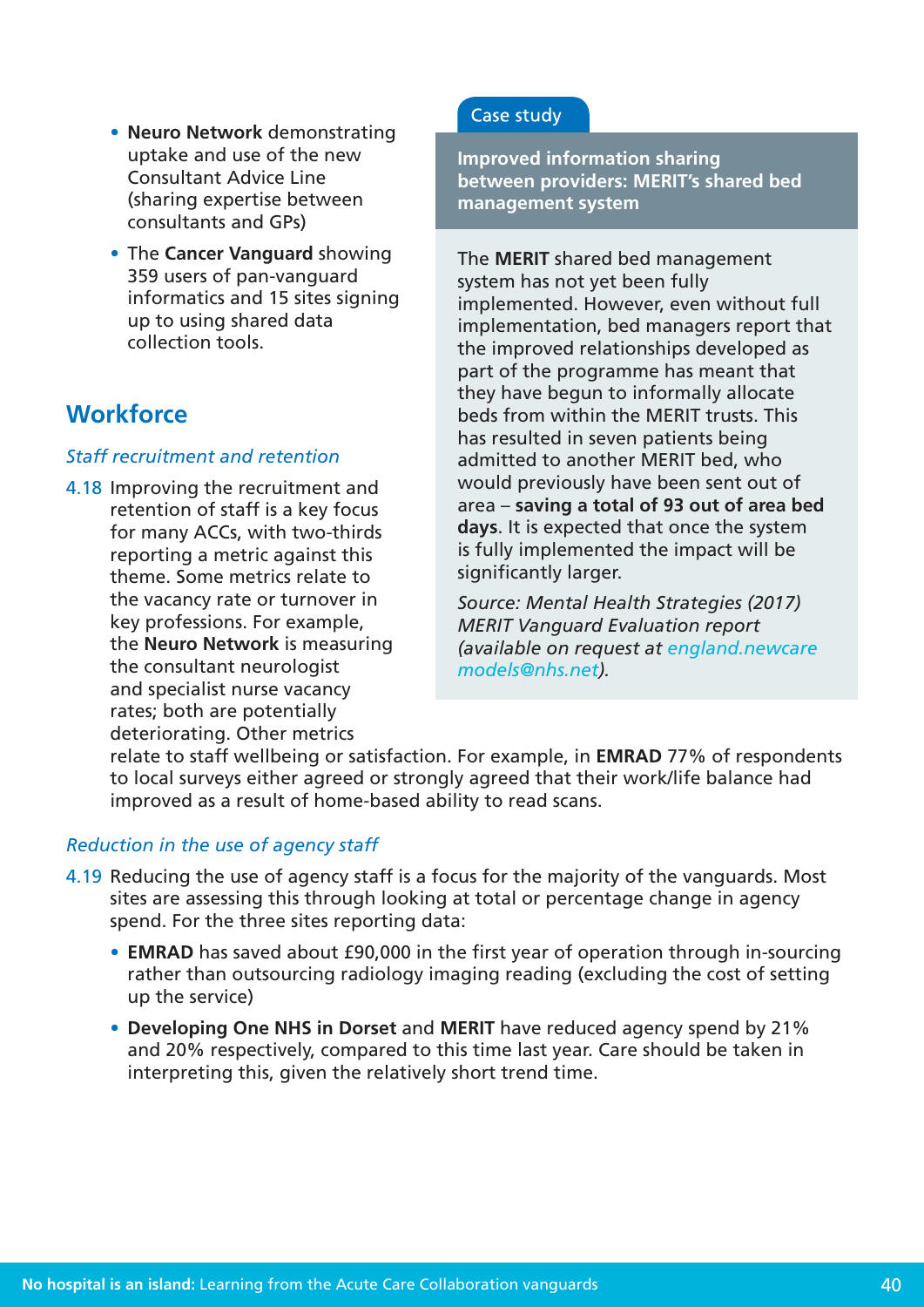# **Efficiency**

4.20 Efficiency is primarily measured by vanguards' local evaluations. This reflects that assessments of changes in efficiency are generally quite complex, requiring more detailed primary research and economic modelling than is possible in local metrics data. An example of a local evaluation's economic modelling (from **EMRAD**) is below:

### Case study

**Generating financial savings: an example from EMRAD's local evaluation**

**EMRAD** are aiming to deliver financial savings from their new model by increasing the amount of radiology reading that is insourced (read by employees of the trust, rather than outsourced to private contractors). EMRAD's investment in the regional imaging system should make it cheaper for them to insource image reading, as the level of investment in equipment cannot/has not been matched by commercial organisations. The new service should also reduce waiting times for patients.

The overall financial impact is not yet clear. The most conservative ex-ante modelling suggests the service will be roughly cost-neutral (**net cost of £400,000 over 10 years**). This cost neutrality should be associated with an increase in quality. For example, waiting times should reduce, and there may also be improved workforce satisfaction due to more flexible working. However, there is not yet evidence of this increased quality.

There are some limitations to this analysis. Savings were primarily driven by the difference in cost between insourcing and outsourcing radiology imaging reading (129% of insourcing cost). However, this modelling is based on assumptions about the percentage of outsourced activity, the way in which this increases, and the differences between the insourced and outsourced tariffs. Changes in any of these would significantly alter the results. Next year, EMRAD will therefore refine the analysis as evidence emerges on how much activity is outsourced, and tariffs become clearer. This could result in significant increases, or decreases in savings accrued.

*Source: Optimity Partners & Methods Advisory (2017) EMRAD Evaluation Report (available on request at [england.newcare models@nhs.net](mailto:england.newcare%20models%40nhs.net?subject=)).*

4.21 In addition, cost per weighted activity unit (WAU) for each of the hospital groups is being monitored. An improvement in the cost per WAU should indicate that trusts are delivering the same care, with fewer resources. However, the metric looks at the performance of the entire trust, whereas the focus for the hospital group vanguards (at least initially) is on specific specialties or service lines. As a result, this measure may not be particularly sensitive to change.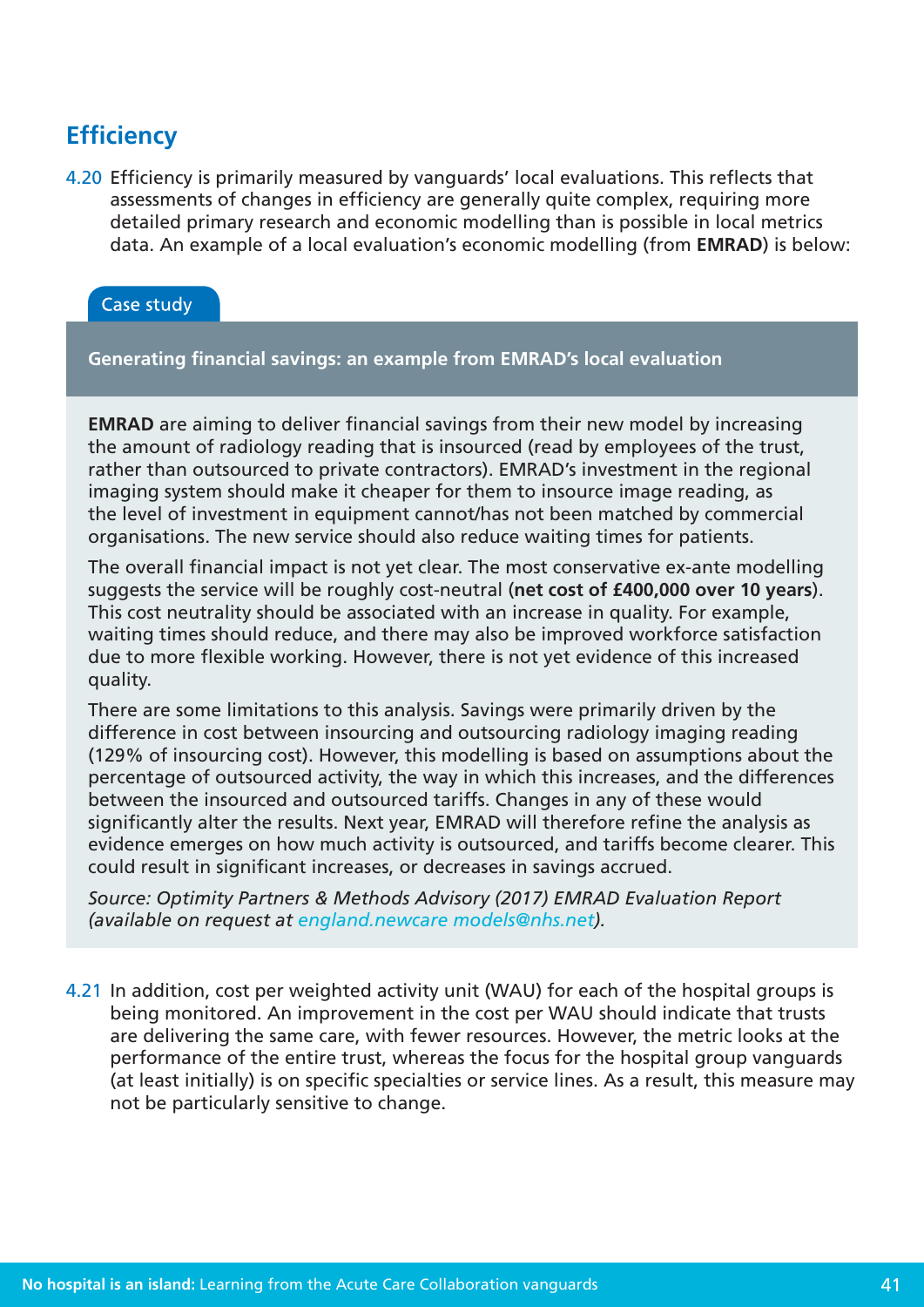|  |  | Figure 7: ACC metrics framework: examples of metrics used |  |  |
|--|--|-----------------------------------------------------------|--|--|

|                                                 |                                                         | <b>Example metrics</b>                                                                                                                                                                                                                                        |  |  |  |
|-------------------------------------------------|---------------------------------------------------------|---------------------------------------------------------------------------------------------------------------------------------------------------------------------------------------------------------------------------------------------------------------|--|--|--|
| Improved<br>patient<br>access and<br>experience | Improved patient<br>experience                          | Speciality-specific Friends and Family Tests (multiple)<br>Locally developed surveys (multiple)                                                                                                                                                               |  |  |  |
|                                                 |                                                         | Reduction in distance travelled to appointment (Foundation<br><b>Healthcare Group)</b>                                                                                                                                                                        |  |  |  |
|                                                 | Care closer to home                                     | Increase in home birth rate (Cheshire & Merseyside)<br>National Cancer Patient Experience survey Q53 - Did the<br>GPs and nurses at your general practice do everything they<br>could to support you while you were having your cancer<br>treatment? (Cancer) |  |  |  |
|                                                 | <b>Waiting times</b>                                    | RTT incompletes (multiple)<br>Cancer 2 week/ 62 day wait (multiple)                                                                                                                                                                                           |  |  |  |
|                                                 |                                                         | Waiting times for specific/ new clinics (multiple)                                                                                                                                                                                                            |  |  |  |
| <b>Reduction in</b><br>unwarranted<br>variation |                                                         | Number and rate of spinal pain injection procedures by hospital<br>and by CCG and per 1,000 population (Neuro Network)                                                                                                                                        |  |  |  |
|                                                 | Reduction in unwarranted<br>variation                   | Number of new clinical pathways in place and monitored at<br>one or more hospital site (Royal Free London)                                                                                                                                                    |  |  |  |
|                                                 |                                                         | More than 50% of children across the county seen by<br>paediatrician within four hours (Developing One NHS in<br>Dorset)                                                                                                                                      |  |  |  |
|                                                 | Shifting the setting of care                            | % patients transferred to consultant-led hub service at<br>weekend (Working Together Partnership)                                                                                                                                                             |  |  |  |
|                                                 |                                                         | Number of patients admitted to another MERIT trust bed<br>(MERIT)                                                                                                                                                                                             |  |  |  |
|                                                 |                                                         | Number of staff with access to service users' care records<br>across all MERIT organisations (MERIT)                                                                                                                                                          |  |  |  |
|                                                 | Improved sharing of<br>information between<br>providers | National Cancer Patient Experience Survey Q54 - Different<br>people treating you worked well together to give the best<br>possible care (Cancer)                                                                                                              |  |  |  |
|                                                 |                                                         | Providers submitting data to SCN maternity dashboard<br>(Cheshire and Merseyside)                                                                                                                                                                             |  |  |  |
| Workforce                                       |                                                         | Staff turnover rate (multiple)                                                                                                                                                                                                                                |  |  |  |
|                                                 | Improved staff recruitment<br>and retention             | Vacancy rate for nurse specialist and consultant posts<br>(multiple)                                                                                                                                                                                          |  |  |  |
|                                                 |                                                         | Staff engagement and satisfaction scores (multiple)                                                                                                                                                                                                           |  |  |  |
|                                                 | Reduction in the use of<br>agency staff                 | Change in agency spend as a proportion of total staff spend<br>(Royal Free London)<br>Total spend on agency staff (multiple)                                                                                                                                  |  |  |  |
|                                                 |                                                         |                                                                                                                                                                                                                                                               |  |  |  |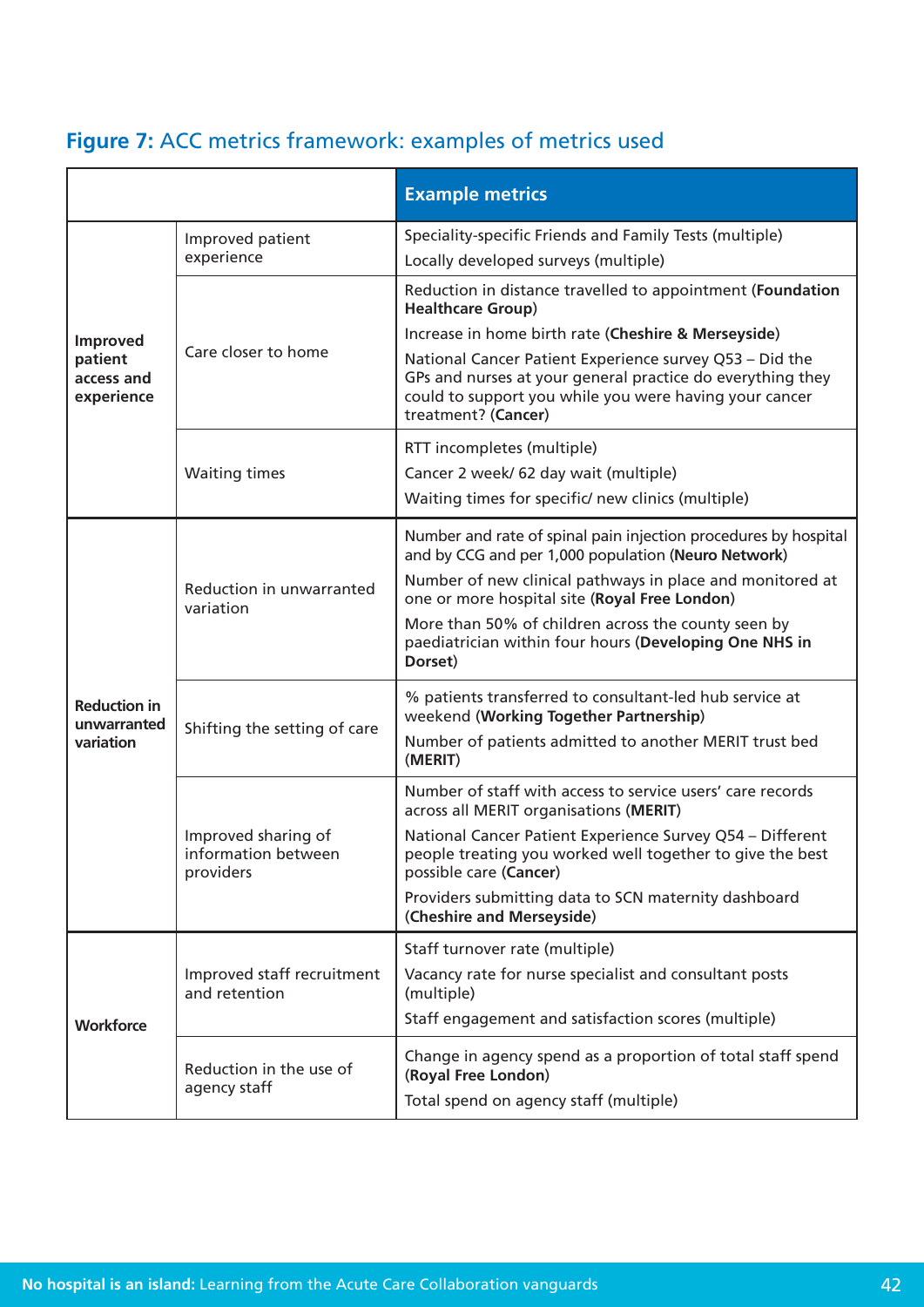# <span id="page-42-0"></span>**5. Conclusion**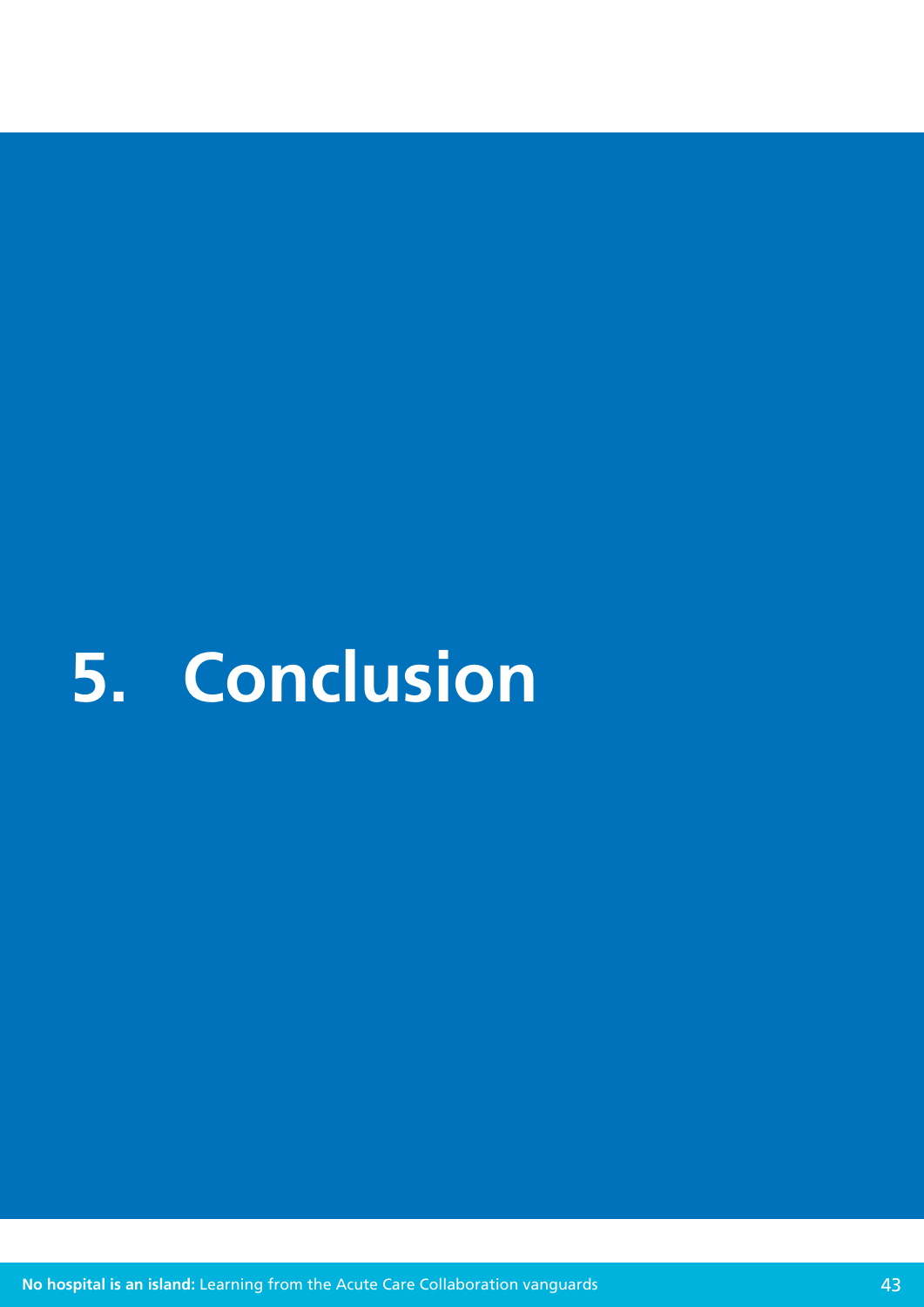- 5.1 The 13 Acute Care Collaboration vanguards demonstrate the range of opportunities for hospital collaboration in the NHS. They have implemented a range of collaboration strategies from standardising clinical practice to making creative and efficient use of their workforce talent. To support the implementation of these strategies, the vanguards have prototyped a range of new partnership arrangements, from collaborative networks for individual clinical specialties to fully integrated hospital groups.
- 5.2 In the majority of cases these models are still in their infancy; as such the implementation lessons are still emerging. What is evident is that a clear shared vision and trusting relationships between partners is the prerequisite for progress. For maximum impact there must be clinical leadership driving change with involvement and ownership from staff and the public. Focused outcomes, good data and critical reflection are necessary for meaningful improvement.
- 5.3 The evaluations of the vanguards are ongoing which mean that measurable benefits are so far limited. Whilst the 13 vanguards are diverse, their measures of success cluster in four areas: improving patient access and experience; reducing unwarranted variation; solving workforce challenges; and improving efficiency. Some promising results are emerging from the individual vanguards. However, given the long-term ambitions of the collaborations it remains too early to make generalisable conclusions on measurable benefits across the whole programme.
- 5.4 A number of wider policy and implementation issues have emerged during the course of the programme that will require further work to reach firm conclusions on:
	- The vanguards demonstrate types of organisational models, but it is not yet clear in what circumstances these models might be most effective. For example, do the lessons from single speciality networks, such as **Moorfields**, transfer to other specialties? Is it practical and desirable for hospital groups to spread to nongeographically adjacent areas as they have done in other countries?
	- The potential to spread the models further is uncertain in some cases. The direct replicability of some of the models may be limited because of their unique nature, for example the **Cancer Vanguard** and the **Neuro Network**.
	- It also remains to be seen how some hospital collaborations will combine with population-based new care models, although places like **Salford** and **Northumberland** are beginning to show how this may be possible.
	- The opportunities for hospital collaborations to look quite different by making greater use of digital and other technologies have not been fully realised by the vanguards. For example, specialty networks that exploit remote technologies may help sustain smaller hospitals with service and workforce challenges.
- 5.5 As the NHS transitions to a greater focus on working in more integrated local health and care systems, acute services must continue to work more collaboratively. Sustainability and Transformation Partnerships and Accountable Care Systems have the opportunity to build on these models, test them further and determine how they can support other new care models. Whilst hospital groups may have a particular role to play in standardising acute care within local systems, specialty networks in their different guises have the potential to develop further regionally and nationally.
- 5.6 Regardless of their form, it is clear that acute provider collaboration will remain vitally important in improving care for patients and securing the sustainability of the NHS. Now more than ever no hospital can be an island.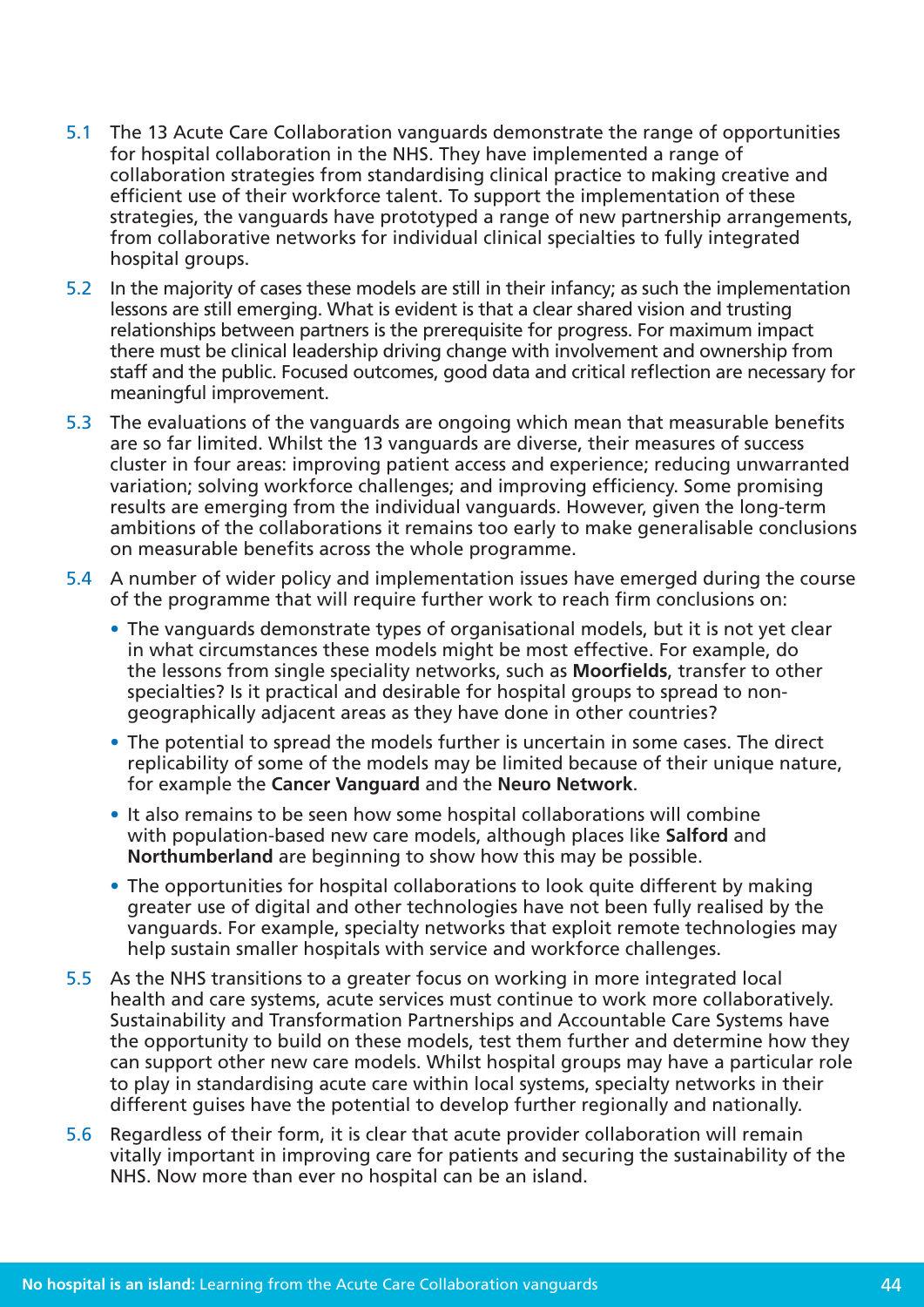# <span id="page-44-0"></span>Appendix A: **The ACC Vanguards**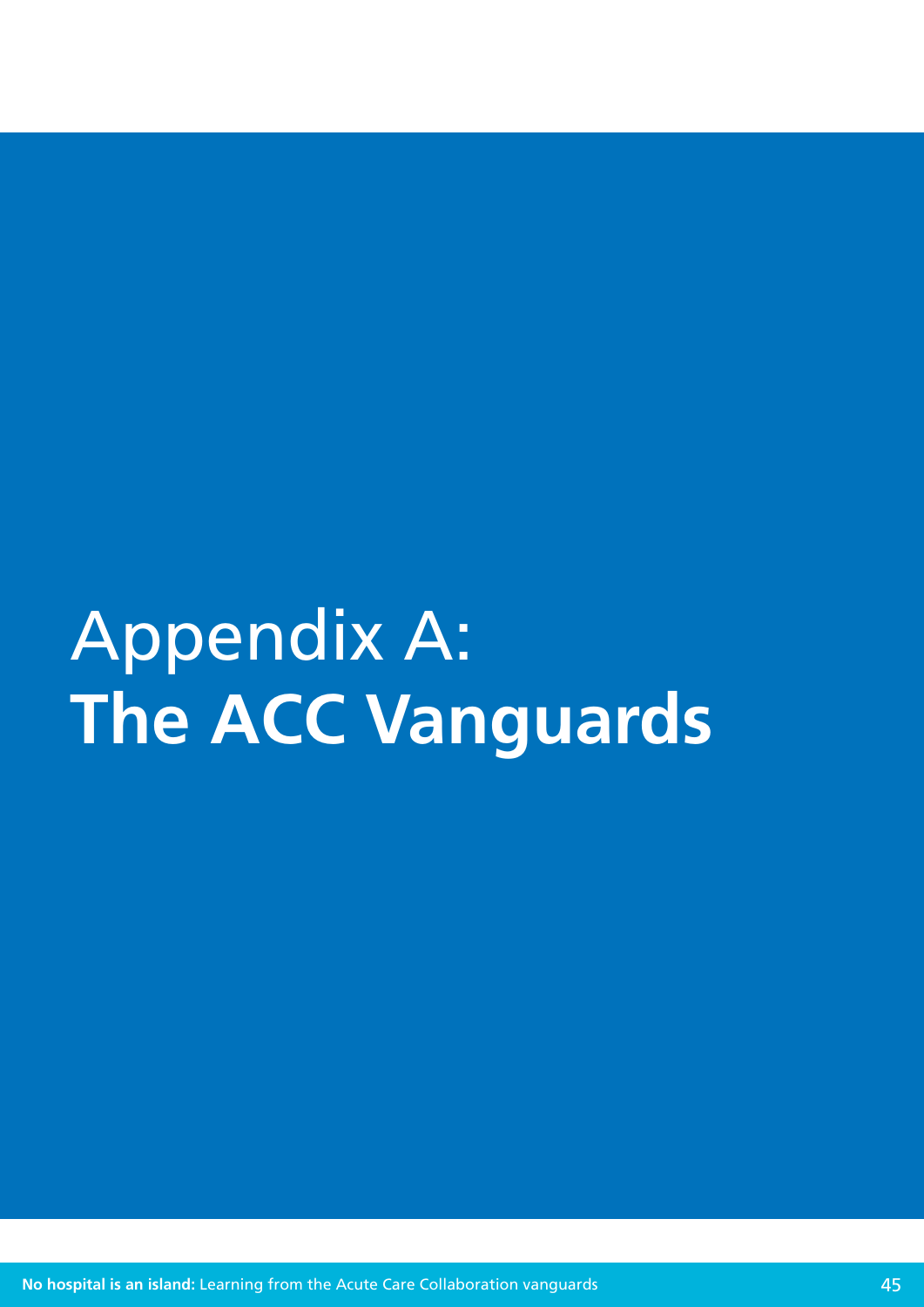# **Hospital Groups**

### **Foundation Healthcare Group**

### Partners:

Guy's and St Thomas' NHS Foundation Trust is an an accredited group leader and has begun a partnership with Dartford and Gravesham NHS Trust.

### What are they doing?

The Foundation Healthcare Group is looking at how a tertiary provider can work with a district general hospital to improve quality and financial sustainability of services. Guy's and St Thomas' is developing a local hospital model to improve the financial sustainability of Dartford and Gravesham through standardising practices, improving effectiveness and sharing resources. The model is potentially replicable across the NHS and demonstrates how smaller local hospitals can gain the benefits from affiliating with a hospital group whilst retaining local accountability and relationships. Patients continue to receive the majority of their care at Dartford and Gravesham whilst closer joint working and information sharing with Guy's and St Thomas' helps any transfer for more specialist care to be more timely and efficient. For staff in each organisation the model enables them to access mutual support and share assets and skills.

### Business Model

The vanguard believes a collaborative, non-acquisitive model will allow patients to benefit from the knowledge, care and resources in both trusts without the political, legal and financial challenges of an acquisition. The vanguard operates under a memorandum of understanding signed between the two trusts in April 2016.

Patient population: 1.25 million.

Website: [www.dvh.nhs.uk/about-us/vanguard/](http://www.dvh.nhs.uk/about-us/vanguard/)

### **Northumbria Foundation Group**

### Partners:

Northumbria Healthcare NHS Foundation Trust is an accredited hospital group leader and is the founding member of Northumbria Foundation Group. The group is open to appropriately aligned organisations joining it.

### What are they doing?

Through the hospital group Northumbria Healthcare NHS Foundation Trust will spread its knowledge and excellence to other parts of the NHS. The hospital group offers a range of clinical and corporate support services together with best practice standard operating models that are designed to drive up the quality of care and reduce variation in services.

### Business Model

Northumbria Foundation Group is developing a membership model with a broad portfolio of services and partnership options, ranging from consultancy support to contracting and consolidation. Partnerships support all organisations to either generate income or make efficiencies and can support better patient care by using standard operating models. This might in the longer term lead to more formal integration between organisations but the main focus of the model operates without material changes to accountability or governance arrangements as it uses management contracts. The group will include a number of strategic partnerships across the public and private sectors.

Patient population: 520,000.

### Website:

[www.northumbriafoundationgroup.nhs.uk](http://www.northumbriafoundationgroup.nhs.uk)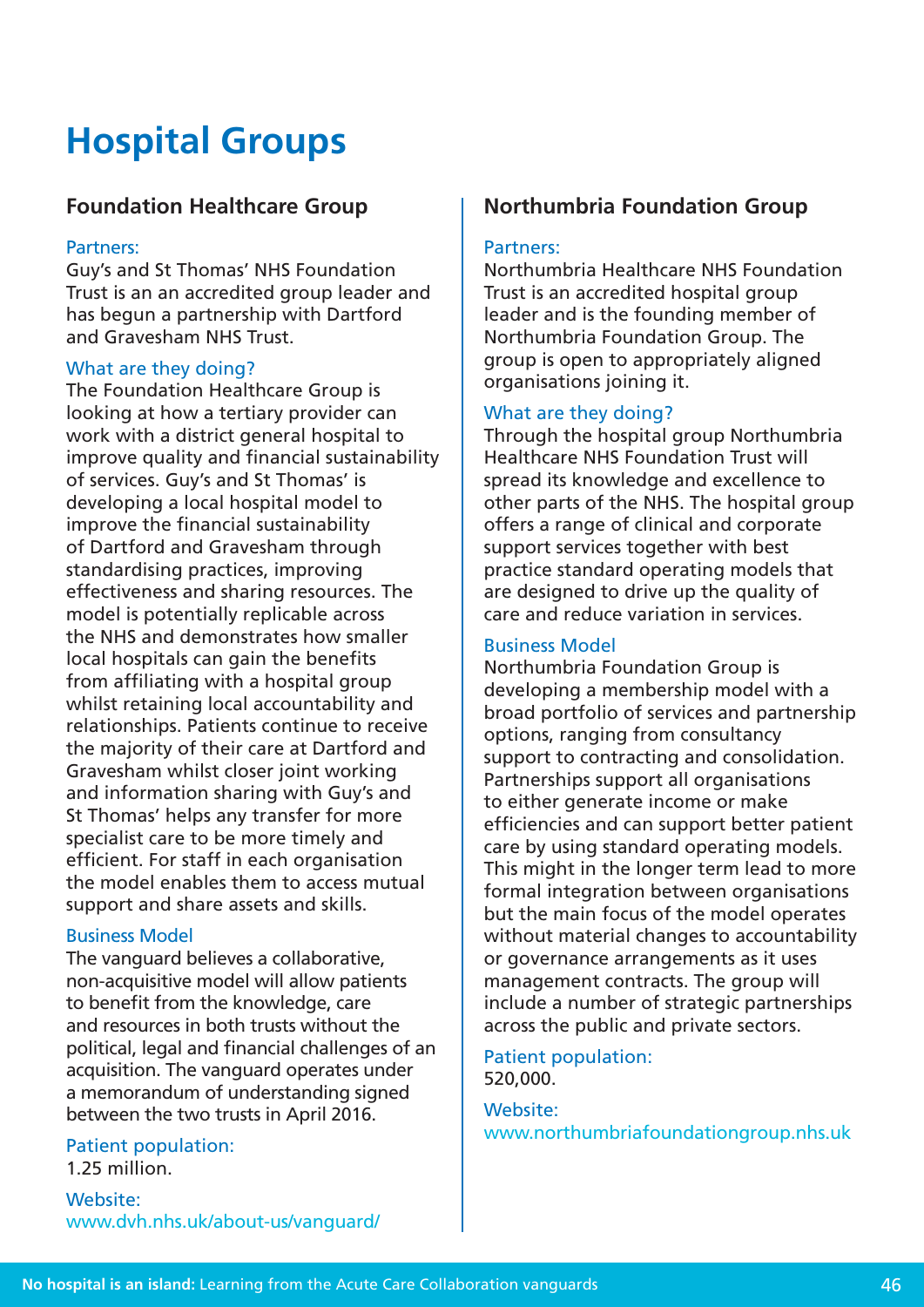### **Royal Free London**

### Partners:

The Royal Free London NHS Foundation Trust is an accredited hospital group leader. North Middlesex University Hospital is joining the group, initially as a 'clinical partner'. West Hertfordshire Hospitals NHS Trust is exploring specific areas on which to collaborate to deliver quality and financial benefits.

### What are they doing?

The Royal Free is planning to create a hospital group with potential for between 10-15 NHS trusts, which is connected by a single group centre, as well as common processes, governance, and back office systems. Organisations can join the group under a range of 'membership options' suitable to their circumstances from full membership (where the member is fully owned) to 'buddying'.

### Business Model

The vanguard is exploring different ways for a number of trusts work together under a single group structure. Whilst some members will join via collaborative or contractual agreements, other members may join through formal merger and acquisition. Each operates within an organisational structure where there is separation of strategic management, in a group headquarters, from operational management at each managed entity or business unit.

### Patient population:

5 million (vision for up to 15 group members).

# **Salford Royal**

#### Partners:

Salford Royal NHS Foundation Trust is an accredited hospital group leader. They have begun with a partnership with Pennine Acute Hospitals NHS Trust.

### What are they doing?

The vanguard is designing a north west Manchester hospital group that will deliver outcome, quality, safety and efficiency benefits for members. The model involves: the development of an outcomes based organisation; the sharing of support services and back office functions; and technology driven health care. This work takes place against the backdrop of devolution in Manchester.

### Business Model

The vanguard is exploring consolidated forms where a number of trusts work together under a single group structure. Whilst some members will join via collaborative or contractual agreements, other members may join through formal merger and acquisition. Each operates within an organisational structure where there is separation of strategic management, in a group headquarters, from operational management at each managed entity or business unit.

Patient population: 2 million.

Website: [www.srft.nhs.uk](http://www.srft.nhs.uk)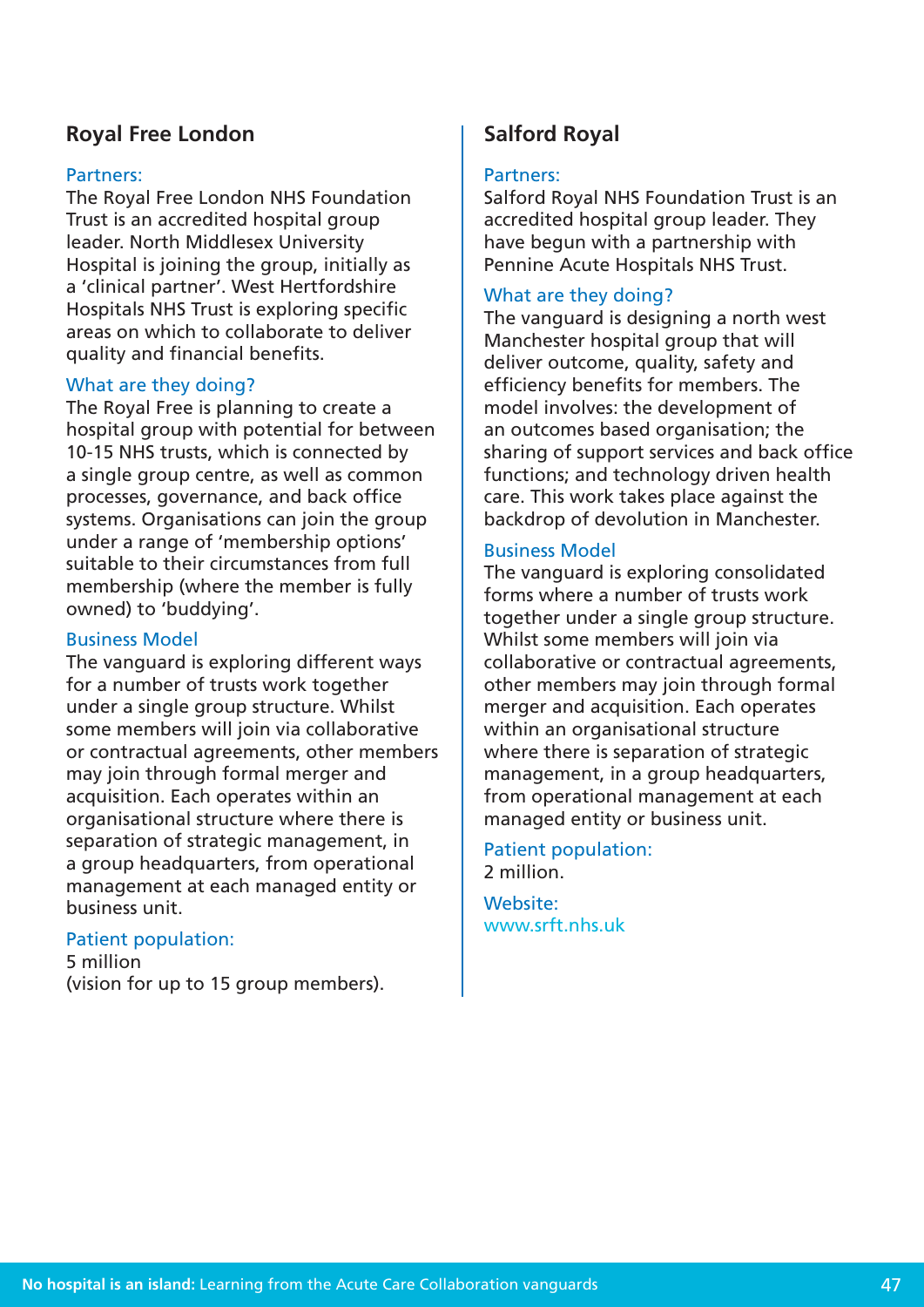# **Multi-service networks**

## **Developing One NHS in Dorset**

### Partners:

Dorset County Hospital NHS Foundation Trust, Poole Hospital NHS Foundation Trust, and the Royal Bournemouth and Christchurch Hospitals NHS Foundation Trust.

### What are they doing?

The vanguard is striving to develop a sustainable model of care for in hospital and out-of-hospital that meets the needs of the local population 24/7. Dorset's care model involves the three trusts collaborating on ten workstreams to provide one acute network of: clinical services (women's health, paediatrics, cardiology, stroke, ophthalmology and non-surgical cancer services); clinical support (imaging and pathology); and business services (health informatics and business support services).

### Business Model

As a whole, the vanguard sits within the Dorset STP. The partnership is using different forms of collaboration across its workstreams. For example, it is looking at setting up a One Dorset Pathology shared service via a contractual joint venture. In this model, one Trust would act as host on behalf of the shared service organisation, employing all staff and managing all contracts to provide one pathology service for the whole county.

Patient population: 766,000.

Website: [www.dorsetccg.nhs.uk/aboutus/vanguard.](http://www.dorsetccg.nhs.uk/aboutus/vanguard.htm) [htm](http://www.dorsetccg.nhs.uk/aboutus/vanguard.htm)

# **Working Together Partnership**

### Partners:

Working Together Partnership is a collaborative partnership between seven acute trusts in South Yorkshire, Mid Yorkshire and North Derbyshire.

### What are they doing?

Working Together Partnership is developing sustainable models of acute care for both smaller hospitals and multisite trusts through a wider perspective on problems that cannot be solved or services optimised at single organisational level. The vanguard is running eight projects to support greater standardisation of processes, informatics and sustainable service configuration.

### Business Model

Working Together Partnership is planning to use different partnership working arrangements for the different projects underway. As a collaboration as a whole, the vanguard has a joint working agreement and has formed a committee and common governance structure whereby each partnering organisation has set up its own committee, which has an identical membership and agendas between them. Each committee can only make a decision in relation to its own organisation but the decisions are coordinated.

### Patient population: 2.3 million.

Website: [www.workingtogethernhs.co.uk](http://www.workingtogethernhs.co.uk)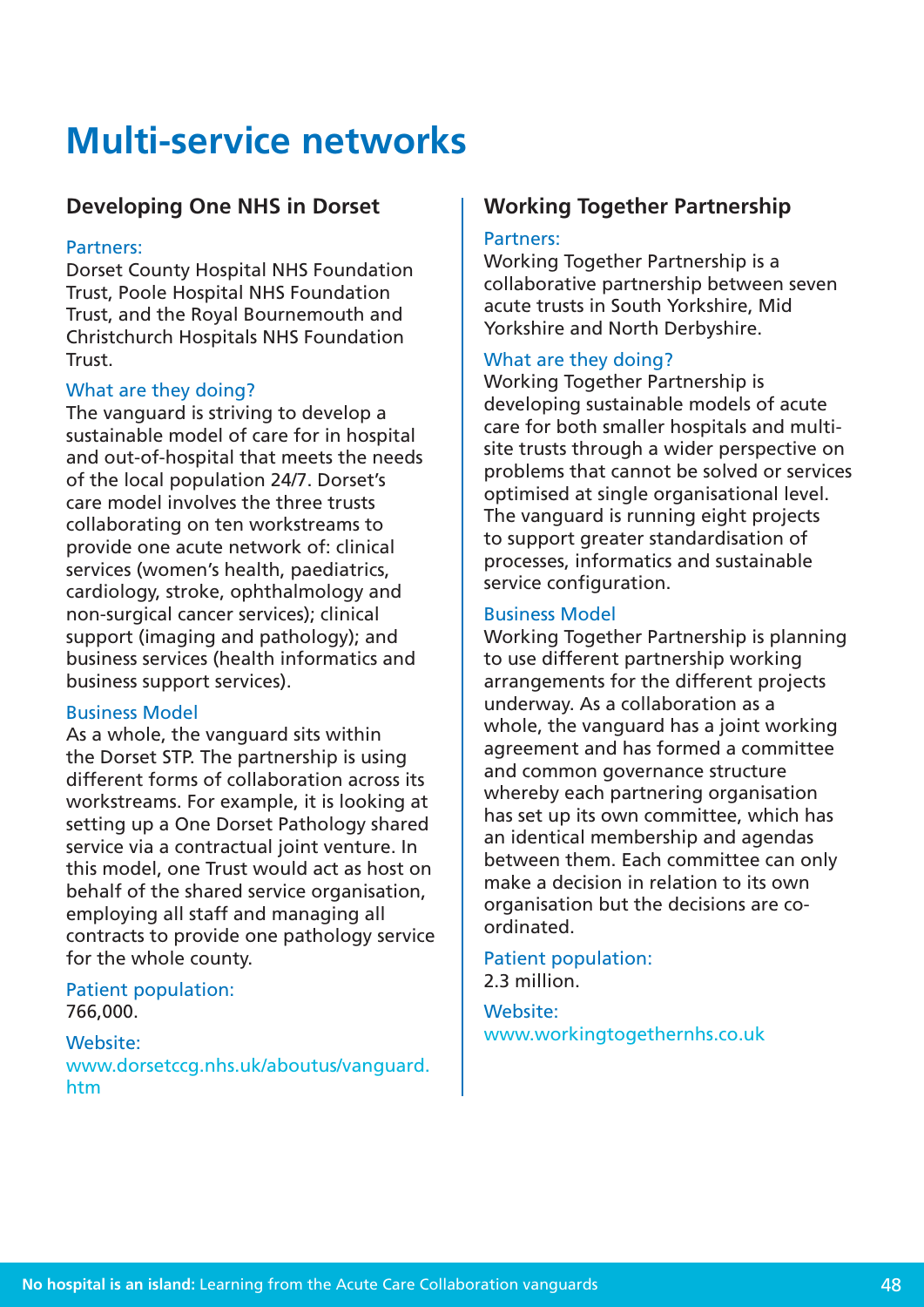# **Single-service networks**

### **The Cancer Vanguard**

### Partners:

The Cancer Vanguard is comprised of three healthcare systems: i) Greater Manchester, ii) West Essex, North Central and North East London, and iii) North West and South West London, led by The Christie, University College London Hospital (UCLH) and The Royal Marsden.

### What are they doing?

The Cancer Vanguard is focused on accelerating the delivery of the National Cancer Strategy (July 2015) priorities. It aims is to introduce accountability for the whole patient pathway to improve clinical outcomes, patient experience and health outcomes. Its care model is about prevention and early diagnosis, reducing variation across clinical pathways, as well as implementing collaborative governance and workforce models and information sharing systems to improve how organisations work together.

### Business Model

The Cancer Vanguard is using alliance agreements to share accountability, targets and workforce across its partner organisations. The vanguard is also working with Cancer Alliances across the country to establish a community of practice forum in support of this.

### Patient population:

Over 10 million.

Website: <http://cancervanguard.nhs.uk/>

# **Cheshire and Merseyside Women's and Children's services**

### Partners:

Cheshire and Merseyside Women's and Children's Services is comprised of 27 organisations working together across commissioner and provider organisational boundaries. It aims to address the complex challenges faced by local services (e.g. greater service demand; increase in complex needs patients; variation in care quality) and to provide personalised services that better meet patient needs.

### What are they doing?

Cheshire and Merseyside Women's and Children's Services is developing a safe, high quality, clinically and financially sustainable whole system model of care for local women's and children's services. The care model is about self care and prevention, using integrated team approaches to health care, and resolving pressure on the workforce through shared services.

### Business Model

Cheshire and Merseyside Women's and Children's Services are using a Memorandum of Understanding (MoU) to underpin its partnership model. The MoU allows the vanguard to bring together its 27 partners including commissioners, providers and clinical networks, under a single governance framework. This aligns with the geography of their STP.

Patient population: 2.4 million (combined).

Website: [www.improvingme.org.uk/](http://www.improvingme.org.uk/)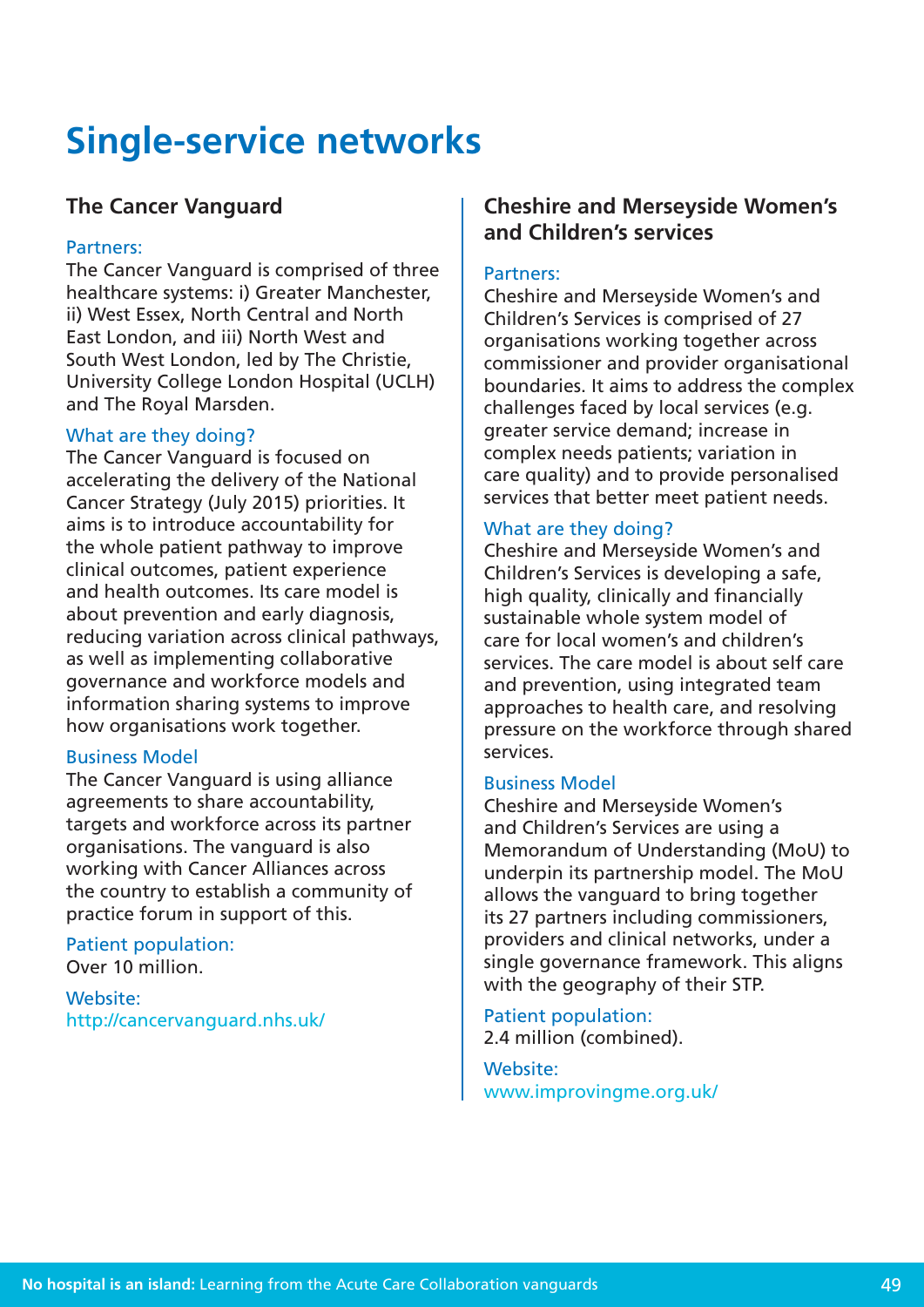### **EMRAD (East Midlands Radiology) consortium**

### Partners:

EMRAD is a consortium of eight East Midlands NHS trusts and foundation trusts.

### What are they doing?

EMRAD aims to deliver expert and timely radiology care for patients within the East Midlands (10% of the UK population). The vanguard is focused on creating a high quality and resilient, fully accountable clinical network which is aided by a shared technical system. Once developed, this network will set a national standard for other NHS radiology services to follow.

#### Business Model

The vanguard is implementing a coordinating agreement that commits partners in the same way. EMRAD chose this model as all eight trusts can work together operationally whilst remaining separate as organisations. Partners have freedom over whether to be involved in the consortium and therefore those within the consortium remain active participants.

#### Patient population: 6.5 million (combined).

Website: [www.emrad.org/](http://www.emrad.org/)

### **MERIT (Mental Health Alliance for Excellence, Resilience, Innovation and Training)**

### Partners:

MERIT is an alliance of four NHS trusts in the West Midlands who provide specialist mental health services.

### What are they doing?

MERIT's care model is focused on services provided to working age and older adults receiving specialist mental health services from the four trusts. The four partners will work together to solve efficiency, workforce, equality and policy implementation challenges. The four trusts are implementing a shared bed management system and interoperable patient records. They are sharing best practice and standardising practices such as admission, discharge, referral and transfer criteria.

### Business Model

The vanguard implemented a Memorandum of Understanding (MoU) that commits the partners to working together whilst retaining individual sovereignty. This approach enables different organisations to build robust relationships that enable them to support and challenge each other.

Patient population: 3.4 million (combined).

Website: www.wmmeritvanguard.nhs.uk/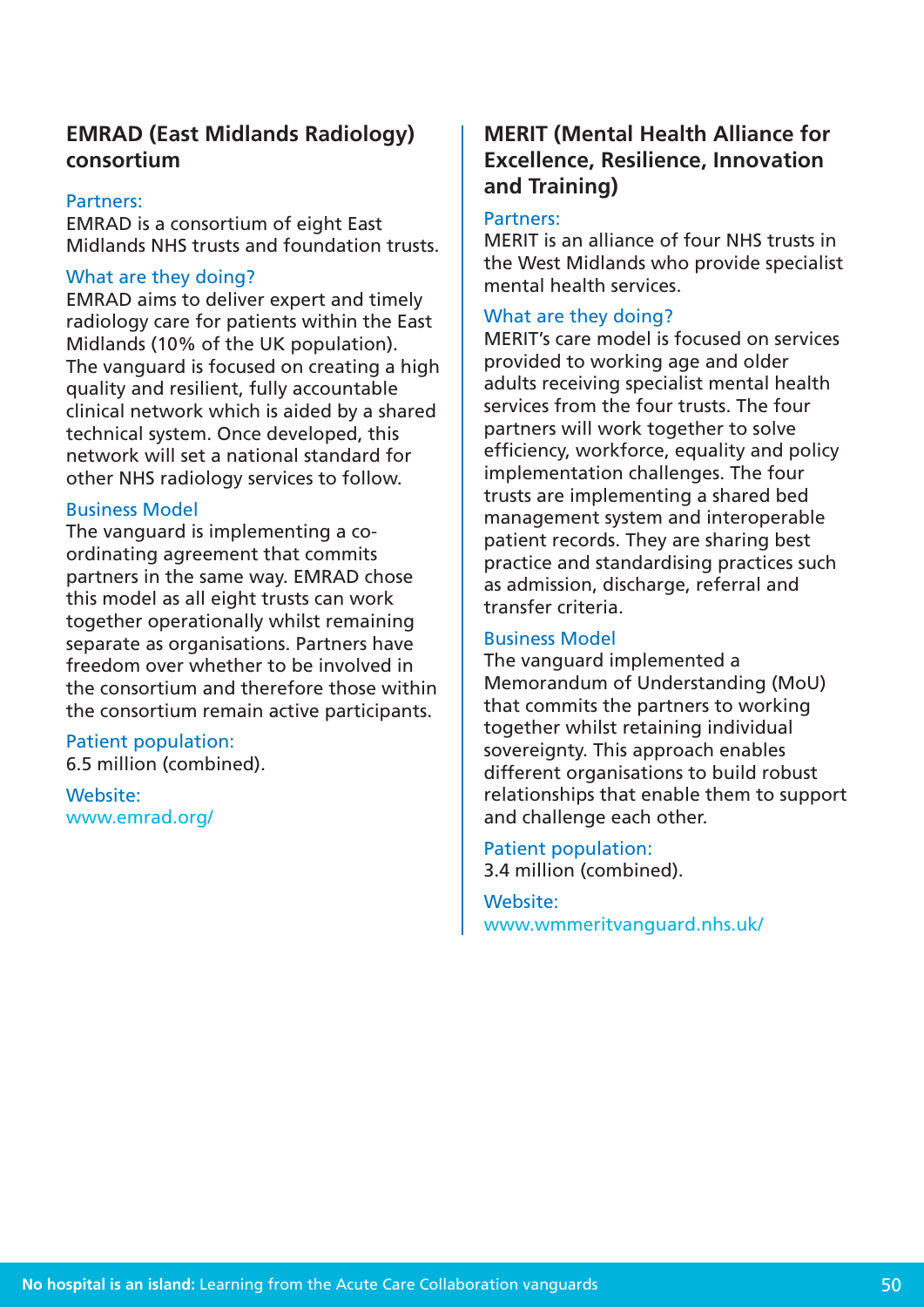## **Moorfields Eye Hospital NHS Foundation Trust (Moorfields)**

### Partners:

Moorfields Eye Hospital NHS Foundation Trust.

### What are they doing?

Moorfields has developed a networked satellite model of care that has potential replicability across acute care. Moorfields' care model is about consolidating its learning in delivering networked care, so it and the wider NHS can have a clear understanding of when and how this model of care can enable acute hospitals to become clinically and financially sustainable.

### Business Model

Moorfields Eye Hospital NHS Foundation Trust is a provider of eye health services, currently delivering services from 32 sites in the UK. For the vast majority of these services Moorfields has service level agreements in place. This means it owns the activity, employs the staff, buys and maintains the equipment and pays the host trust or landlord for the space. The only exception is Bedford where the host trust is directly commissioned to deliver the service and Moorfields is sub-contracted. Several of the early networked sites were initially on this subcontracted basis but soon moved to the full ownership model.

Patient population: N/A

Website: [www.networkedcaretoolkit.org.uk](http://www.networkedcaretoolkit.org.uk)

## **The Neuro Network**

### Partners:

The Walton Centre NHS Foundation Trust is working with 20 organisations across commissioners, providers and the voluntary sector in Cheshire and Merseyside.

### What are they doing?

The Neuro Network aims to develop a high quality and cost effective whole system neuroscience service. The programme builds on the partners' history of working together in networks to deliver neurology and spinal services in Cheshire and Merseyside. The vanguard's work will enable patients to have local rapid access to high quality neurology and spinal services from a regional specialist centre.

### Business Model

The Neuro Network vanguard is moving towards formalising their membership model through an alliance agreement as relationships between partners develop.

Patient population: 3 million (combined).

Website: [www.thewaltoncentre.nhs.uk/443/the](http://www.thewaltoncentre.nhs.uk/443/the-neuro-network-vanguard--.html#)[neuro-network-vanguard--.html#](http://www.thewaltoncentre.nhs.uk/443/the-neuro-network-vanguard--.html#)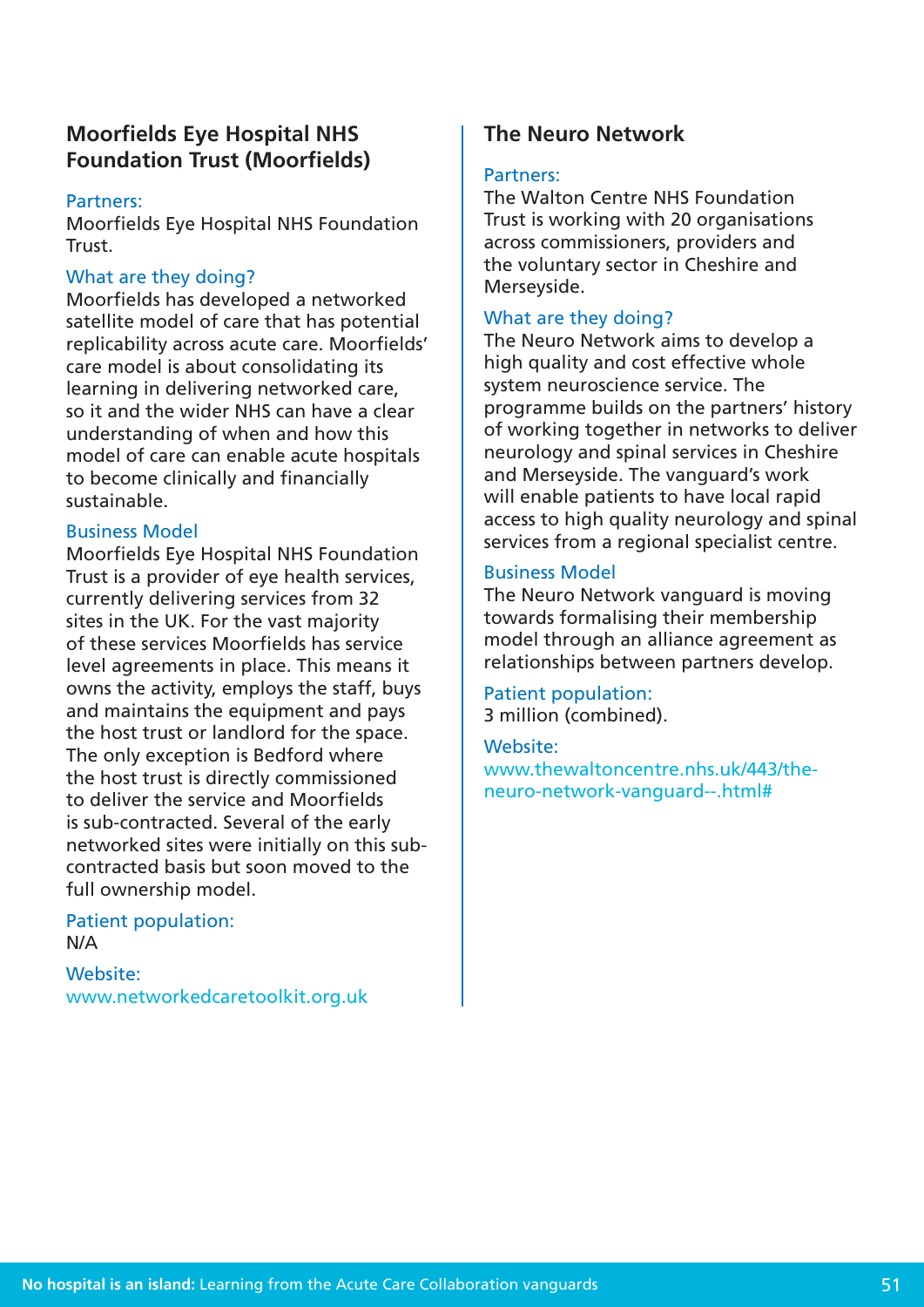# **National Orthopaedic Alliance (NOA)**

### Partners:

Robert Jones and Agnes Hunt Orthopaedic Hospital NHS Foundation Trust in Oswestry; Royal National Orthopaedic Hospital NHS Trust in Stanmore; Royal Orthopaedic Hospital NHS Foundation Trust in Birmingham, Oxford NHS Foundation Trust and Wrightington, Wigan and Leigh NHS Foundation Trust.

### What are they doing?

NOA aims to create a UK-wide franchise or chain of orthopaedic providers to deliver outstanding and consistent care in more areas. NOA is using a membership and accreditation model, tools and quality standards that can be replicated by providers across other specialities to set standards of excellence and reduce variation in clinical practice.

### Business Model

The vanguard has implemented a membership model where members pay to join the alliance and are able to access evidence based standards for orthopaedics. By being a part of the Alliance, members agreed to: adhere to a codified set of standards, protocols and processes; a set of benchmark targets all members must meet to retain membership; and a focus on continuous quality and safety improvement. There is potential for versions of this membership model to be applied to other speciality areas.

Patient population: N/A

Website: [www.rnoh.nhs.uk/health-professionals/](https://www.rnoh.nhs.uk/health-professionals/national-orthopaedic-alliance) [national-orthopaedic-alliance](https://www.rnoh.nhs.uk/health-professionals/national-orthopaedic-alliance)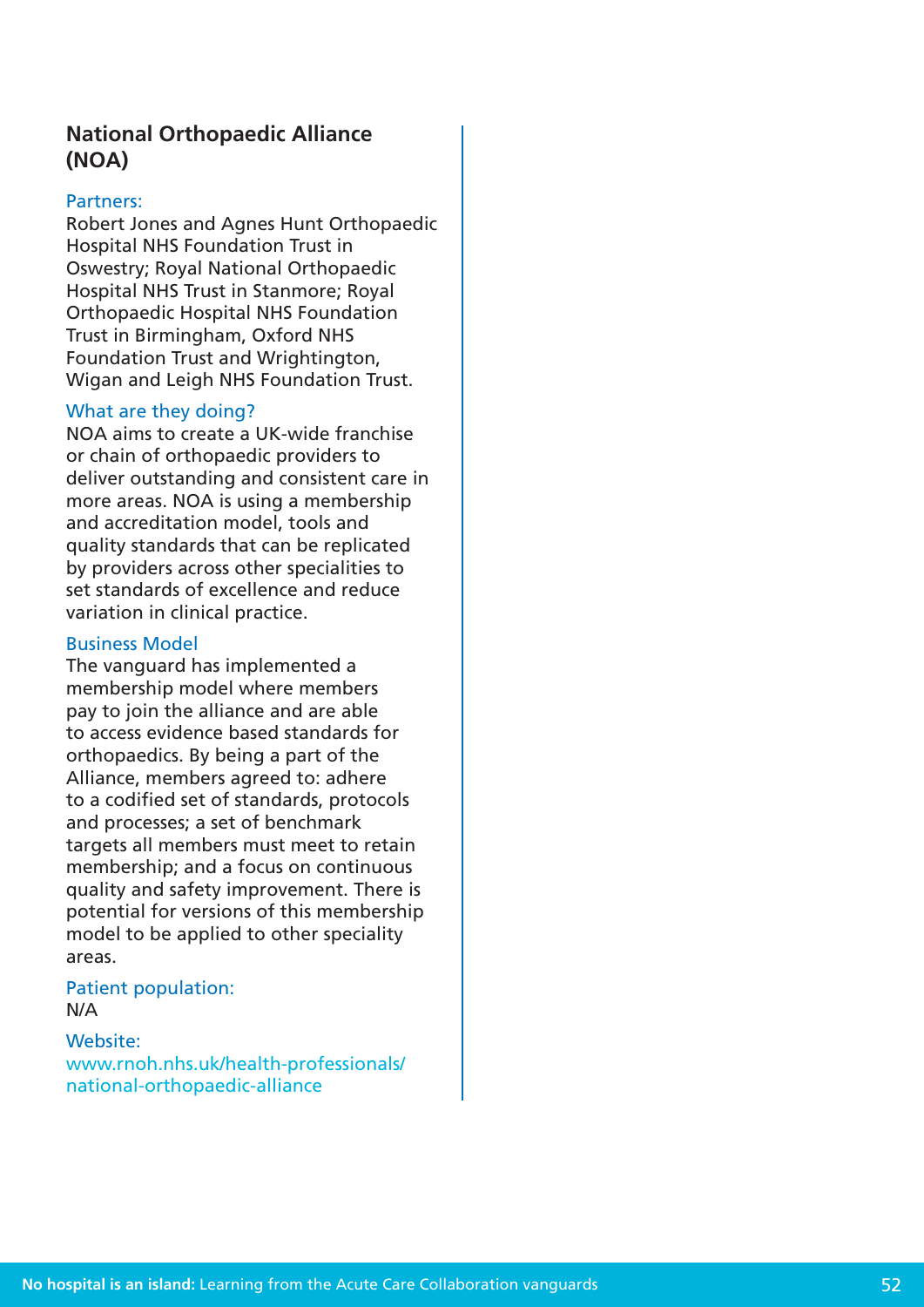# <span id="page-52-0"></span>Appendix B: **Useful resources**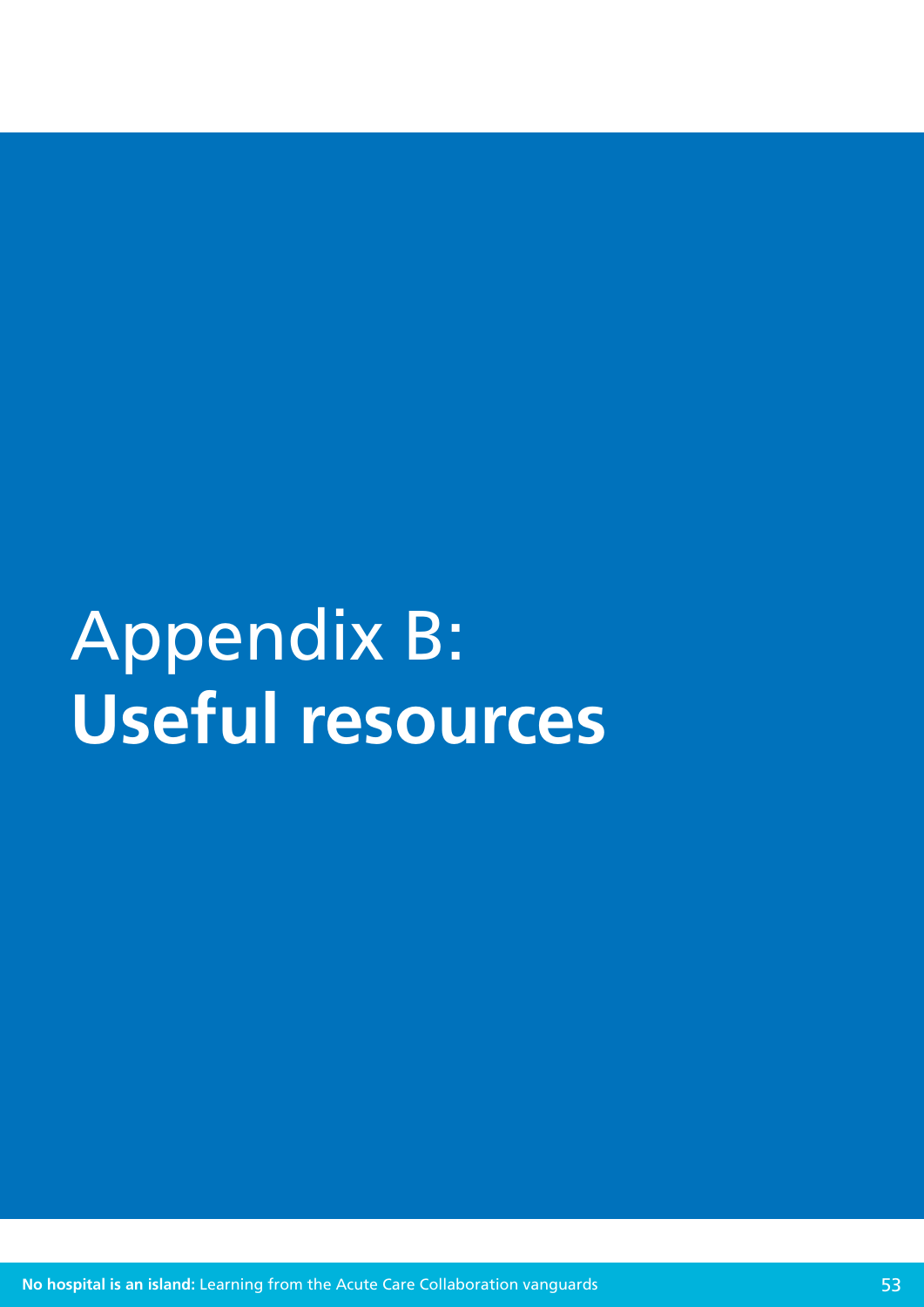Abercrombie, John (2017) General Surgery: GIRFT Programme National Specialty Report. Available: [http://gettingitrightfirsttime.co.uk/wp-content/uploads/2017/08/GIRFT-](http://gettingitrightfirsttime.co.uk/wp-content/uploads/2017/08/GIRFT-GeneralSurgeryExecSummary-Aug17v1.pdf)[GeneralSurgeryExecSummary-Aug17v1.pdf.](http://gettingitrightfirsttime.co.uk/wp-content/uploads/2017/08/GIRFT-GeneralSurgeryExecSummary-Aug17v1.pdf)

Care Quality Commission, *Our next phase of regulation.* (2017). Available: [http://www.cqc.](http://www.cqc.org.uk/get-involved/consultations/our-next-phase-regulation-consultation-2) [org.uk/get-involved/consultations/our-next-phase-regulation-consultation-2](http://www.cqc.org.uk/get-involved/consultations/our-next-phase-regulation-consultation-2).

Collins B. *New care models Emerging innovations in governance and organisational form,*  The King's Fund, (2016). Available: [https://www.kingsfund.org.uk/sites/files/kf/field/field\\_](https://www.kingsfund.org.uk/sites/files/kf/field/field_publication_file/New_care_models_Kings_Fund_Oct_(2016).pdf) publication\_file/New\_care\_models\_Kings\_Fund\_Oct (2016).pdf.

Collins, B. *Foundation Trust and NHS Trust Mergers 2010 to 2015*, The Kings Fund. (2015). Available: [https://www.kingsfund.org.uk/sites/files/kf/field/field\\_publication\\_file/](https://www.kingsfund.org.uk/sites/files/kf/field/field_publication_file/Foundation-trust-and-NHS-trust-mergers-Kings-Fund-Sep-2015_0.pdf) [Foundation-trust-and-NHS-trust-mergers-Kings-Fund-Sep-2015\\_0.pdf.](https://www.kingsfund.org.uk/sites/files/kf/field/field_publication_file/Foundation-trust-and-NHS-trust-mergers-Kings-Fund-Sep-2015_0.pdf)

Credo Consulting, *NHS Group Models: Working together for a more sustainable NHS.*  (2017). Available: http://www.credoconsulting.com/downloads/nhs\_group\_models working together for a more sustainable nhs.pdf.

Crump H, Edwards N. *Provider Chains: Lessons from Other Sectors,* The King's Fund, (2014). Available: [https://www.nuffieldtrust.org.uk/files/\(2017\)-01/provider-chains-lessons-from](https://www.nuffieldtrust.org.uk/files/(2017)-01/provider-chains-lessons-from-other-sectors-web-final.pdf)[other-sectors-web-final.pdf.](https://www.nuffieldtrust.org.uk/files/(2017)-01/provider-chains-lessons-from-other-sectors-web-final.pdf)

The Dalton Review, *Practical Checklists* (2014). Available: [www.gov.uk/government/uploads/](http://www.gov.uk/government/uploads/system/uploads/attachment_data/file/392993/2903319_Dalton_Checklist_accessible_v0_2.pdf) [system/uploads/attachment\\_data/file/392993/2903319\\_Dalton\\_Checklist\\_accessible\\_v0\\_2.](http://www.gov.uk/government/uploads/system/uploads/attachment_data/file/392993/2903319_Dalton_Checklist_accessible_v0_2.pdf) [pdf.](http://www.gov.uk/government/uploads/system/uploads/attachment_data/file/392993/2903319_Dalton_Checklist_accessible_v0_2.pdf)

The Carter Review, Operational *productivity and performance in English NHS acute hospitals: Unwarranted variations.* (2016). Available: [https://www.gov.uk/government/](https://www.gov.uk/government/publications/productivity-in-nhs-hospitals) [publications/productivity-in-nhs-hospitals.](https://www.gov.uk/government/publications/productivity-in-nhs-hospitals)

NHS England, *Integrated primary and acute care systems (PACS) - Describing the care model and the business model.* (2016). Available: [https://www.england.nhs.uk/wp-content/](https://www.england.nhs.uk/wp-content/uploads/2016/09/pacs-framework.pdf) [uploads/2016/09/pacs-framework.pdf](https://www.england.nhs.uk/wp-content/uploads/2016/09/pacs-framework.pdf).

NHS England, *Primary care home and acute medical models.* Available: [https://www.](https://www.england.nhs.uk/ourwork/new-care-models/pchamm/) [england.nhs.uk/ourwork/new-care-models/pchamm/](https://www.england.nhs.uk/ourwork/new-care-models/pchamm/).

NHS England, Public Health England, Care Quality Commission, Trust Development Authority, Monitor, Health Education England. *Five Year Forward View.* (2014). Available: <https://www.england.nhs.uk/wp-content/uploads/2014/10/5yfv-web.pdf>.

NHS England, Public Health England, Care Quality Commission, Trust Development Authority, Monitor, Health Education England. *Next steps on the NHS Five Year Forward View.* (2017). Available: [https://www.england.nhs.uk/wp-content/uploads/2017/03/NEXT-](https://www.england.nhs.uk/wp-content/uploads/2017/03/NEXT-STEPS-ON-THE-NHS-FIVE-YEAR-FORWARD-VIEW.pdf)[STEPS-ON-THE-NHS-FIVE-YEAR-FORWARD-VIEW.pdf.](https://www.england.nhs.uk/wp-content/uploads/2017/03/NEXT-STEPS-ON-THE-NHS-FIVE-YEAR-FORWARD-VIEW.pdf)

NHS England, *The multispecialty community provider (MCP) emerging care model and contract framework.* (2016). Available: [https://www.england.nhs.uk/wp-content/](https://www.england.nhs.uk/wp-content/uploads/2016/07/mcp-care-model-frmwrk.pdf) [uploads/2016/07/mcp-care-model-frmwrk.pdf.](https://www.england.nhs.uk/wp-content/uploads/2016/07/mcp-care-model-frmwrk.pdf)